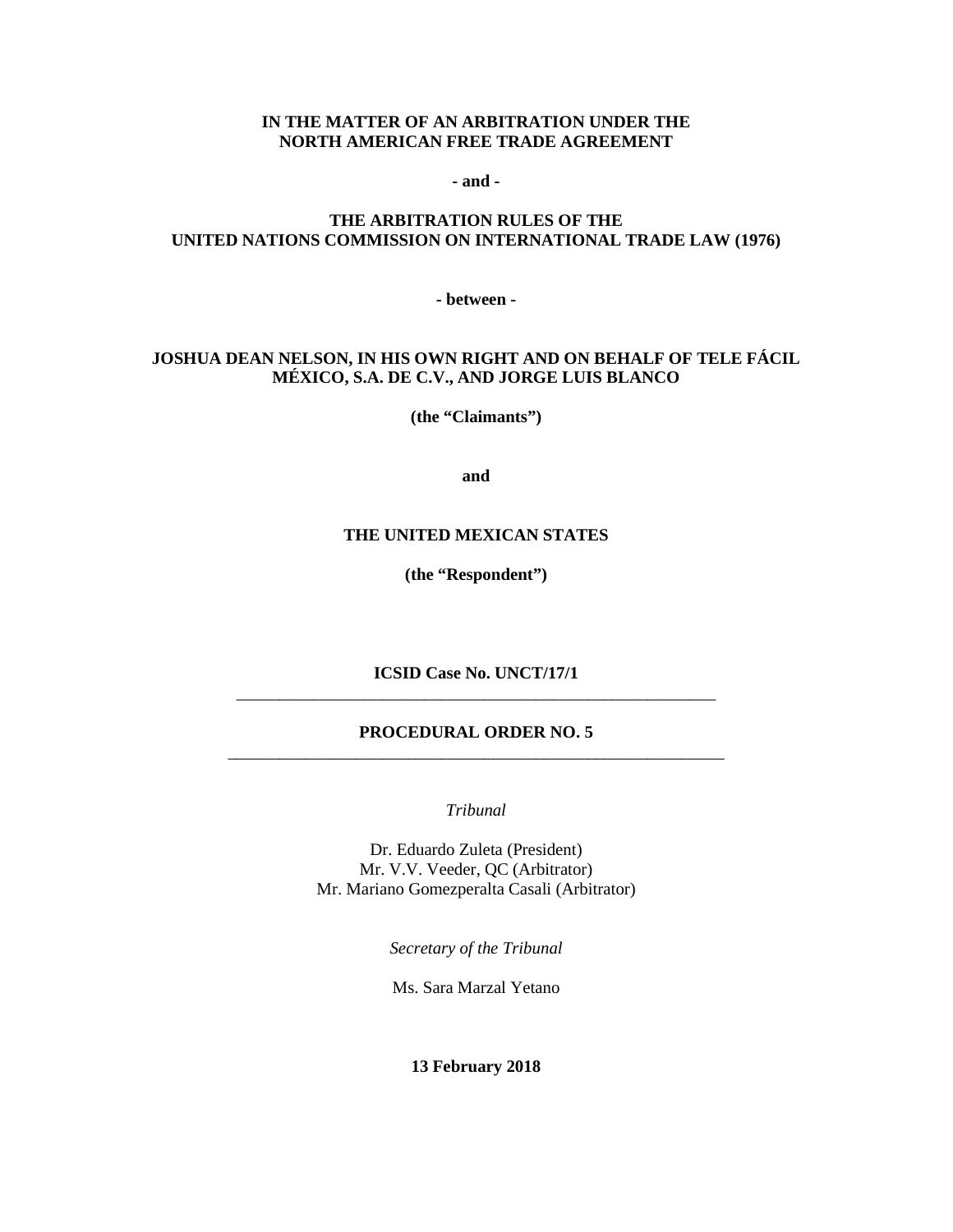# **I. INTRODUCTION**

- 1. On 12 December 2017 Respondent submitted to Claimants its document production requests.
- 2. On 29 December 2017 Claimants submitted their responses to Respondent's document production requests.
- 3. On 5 January 2018 Respondent submitted its reply to Claimants' responses and presented the Redfern Schedule to the Tribunal.
- 4. The Tribunal reviewed Respondent's requests for document production, Claimants' responses and objections and Respondent's replies to said responses and objections, all of which appear in the Redfern Schedule attached to this Procedural Order.
- 5. Since Claimants objected to a number of document requests of Respondent on the basis of Article 9(2)(b) of the 2010 IBA Rules on the Taking of Evidence in International Arbitration ("IBA Rules"), and invoked both provisions of US and Mexican law on privilege, the Tribunal invited Claimants to submit by 17 January 2018 a brief with their comments on (1) the criteria to select the applicable law to the issue of privilege (Mexican or US law); and (2) Respondent's interpretation of Mexican and US law. The Tribunal also invited Respondent to submit its comments on Claimants' brief by 23 January 2018.
- 6. The Tribunal also directed Claimants to prepare a privilege log for each document in respect of which they claimed privilege and to share it with Respondent by 24 January 2018. Respondent was also granted an opportunity to respond to the privilege log by 29 January 2018.
- 7. On 29 January 2018 Respondent submitted its comments on Claimants' privilege log. On 2 February 2018, the Tribunal received Claimants' privilege log, which is also attached to this Procedural Order.

### **II. GENERAL CONSIDERATIONS TO DECIDE ON THE DISPUTED DOCUMENT PRODUCTION REQUESTS**

8. Claimants did not object to Respondent's requests No. 16, 17, 20, 22, 23, 24, 25, 26, 27, 29, 30, 31 and 32 of the Redfern Schedule. In addition, Respondent considered that the explanations offered by Claimants with respect to requests No. 14 and 19 of the Redfern Schedule were satisfactory. Therefore, the Tribunal is not required to issue a decision on the aforementioned requests and will only decide on requests No. 1, 2, 3, 4, 5, 6, 7, 8, 9, 10, 11, 12, 13, 15, 18, 21 and 28 (the "Disputed Document Requests").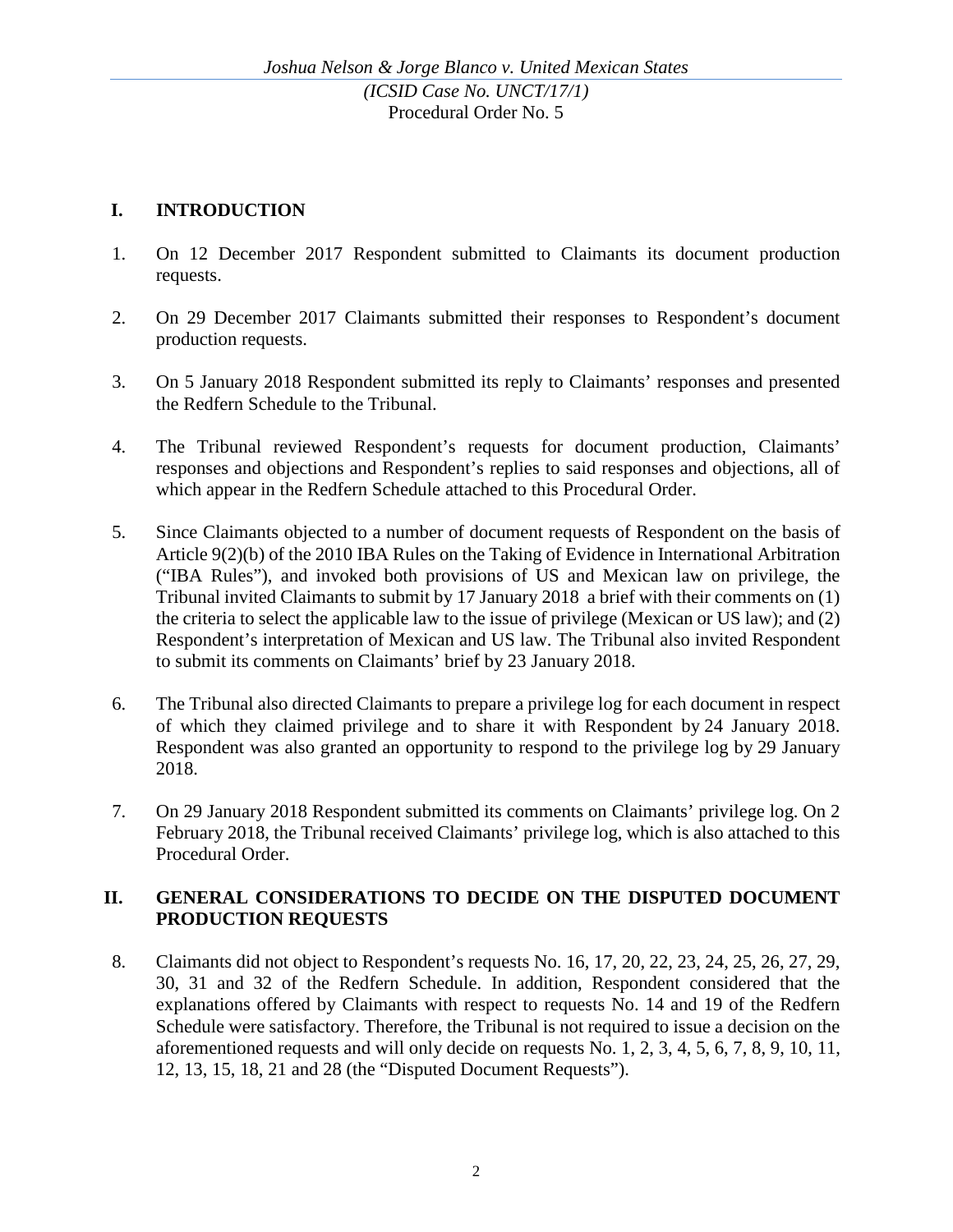- 9. The Disputed Document Requests concern basically two types of objections.
	- a. First, requests objected on the basis of Article 3(3) of the IBA Rules ("First Category"). The First Category includes Requests No. 4, 6 and 28.
	- b. Second, requests objected on the basis of Article 9(2)(b) of the 2010 IBA Rules ("Second Category"). This Second Category includes Requests 1, 2, 3, 5, 7, 8, 9, 10, 11, 12, 13, 15, 18 and 21.
- 10. These two categories will be decided separately.

#### **a. Decision on the First Category**

- 11. According to Article 3(3) of the IBA Rules, a request to produce documents shall contain:
	- (a) *(i)* a description of each requested Document sufficient to identify it, or *(ii)* a description in sufficient detail (including subject matter) of a narrow and specific requested category of Documents that are reasonably believed to exist; in the case of Documents maintained in electronic form, the requesting Party may, or the Arbitral Tribunal may order that it shall be required to, identify specific files, search terms, individuals or other means of searching for such Documents in an efficient and economical manner;
	- (b) a statement as to how the Documents requested are relevant to the case and material to its outcome; and
	- (c) *(i)* a statement that the Documents requested are not in the possession, custody or control of the requesting Party or a statement of the reasons why it would be unreasonably burdensome for the requesting Party to produce such Documents, and *(ii)* a statement of the reasons why the requesting Party assumes the Documents requested are in the possession, custody or control of another Party.[1](#page-2-0)
- 12. Respondent's request No. 28 complies with these requirements and is granted as provided for in the Redfern Schedule.
- 13. Requests No. 4 and 6 are granted with the scope and extent indicated in the attached Redfern Schedule.

### **b. Decision on the Second Category**

- 14. Article 9(2)(b) of the IBA Rules provides that the Tribunal shall exclude from production any document on which there is a "legal impediment or privilege under the legal or ethical rules determined by the Arbitral Tribunal to be applicable."
- 15. Further, Article 9(3) provides certain criteria that can be taken into account by the Arbitral Tribunal in order to consider issues of legal impediment or privilege. These criteria include:

<span id="page-2-0"></span><sup>&</sup>lt;sup>1</sup> IBA Rules, Article 3(3).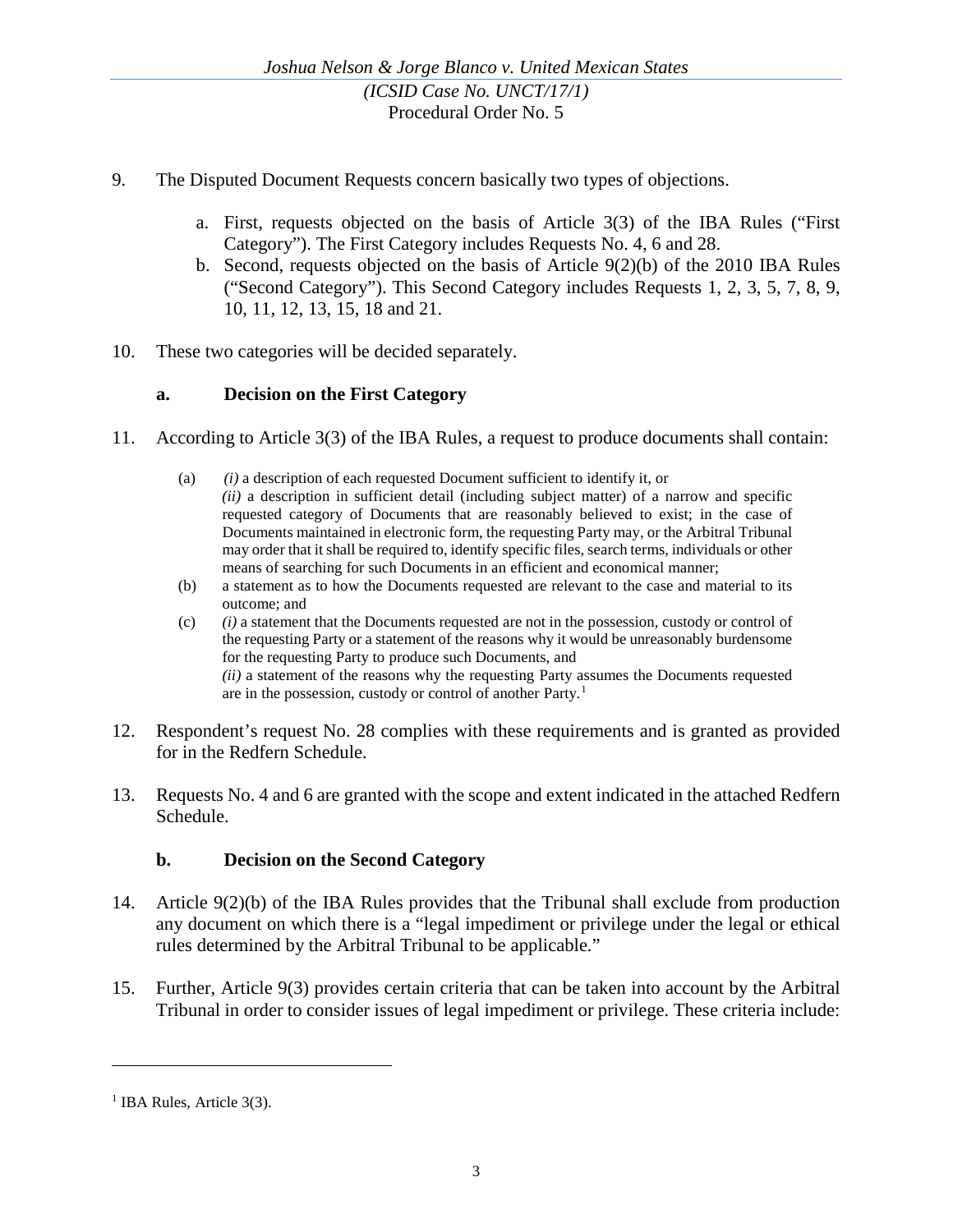"(a) any need to protect the confidentiality of a Document created or statement or oral communication made in connection with and for the purpose of providing or obtaining legal advice; [...] (c) the expectations of the Parties and their advisors at the time the legal impediment or privilege is said to have arisen; and […] (e) the need to maintain fairness and equality as between the Parties, particularly if they are subject to different legal or ethical rules."[2](#page-3-0)

- 16. Claimants allege privilege under two different legal standards: (i) the US attorney-client privilege and the work product doctrine and; (ii) Mexico's professional secret ("*secreto profesional*"). The Parties' submissions indicate that these standards have different scopes.
- 17. The Commentary on the IBA Rules suggests that the need to protect fairness and equality among the parties may arise when the approach to privilege in their home jurisdictions differs. In this case, the Tribunal is concerned that applying different standards on the matters of privilege could affect the balance and equality of treatment of the Parties. Such difference in treatment could result, on the one hand, in Claimants not having to produce communications between them and their US legal counsel while Respondent, in a subsequent rounds of Claimants' document production requests, being obliged to produce communications with Mexican legal counsel; but on the other, could result in Claimants having to produce documents not subject to confidentiality in Mexico, but which production may result in violation of applicable US law. This would create a clear imbalance in the treatment of the Parties in these proceedings.
- 18. The Commentary on the IBA Rules also states that when considering a claim of privilege, the Tribunal should take into account the expectations of the parties and their advisors at the time the privilege arose. The Tribunal notes that in this case, Mr. Joshua Dean Nelson and Mr. Jorge Luis Blanco are nationals of the United States of America and as such, their expectations on privilege could have been formed by the approach to privilege prevailing in their home country. If that was the case, their expectations should not be frustrated.
- 19. Based on Article 9(3) and the Commentary on the IBA Rules the Tribunal considers that the appropriate balance is reached by applying, amongst the rules at stake, the highest standards on protection which, for purposes of this case are the USA'srules on attorney-client privilege and work product doctrine ("US law"). The Tribunal will not apply the Mexican rules on professional secret because applying this standard could affect the fairness and equality between the Parties and disregard Mr. Joshua Dean Nelson and Mr. Jorge Luis Blanco's expectations at the time the legal advice was provided.
- 20. To determine whether a certain document is privileged under US law, the Tribunal considered the elements, presented and not disputed in this case, as elements of the US attorney-client privilege and the work product doctrine. Elements of the US attorney-client

 $\overline{a}$ 

Footnote continued on next page

<span id="page-3-0"></span><sup>2</sup> IBA Rules, Article 9(3).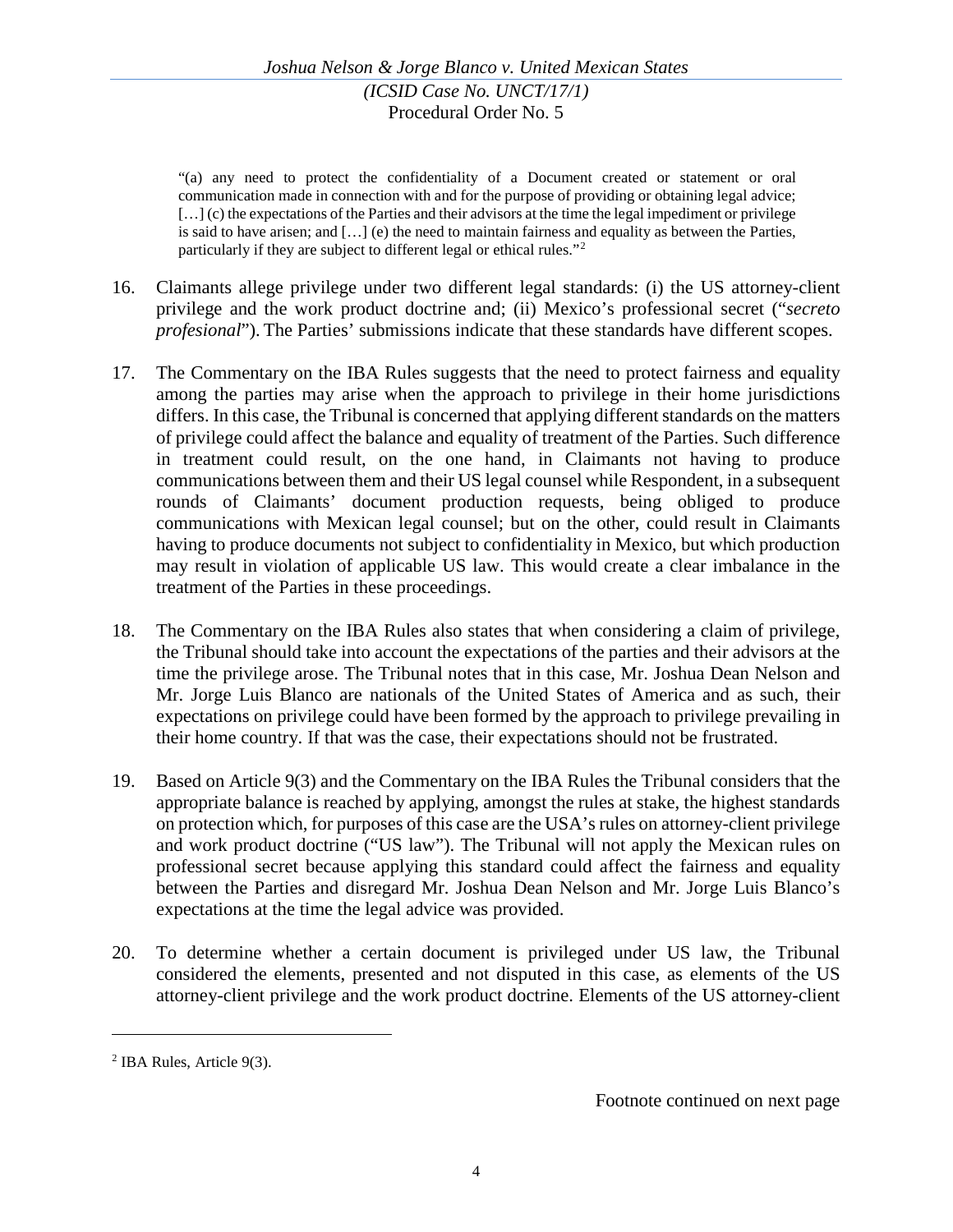privilege are the following: (i) a communication between an attorney and its client; (ii) made in confidence and; (iii) pertaining to the attorney's provision of legal advice to the client.<sup>[3](#page-4-0)</sup> Elements of the work product doctrine under US law are: (i) a document or other tangible thing; (ii) prepared in anticipation of litigation; (ii) by or for a party or its representative.<sup>[4](#page-4-1)</sup>

- 21. Therefore, Respondent's request to produce documents that are deemed privileged under the US law on attorney-client privilege or work product doctrine following the criteria contained in paragraphs 19 and 20 above cannot be upheld.
- 22. However, the Tribunal considers that Claimants cannot maintain attorney-client privilege or the work product doctrine under US law with respect to a given legal advice when they have not only repeatedly referred to such legal advice in their pleadings in this arbitration, but submitted testimony of counsel who provided the legal advice expressly referring to such legal advice. Claimants have disclosed in their pleadings the content of legal advice sought and received from the Mexican firm BGBG and its founding partner, Carlos Bello, and have adduced testimony by Mr. Bello on the following issues: (i) the corporate structure of the investment;<sup>[5](#page-4-2)</sup> (ii) the indirect interconnection with Telmex;<sup>[6](#page-4-3)</sup> (iii) the possibility of offering tandem services;<sup>[7](#page-4-4)</sup> (iv) the deadlines to begin negotiations with Telmex;<sup>8</sup> (v) response to a new dispute filed by Telmex before the IFT;[9](#page-4-6) (vi) filing an *acción de amparo* on behalf of Tele Fácil;<sup>[10](#page-4-7)</sup> and (vii) modifying Claimants' concession to get a simplified one.<sup>[11](#page-4-8)</sup> Therefore, documents relating to legal advice on these issues (whether under the work product doctrine or attorney client privilege) and all other documents with respect to which privilege has not been accepted by the Tribunal (collectively, "Non-Privileged Documents) are not now subject to privilege and Claimants shall produce such documents to Respondent.

### **III. THE TRIBUNAL'S DECISION**

23. In light of the above, after having reviewed carefully the observations submitted by the Parties and having considered each of Respondent's request in light of the legitimate interest

<span id="page-4-0"></span><sup>3</sup> *See* Claimants' Views on Applicable Law on Issues of Privilege and Comments on Mexico' Responses on Interpretation of Mexican and U.S. Privileges Law (17 January 2018).

<span id="page-4-1"></span><sup>4</sup> *See* Claimants' Views on Applicable Law on Issues of Privilege and Comments on Mexico' Responses on Interpretation of Mexican and U.S. Privileges Law (17 January 2018).

<span id="page-4-2"></span><sup>5</sup> Carlos Bello's witness statement, ¶¶ 17-18.

<span id="page-4-3"></span><sup>6</sup> Carlos Bello's witness statement, ¶¶ 49-50.

<span id="page-4-4"></span><sup>7</sup> Carlos Bello's witness statement, ¶¶ 72-73.

<span id="page-4-5"></span><sup>8</sup> Carlos Bello's witness statement, ¶ 75.

<span id="page-4-6"></span><sup>9</sup> Carlos Bello's witness statement, ¶¶ 130-131.

<span id="page-4-7"></span><sup>&</sup>lt;sup>10</sup> Carlos Bello's witness statement, ¶ 135.

<span id="page-4-8"></span><sup>&</sup>lt;sup>11</sup> Carlos Bello's witness statement, ¶ 150.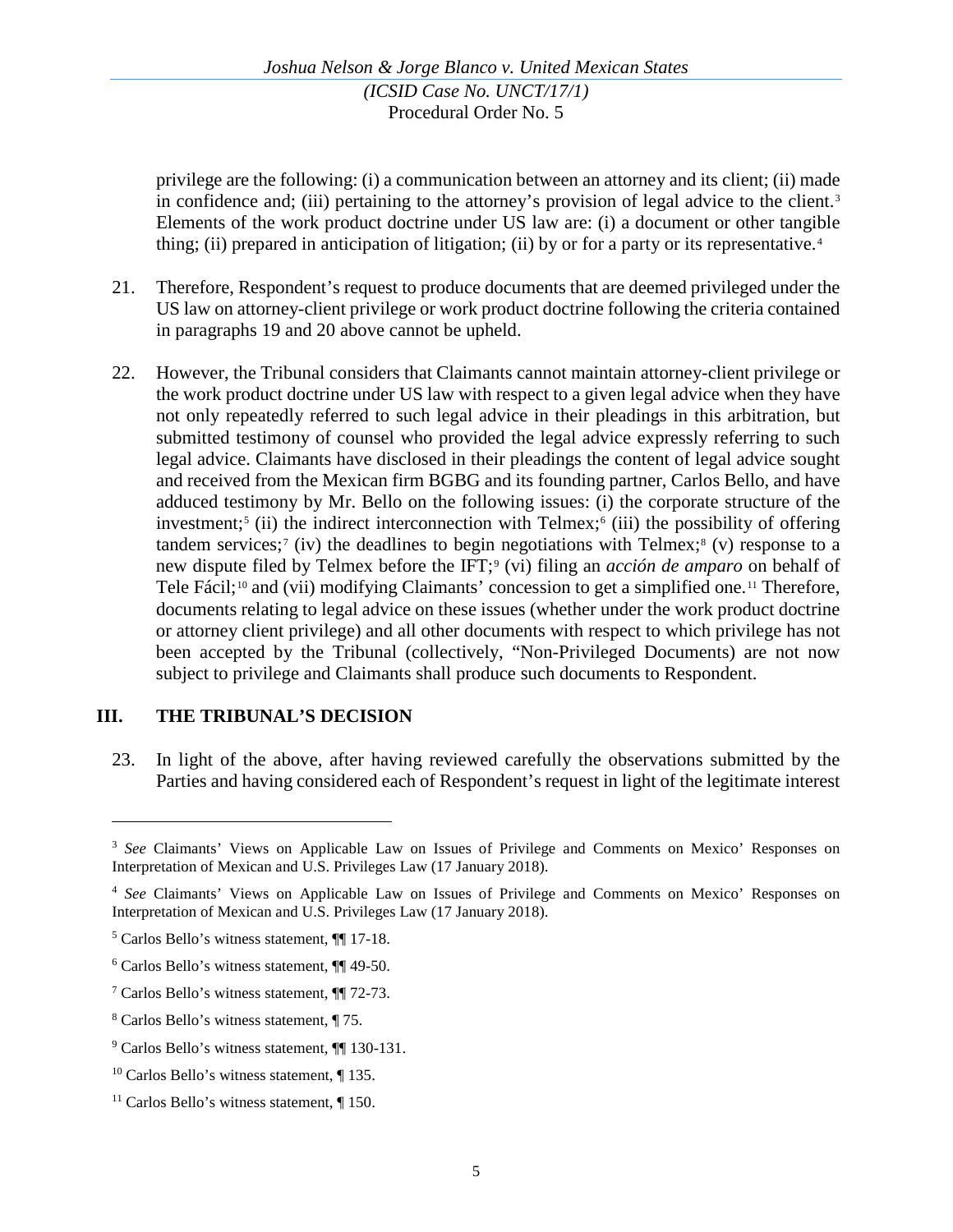of Claimants and the reasonableness of the burden placed on the latter, taking into account all the relevant circumstances, including the fundamental principle of the integrity of the arbitral process, the Tribunal unanimously decides to:

- 24. Accept, in accordance with the foregoing reasons, Respondent's document production request No. 1, 2, 4, 5, 6, 7, 8, 9, 10, 12, 13, 15, 18, 21 and 28 with the scope provided for in the attached Redfern Schedule.
- 25. Reject Respondent's request No. 3 and 11 with the scope provided for in the attached Redfern Schedule.
- 26. Claimants shall have until 20 February 2018 to produce to Respondent the documents that they must produce under this Procedural Order.
- 27. The procedural calendar for the phase following this document production shall be that established in the Procedural Time Table and Document Production Schedule in Annexes 1 and 2 of Procedural Order No. 1, as amended by the Parties.

\_\_\_\_\_\_\_\_\_\_\_\_\_\_\_\_\_\_\_\_\_\_\_\_\_\_\_\_\_\_\_\_\_\_ [ *Signed* ]

Mr. Eduardo Zuleta Jaramillo (President) On behalf of the Tribunal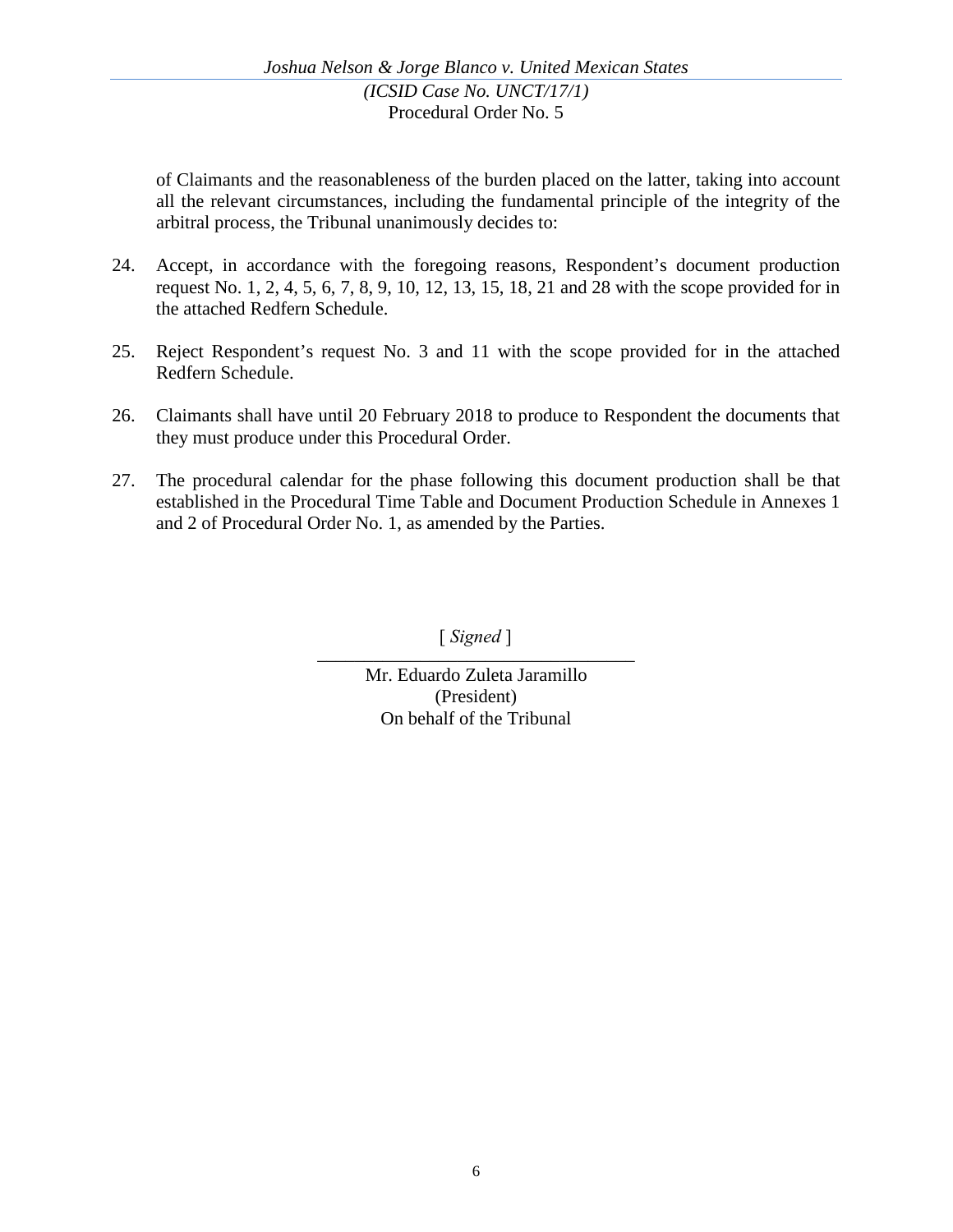# *Joshua Dean Nelson, in his own right and on behalf of Tele Fácil México S.A. de C.V. and Jorge Luis Blanco v. the United Mexican States*

### **ICSID Case No. UNCT/17/1**

### **Mexico's first request for production of documents**

#### **I. Introduction**

This request for production of documents is submitted pursuant to section 18 and Annex 2 of the Procedural Order No. 1 (PO1) dated 18 July 2017.

Section V of this request for documents (RFD) is divided into 6 subsections, each dealing with a specific issue. Many of the sections include a general justification for the documents covered therein which should be read together with the justification offered for each specific request for documents or category of documents.

This RFD seeks documents in possession or control of the Claimants or any associated third parties, such as lawyers, representatives, accountants or notaries, who may be in possession of the requested documents due to their current or previous professional business relationship with the Claimants.

Finally, nothing in this request for production of documents shall be interpreted as an admission of any kind on the part of the Respondent.

### **II. Definitions**

In this request for documents:

| Claimants              |               | Refers to Joshua Dean Nelson, Jorge Luis Blanco and Tele Fácil.                                                                                                                  |
|------------------------|---------------|----------------------------------------------------------------------------------------------------------------------------------------------------------------------------------|
| Constitutional<br>2013 | <b>Reform</b> | of Refers to the constitutional amendment of 11 June 2013, which<br>modified certain provisions of the Mexican Constitution focused<br>on the telecommunications sector.         |
| Decree 77              |               | Refers to Decree P/IFT/EXT/080415/77 issued by the IFT on 8<br>April 2015.                                                                                                       |
| Document               |               | Means a writing, communication, picture, drawing, program or<br>data of any kind, whether recorded or maintained on paper or by<br>electronic, audio, visual or any other means. |
| <b>FTBL</b>            |               | Refers to the Federal Telecommunications and Broadcasting<br>Law that entered into force on 13 August 2014 <i>(i.e., the current</i><br>Telecommunications Law).                 |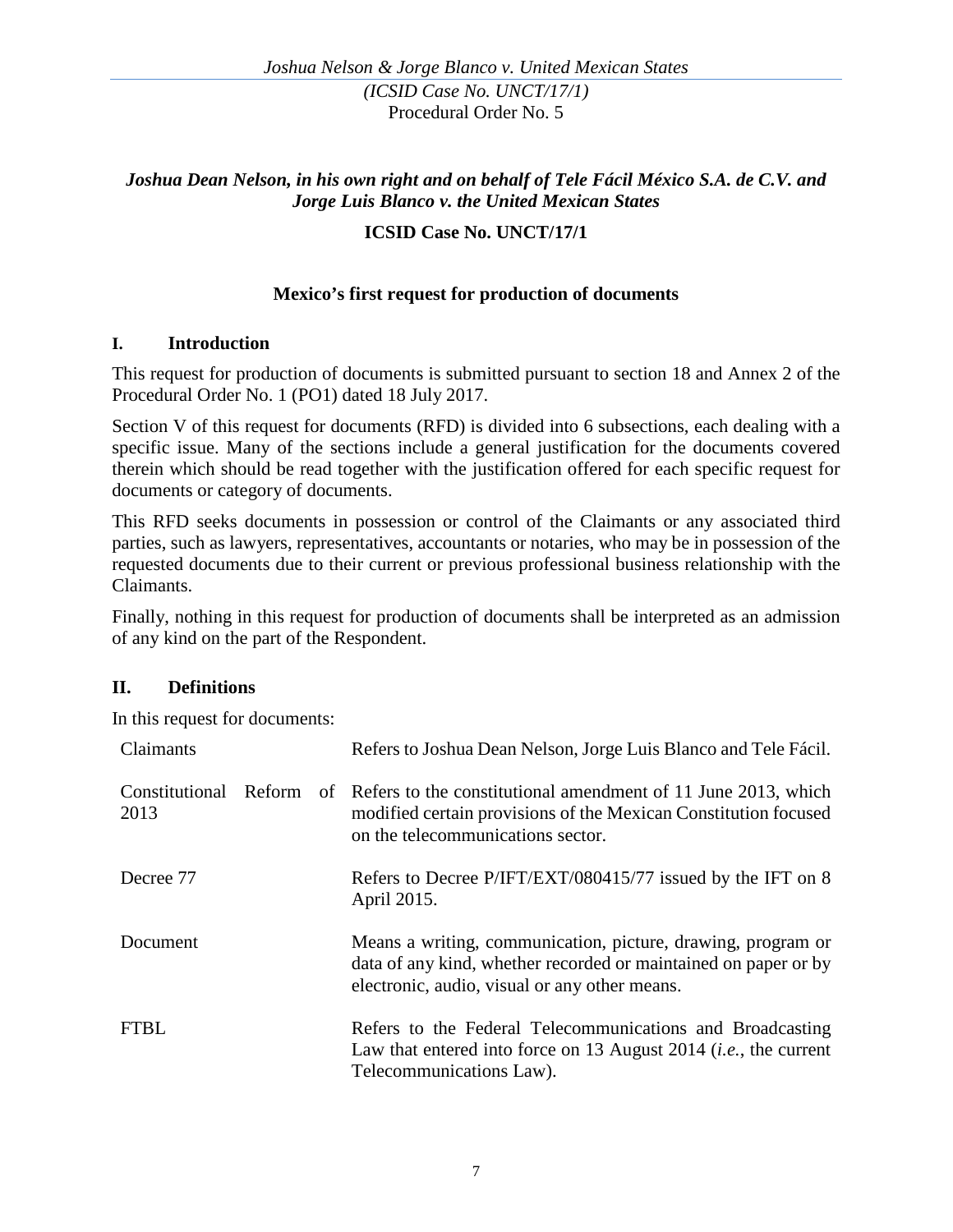|                           | Joshua Nelson & Jorge Blanco v. United Mexican States                                                                                                                                                                      |
|---------------------------|----------------------------------------------------------------------------------------------------------------------------------------------------------------------------------------------------------------------------|
|                           | (ICSID Case No. UNCT/17/1)<br>Procedural Order No. 5                                                                                                                                                                       |
| <b>FTL</b>                | Mexico's Federal<br>Telecommunications<br>Refers<br>to<br>and<br>Broadcasting Law in force between 7 June 1995 and 12 August<br>2014 (i.e., the former Telecommunications Law).                                            |
| Internal documents        | Means any Document, such as notes, memoranda, opinions and<br>reports, prepared by Tele Fácil's senior management, directors,<br>shareholders or any third party at their behest (e.g., external<br>advisors/consultants). |
| MoU                       | Refers to Memorandum of Understanding executed by Tele<br>Fácil's shareholders on 20 July 2009.                                                                                                                            |
| <b>NoA</b>                | Refers to the Notice of Arbitration filed on 26 September 2016.                                                                                                                                                            |
| <b>NoI</b>                | Refers to the Notice of Intent filed on 27 April 2016.                                                                                                                                                                     |
| <b>PEA</b>                | Means "Preponderant Economic Agent".                                                                                                                                                                                       |
| <b>PEA Declaration</b>    | Refers to Resolution P/IFT/EXT/060314/76 issued on 6 March<br>2014.                                                                                                                                                        |
| Records of communications | Means any Document recording a communication between two<br>or more identified or identifiable parties, such as letters, email,<br>memoranda, notes and like documents.                                                    |
| <b>Resolution 127</b>     | Refers to Resolution P/IFT/EXT/071 015/127 issued by the IFT<br>on 7 October 2015.                                                                                                                                         |
| <b>Resolution 381</b>     | Refers to Resolution P/IFT/261114/381 issued by the IFT on 26<br>November 2014.                                                                                                                                            |
| <b>SoC</b>                | Refers to the Statement of Claim filed on 7 November 2017.                                                                                                                                                                 |
| Tele Fácil                | Tele Fácil México, S.A. de C.V.                                                                                                                                                                                            |
| Telmex                    | Refers to Telefonos de Mexico, S.A.B. de C.V. and/or Telefonos<br>del Noroeste, S.A. de C.V.                                                                                                                               |
| <b>Telmex Offer</b>       | Telmex's standard framework agreement for<br>Refers to<br>interconnection sent to Tele Fácil on 26 August 2013.                                                                                                            |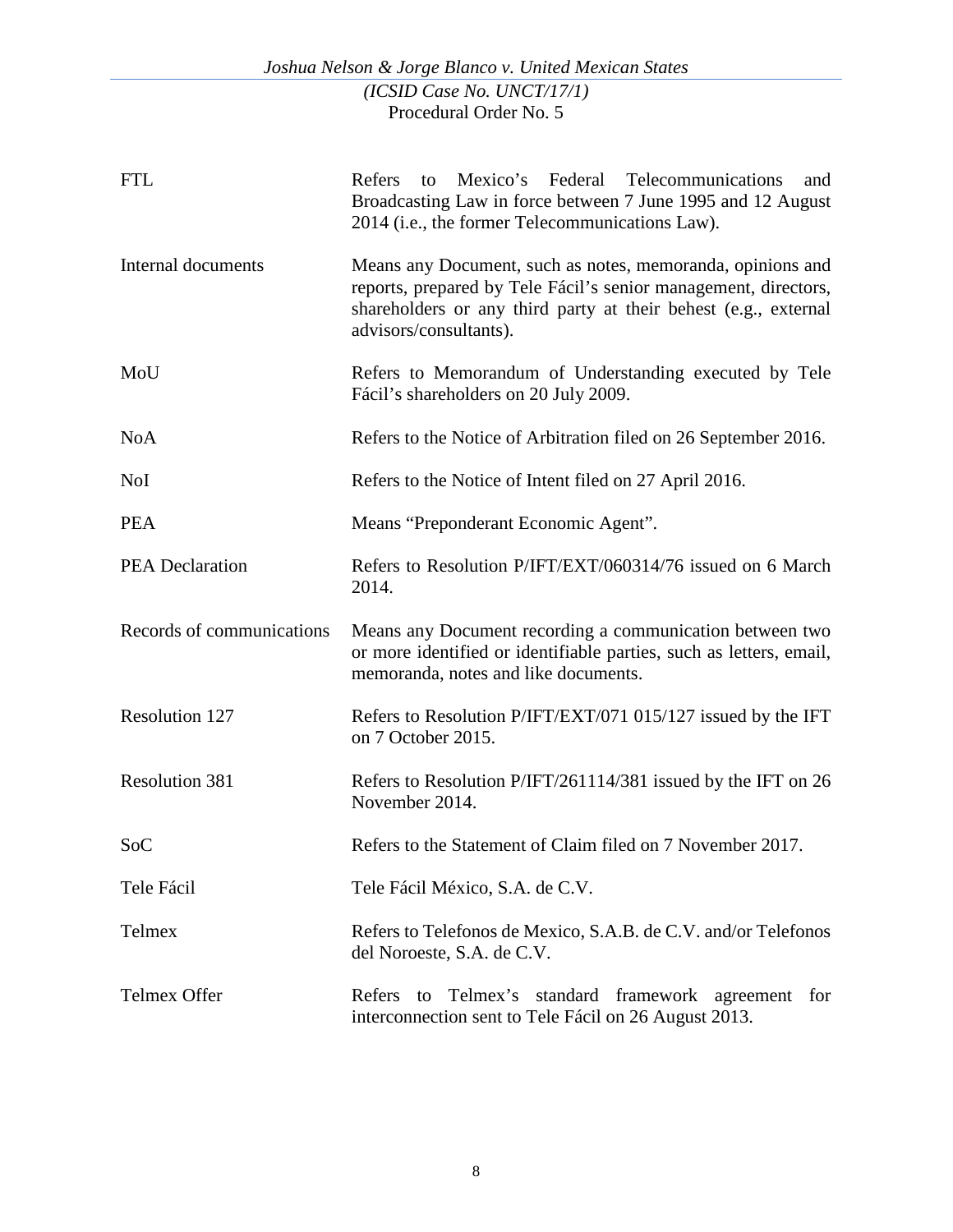### **III. Claimants' Responses and Objections to Respondent's First Request for Production of Documents (RFD)**

# **Introduction**

Pursuant to Article 18.9 of PO 1, Respondent's RFDs are objectionable if they seek information excluded from production under Article 9(2) of the IBA Rules on the Taking of Evidence in International Arbitration (IBA Rules). Of particular relevance is Article 9(2)(b), which provides the following grounds for objection: "(b) legal impediment or privilege under the legal or ethical rules determined by the Arbitral Tribunal to be applicable …."

In this case, relevant legal impediments and privileges are found and well established under both Mexican and United States law: in Mexico, the Professional Secret Privilege, and in the United States, the attorney-client privilege and the work product doctrine. Claimants make appropriate objections on these bases, as indicated below, pursuant to Article 9(2)(b) of the IBA Rules.

In addition, as a general matter, Claimants object to the Respondent's definition of "Internal documents" insofar as that term is defined to extend to documents reviewed and advised on by "external advisors/consultants" without excluding legal counsel. To the extent that the use of the term "Internal documents" is intended to encompass documents reflecting the communications with, or the advice of, legal counsel, the request is objectionable on the basis of Article 9(2)(b) of the IBA Rules which, as noted protects documents covered by the Professional Secret Privilege in Mexico, and the work product doctrine and/or the attorney-client privilege in the United States.

Further, pursuant to Article 18.5 of Procedural Order No. 1 (PO 1), Respondent's RFDs must comply with the requisites established in Article 3(3) of the IBA Rules. Claimants also include objections below to Respondent's requests for documents already submitted with the Statement of Claim or in the public domain.

### **IV. Respondent's Reply to the Claimants' General Responses and Objections**

The Respondent submits that any party seeking to exclude certain documents from production on the grounds of privilege or legal impediment under Article 9(2)(b) bears the burden of proving that the exclusion applies. This position is supported by various NAFTA tribunals, such as *Apotex Holdings Inc. v. United States*:

[33] […] the Tribunal observes that the factual burden of proof under both the IBA Rules and US law lies with the party asserting attorney-client privilege so as to exclude (third-party) communications from the rule otherwise favouring disclosure.

[...]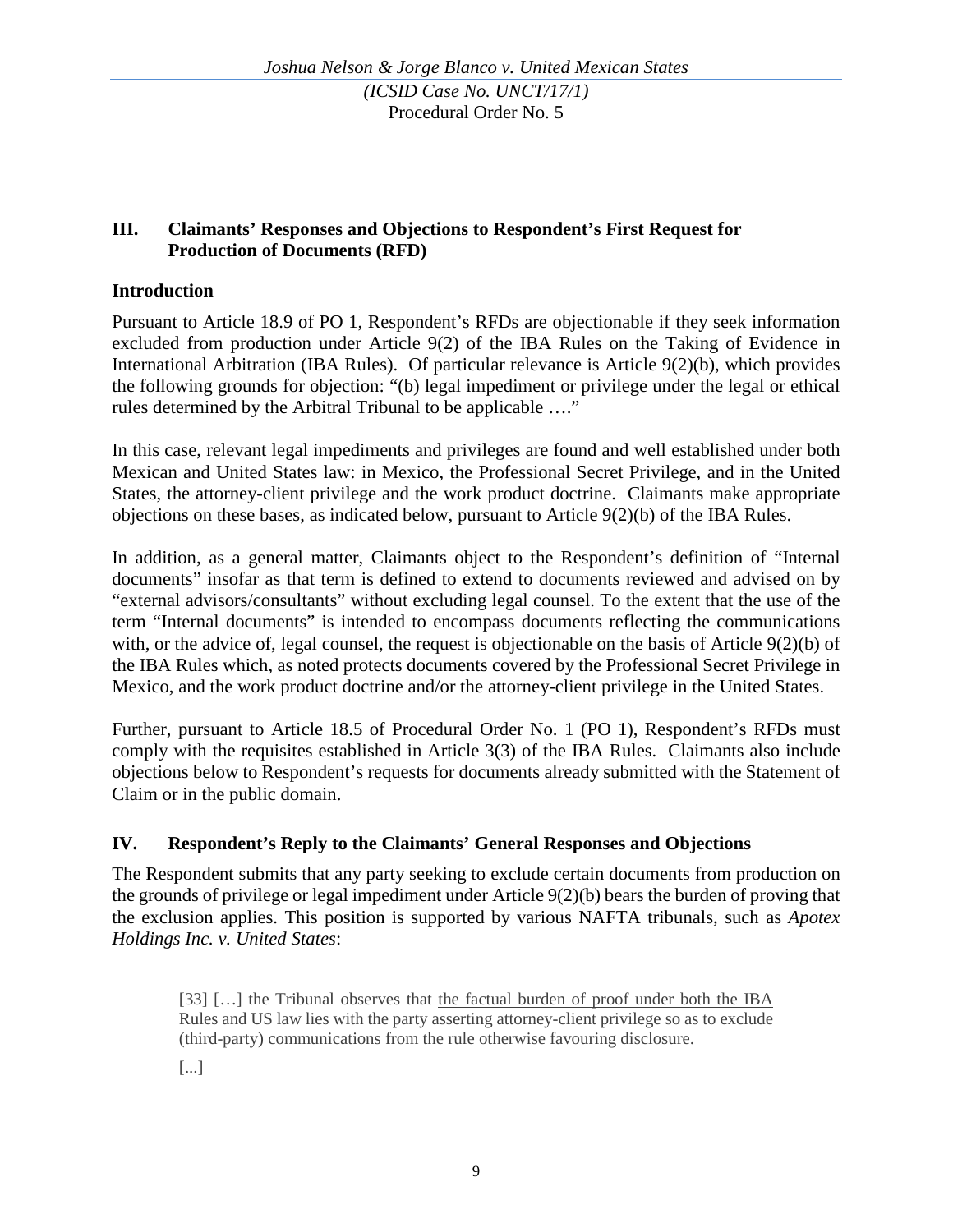[42] As with attorney-client privilege, the Tribunal recognises that the responding party bears the burden, under the IBA Rules and US law, of showing that the withheld documents fall within the work product doctrine's protection. [12](#page-9-0) [Emphasis added]

#### Similarly, in *Clayton/Bilcon v. Canada*:

 $\overline{a}$ 

[25] To be clear, a party's own conclusion after carrying out a balancing of interests is not binding on the Tribunal. The burden of establishing the validity of a claim is on the party asserting it, and the Tribunal will make the final decision with respect to determining a party's privilege claims within the framework of the legal issues particular to the case, the evidence otherwise available, and in light of the applicable law[…13](#page-9-1) [Emphasis added]

In order to meet its burden, the party asserting privilege/legal impediment must identify the rule on which it relies for its objection and provide enough information about the withheld documents so that the opposing party and the tribunal have the means to assess it. The Claimants have failed in these two important respects.

The Claimants do not point to any specific rule supporting their various claims of privilege/legal impediment. Instead they refer generally to Mexico's "Professional Secret Privilege" and the attorney-client privilege and work product doctrine of the U.S., for the proposition that "relevant legal impediments and privileges are found and well established under both Mexican and United States law". They do not elaborate on which specific domestic law provisions should apply or to whom such legal provisions should apply.

Mexico will observe that the disputing parties have not previously agreed on the rules that are to be used to determine exclusions from document production based on privilege/legal impediment, and neither the NAFTA nor the UNCITRAL Rules provide any guidance to deal with this issue. It, therefore, falls on the Tribunal to make a determination in this respect.

The Respondent further observes that Mexico has no doctrine of legal privilege *per se*. The Claimants' allusion to Mexico's "Professional Secret Privilege" appears to be a reference to article 36 of Mexico's *Ley Reglamentaria del artículo 5º Constitucional, Relativo al Ejercicio de las Profesiones en el Distrito Federal,[14](#page-9-2)* which provides that "all professionals are obliged to strictly keep the secrecy of the matters entrusted to them by their clients, except for the mandatory reports

<span id="page-9-0"></span><sup>12</sup> *Apotex Holdings Inc. v. United States*, ICSID Case No. ARB(AF)/12/1, Procedural Order on Document Production Regarding the Parties' Respective Claims to Privilege and Privilege Logs, 5 July 2013.

<span id="page-9-1"></span><sup>13</sup> *Clayton/Bilcon v. Canada*, PCA Case No. 2009-04 Procedural Order 13, 11 July 2012.

<span id="page-9-2"></span><sup>&</sup>lt;sup>14</sup> Regulatory Law of Article 5<sup>th</sup> of the Constitution, Related to Professional Practices in Mexico City.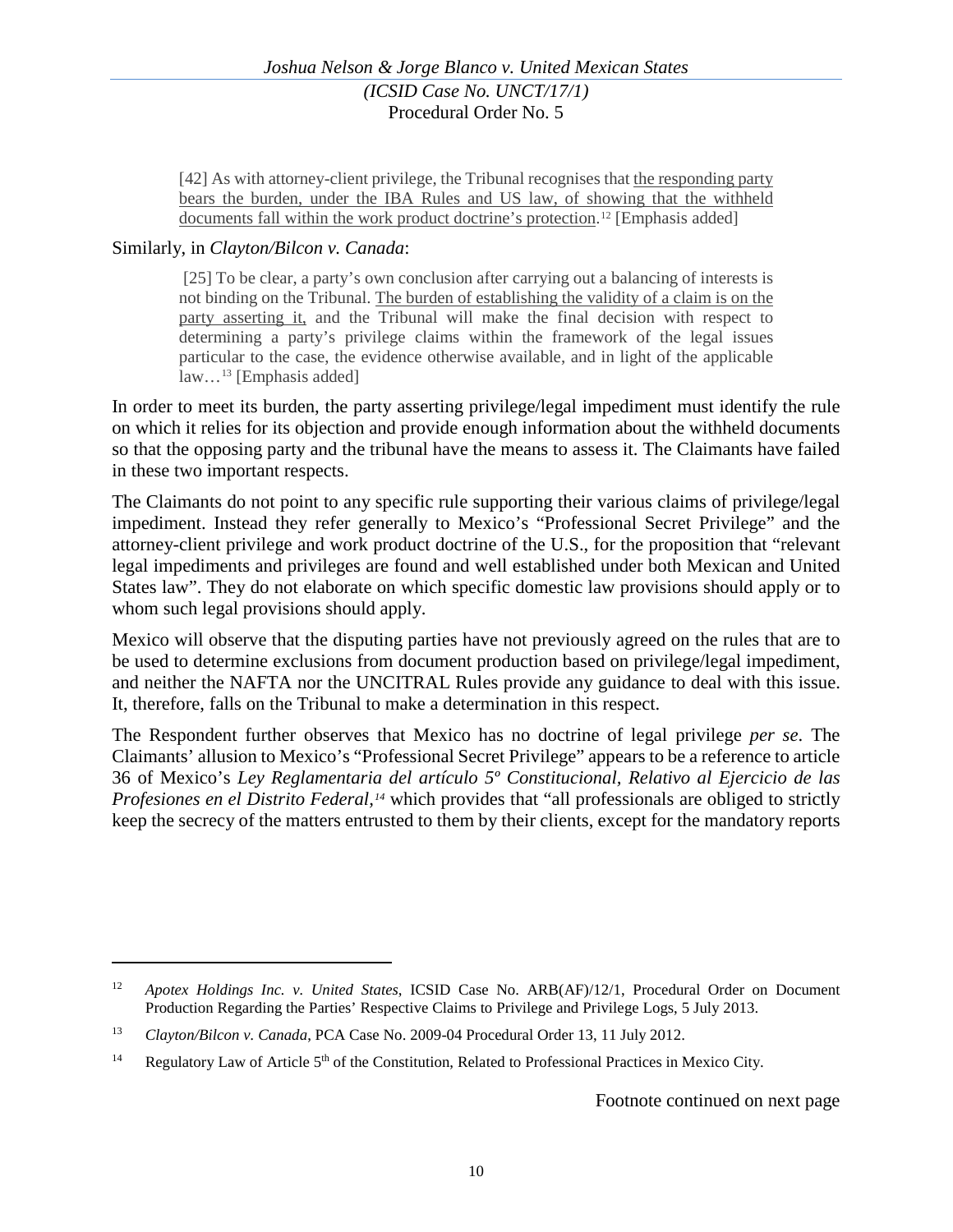established by the respective laws".[15](#page-10-0) This is not equivalent to the U.S. attorney-client privilege and, in any event, it would only apply to the Claimants' lawyers, not the Claimants themselves.

Mexico submits that attorney-client privilege rules must be the same for both disputing parties, in order to maintain "fairness and equality as between the Parties, particularly if they are subject to different legal or ethical rules" as stated in Article 9.3(e) of the IBA Rules.

As noted in recent commentary, "investment treaty arbitration tends to follow the common law approach to disclosure and therefore evidentiary privileges are relevant".[16](#page-10-1) The Respondent submits that, in cases involving common law and civil law parties, the appropriate rules to apply are the basic rules applicable to attorney-client privilege and attorney work product, also known as lawyer-client privilege or solicitor-client privilege.

The Respondent generally agrees with the approach taken by the tribunal in *Vito G. Gallo v. Canada*, pursuant to which, a document is protected by attorney-client privilege if it meets the following criteria:

- The document [is] drafted by a lawyer acting in his or her capacity as lawyer;
- A solicitor-client relationship based on trust must exist as between the lawyer (inhouse or external legal advisor) and the client;
- The document [is] elaborated for the purpose of obtaining or giving legal advice;
- The lawyer and the client, when giving and obtaining legal advice, must have acted with the expectation that the advice would be kept confidential in a contentious situation.<sup>[17](#page-10-2)</sup>

To this, Mexico would add that a party cannot claim to have relied on specific legal advice as support for its conduct and then claim privilege over that advice.<sup>18</sup> Such is the case here, where the Claimants contend that their due diligence included obtaining advice from the law firm Bello, Gallardo, Bonequi y Garcia, S.C. ("BGBG") on "the legal and regulatory requirements necessary

<span id="page-10-0"></span><sup>&</sup>lt;sup>15</sup> The original text in Spanish reads: "ARTICULO 36.- Todo profesionista estará obligado a guardar estrictamente el secreto de los asuntos que se le confíen por sus clientes, salvo los informes que obligatoriamente establezcan las leyes respectivas."

<span id="page-10-1"></span><sup>&</sup>lt;sup>16</sup> Audley Sheppard, QC; "The Approach of Investment Treaty Tribunals to Evidentiary Privileges"; ICSID Review, Vol. 31, No. 3 (2016), pp. 670-689; p. 670.

<span id="page-10-2"></span><sup>17</sup> *Vito G. Gallo v. Canada*, Procedural Order No. 3, dated April 8, 2009, ¶ 47.

<span id="page-10-3"></span><sup>18</sup> See, e.g., United States v. Berkeley Heartlab, Inc., 2017 U.S. Dist. LEXIS 51691 (D.S.C. April 5, 2017) (both attorney-client and attorney work product privileges deemed waived by reliance on counsel argument); Smith v. Scottsdale Ins. Co., 40 F. Supp. 3d 704 (N.D.W. Va. 2014); XYZ Corp. v. United States, 348 F. 3d 16, 24 (1<sup>st</sup> Cir. 2003) ("Were the law otherwise, the client could selectively disclose fragments helpful to its cause, entomb other (unhelpful) fragments, and in that way kidnap the truth-seeking process."); Chevron Corp. v. Pennzoil Co., 974 F.2d 1156, 1162-63 (9th Cir. 1992) ("The privilege which protects attorney-client communications may not be used both as a sword and a shield.")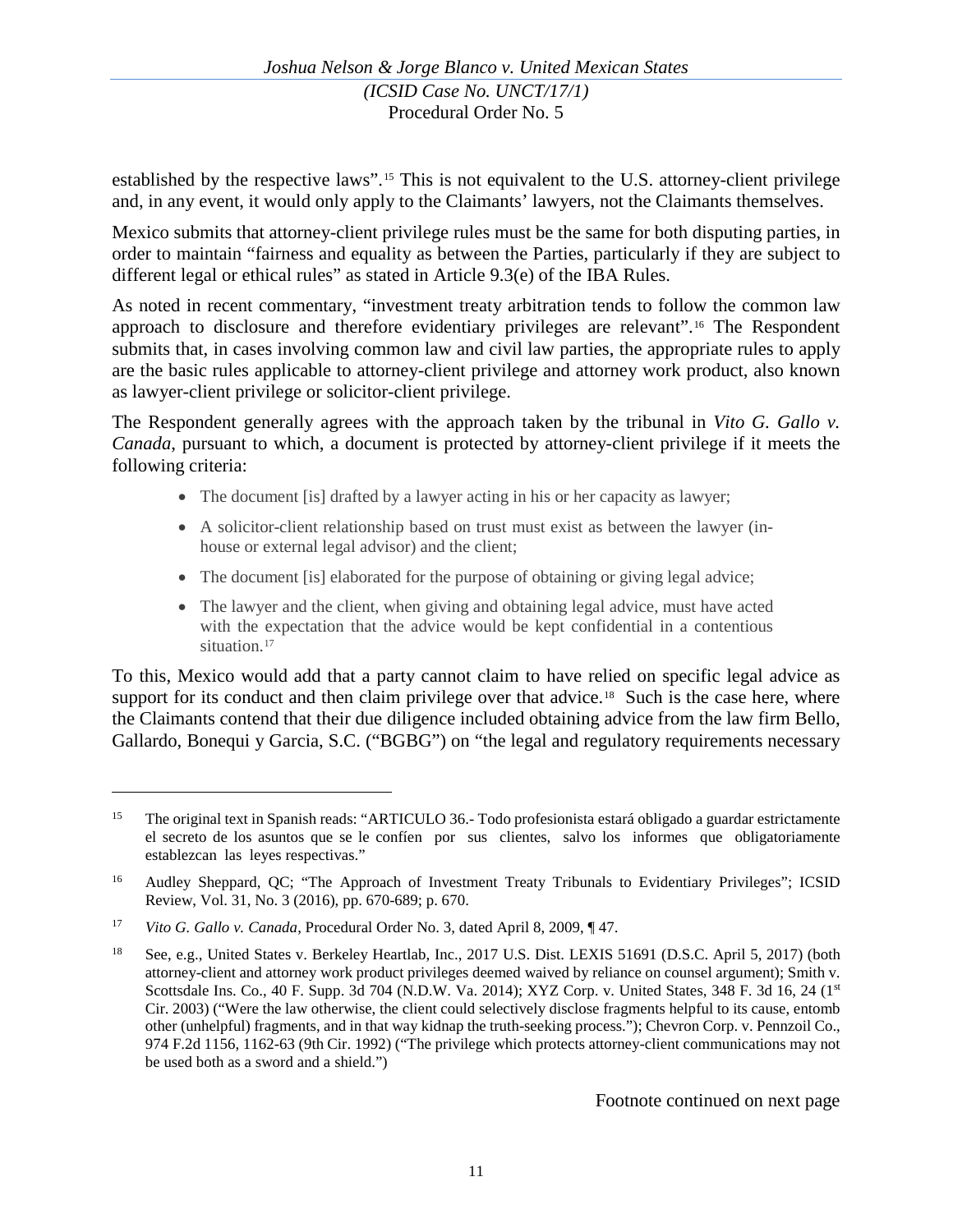to undertake the various lines of business that were being considered" which they claim to have relied on in planning and structuring their investment.<sup>[19](#page-11-0)</sup>

This takes us to Mexico's second point, which is that any attempt to assess the Claimants' objections in the light of the criteria cited above is impossible on account of: (i) their failure to identify the specific documents over which they assert privilege/legal impediment, and (ii) their failure to provide basic information to assess their objections, such as: the author/sender, the intended recipient(s), the date and a description of their contents (*i.e*., the information typically included in a privilege log).

Under these circumstances, the Respondent respectfully submits that the Claimants have failed to meet their burden of establishing that certain unidentified documents are subject to privilege/legal impediment and requests the Tribunal to dismiss the Claimants' objections based Article 9(2)(b) of the IBA Rules.

If the Tribunal decides that this issue should be further explored, the Respondent respectfully submits that the Claimants should be required to produce a privilege log identifying each document over which they assert privilege/legal impediment and containing the necessary information to assess their objection.

<span id="page-11-0"></span><sup>&</sup>lt;sup>19</sup> See Statement of Claim, ¶ 55, 59.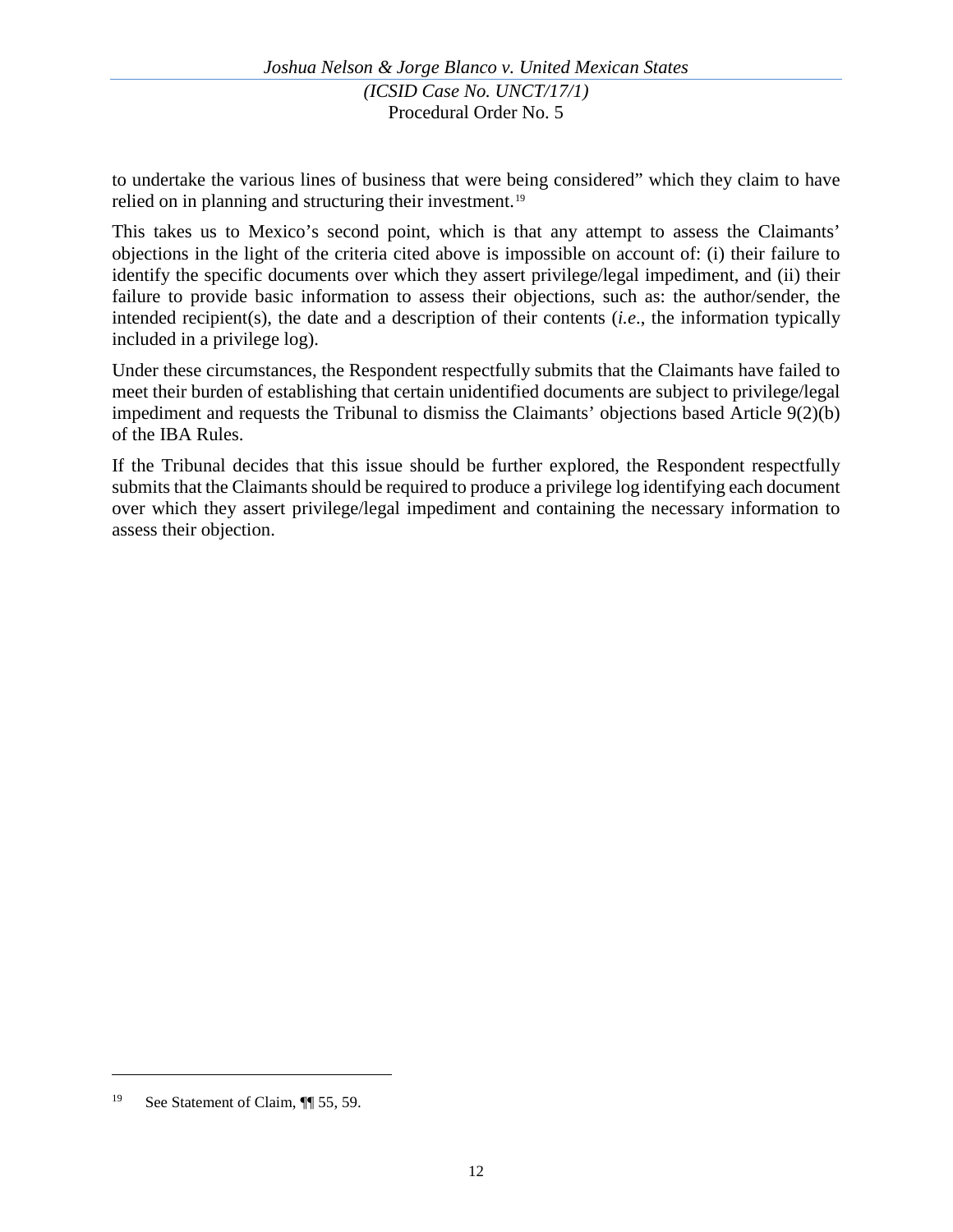# **V. Redfern Schedule**

## **Business plans / due diligence documents**

| <b>Request No.</b>                                                 | 1.                                                                                                                                                                                                                                                                                                                                                                                                                                                                                                                                                                                                                                                                                                                                                                                                                                                                       |
|--------------------------------------------------------------------|--------------------------------------------------------------------------------------------------------------------------------------------------------------------------------------------------------------------------------------------------------------------------------------------------------------------------------------------------------------------------------------------------------------------------------------------------------------------------------------------------------------------------------------------------------------------------------------------------------------------------------------------------------------------------------------------------------------------------------------------------------------------------------------------------------------------------------------------------------------------------|
| <b>Document</b><br>$\prime$<br>Category<br>of<br><b>Documents:</b> | Internal documents* containing an assessment, analysis, opinion or<br>discussion of the regulatory framework governing the Claimants'<br>investment in Mexico, including any such documents addressing the<br>following:                                                                                                                                                                                                                                                                                                                                                                                                                                                                                                                                                                                                                                                 |
|                                                                    | a) the FTL (the former Telecommunications Law);                                                                                                                                                                                                                                                                                                                                                                                                                                                                                                                                                                                                                                                                                                                                                                                                                          |
|                                                                    | b) the Constitutional Reform of 2013;                                                                                                                                                                                                                                                                                                                                                                                                                                                                                                                                                                                                                                                                                                                                                                                                                                    |
|                                                                    | c) the PEA Declaration;                                                                                                                                                                                                                                                                                                                                                                                                                                                                                                                                                                                                                                                                                                                                                                                                                                                  |
|                                                                    | d) the FTBL (the current Telecommunications Law);                                                                                                                                                                                                                                                                                                                                                                                                                                                                                                                                                                                                                                                                                                                                                                                                                        |
|                                                                    | e) the mechanism for the resolution of interconnection disputes.                                                                                                                                                                                                                                                                                                                                                                                                                                                                                                                                                                                                                                                                                                                                                                                                         |
|                                                                    | * Please note, for this and other requests, that "Internal documents" is a<br>defined term. Please refer to the glossary for the definition.                                                                                                                                                                                                                                                                                                                                                                                                                                                                                                                                                                                                                                                                                                                             |
| <b>Justifications:</b>                                             | At paragraph 55 of the SoC, the Claimants state that "in considering the<br>formation of a telecommunications company, Messrs. Blanco, Nelson, and<br>Sacasa hired the law firm Bello, Gallardo, Bonequi y Garcia, S.C.<br>("BGBG"), in Mexico City, to [inter alia] develop a clear understanding<br>of the legal and regulatory requirements necessary to undertake the<br>various lines of business that were being considered."<br>At paragraph 151 the Claimants further state that "[] Tele Fácil's<br>founders, together with their legal counsel, continued to keep a close eye                                                                                                                                                                                                                                                                                  |
|                                                                    | on the regulatory reforms, and how those reforms might impact their<br>business."                                                                                                                                                                                                                                                                                                                                                                                                                                                                                                                                                                                                                                                                                                                                                                                        |
|                                                                    | The Respondent submits that the requested documents are relevant to the<br>case and material to its outcome. The requested documents are needed to<br>determine the impact of the very substantial reform that occurred in the<br>years following the incorporation of Tele Fácil, in particular, the impact<br>over the intended scope of the Claimant's operations in Mexico (the<br>Claimants contend that their business plan was amended to take advantage<br>of the new business opportunities that the reform offered $-$ see section<br>II.E); the Claimant's understanding of IFT's role and powers concerning<br>the resolution of interconnection disputes between operators, such as the<br>one that ensued with Telmex; and the decision to submit the disagreement<br>with Telmex to IFT for resolution in July 2014 shortly after the PEA<br>Declaration. |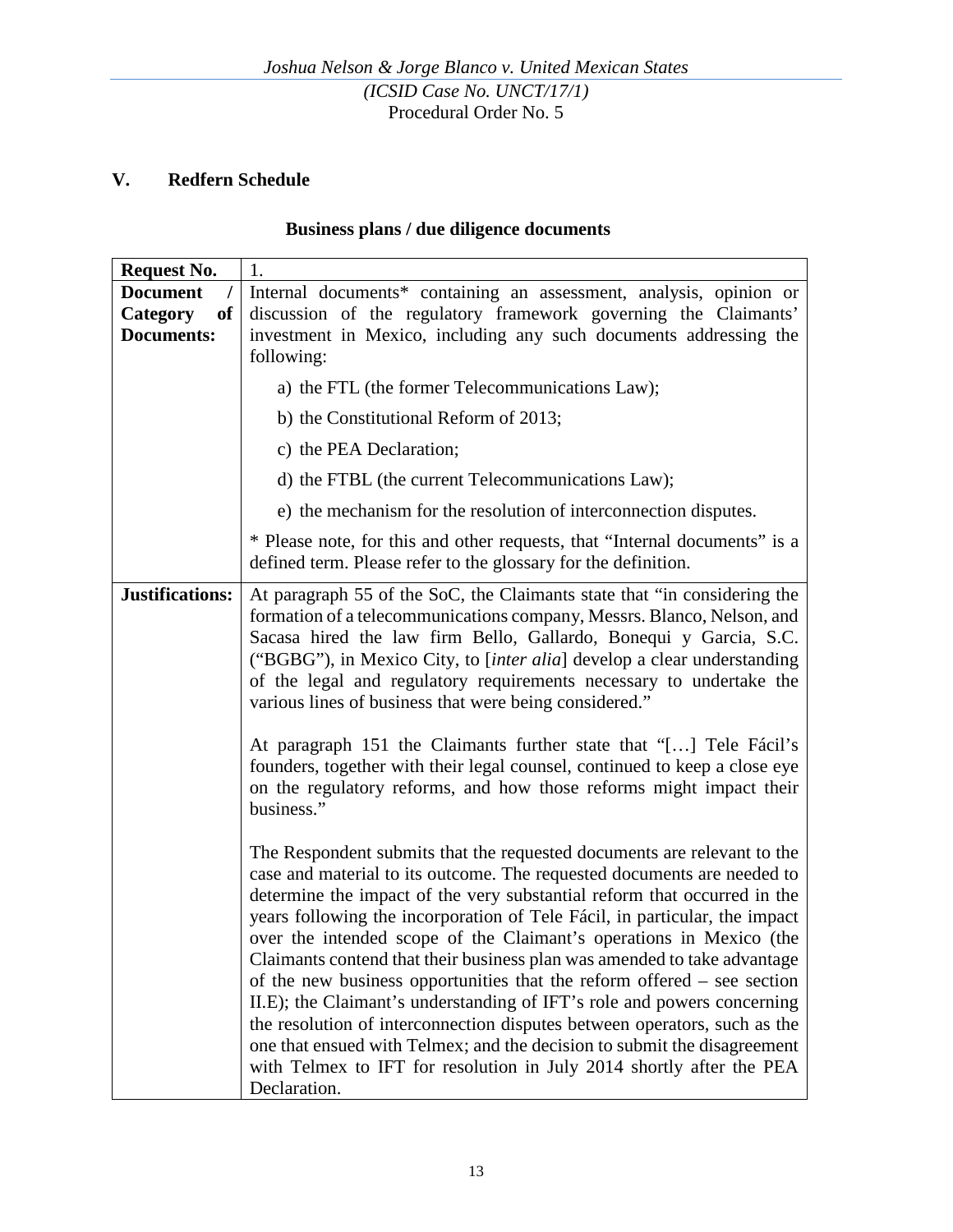| The requested documents are not in the possession, custody or control of<br>the Respondent.                                                                                                                                                                                                                                                                                                                                                                                                                                                                            |
|------------------------------------------------------------------------------------------------------------------------------------------------------------------------------------------------------------------------------------------------------------------------------------------------------------------------------------------------------------------------------------------------------------------------------------------------------------------------------------------------------------------------------------------------------------------------|
| The Respondent reasonably believes that the documents exist and are in<br>the possession, custody or control of the Claimants as would have been<br>prepared as part of the due diligence prior to their investment in Mexico<br>and in response to the extensive reform of the Telecommunications<br>regulations in Mexico in 2013-2014. Moreover, as stated at $\P$ 55 and 151<br>quoted above, the Claimants acknowledge that it was their interest to<br>develop a clear understanding of the legal framework and "to keep a close"<br>eye on regulatory reforms". |
| Claimants state that the vast majority of the Internal Documents                                                                                                                                                                                                                                                                                                                                                                                                                                                                                                       |
| containing an assessment, analysis, opinion or discussion of the regulatory                                                                                                                                                                                                                                                                                                                                                                                                                                                                                            |
| framework governing the Claimants' investment were prepared by                                                                                                                                                                                                                                                                                                                                                                                                                                                                                                         |
| Claimants' Mexican legal counsel and are privileged communications                                                                                                                                                                                                                                                                                                                                                                                                                                                                                                     |
| under Mexico's Professional Secret Privilege. These materials are thus                                                                                                                                                                                                                                                                                                                                                                                                                                                                                                 |
| excluded from production by Article $9(2)(b)$ of the IBA Rules.                                                                                                                                                                                                                                                                                                                                                                                                                                                                                                        |
|                                                                                                                                                                                                                                                                                                                                                                                                                                                                                                                                                                        |
| Claimants object to the production of privileged documents excluded from                                                                                                                                                                                                                                                                                                                                                                                                                                                                                               |
| production. However, Claimants will produce responsive materials in                                                                                                                                                                                                                                                                                                                                                                                                                                                                                                    |
| their possession that is not privileged.                                                                                                                                                                                                                                                                                                                                                                                                                                                                                                                               |
| See general reply in Section IV. The Respondent maintains that the                                                                                                                                                                                                                                                                                                                                                                                                                                                                                                     |
| objection based on privilege/legal impediment should be dismissed, inter                                                                                                                                                                                                                                                                                                                                                                                                                                                                                               |
| <i>alia</i> , on the grounds that the Claimants: (i) failed to identify the specific                                                                                                                                                                                                                                                                                                                                                                                                                                                                                   |
| documents subject to privilege, (ii) failed to provide sufficient information                                                                                                                                                                                                                                                                                                                                                                                                                                                                                          |
| to assess the objection under Article $9(2)(b)$ of the IBA Rules.                                                                                                                                                                                                                                                                                                                                                                                                                                                                                                      |
|                                                                                                                                                                                                                                                                                                                                                                                                                                                                                                                                                                        |
| Mexico will further observe that the fact that a document was prepared by                                                                                                                                                                                                                                                                                                                                                                                                                                                                                              |
| the Claimants' Mexican legal counsel does not, in and of itself, qualify                                                                                                                                                                                                                                                                                                                                                                                                                                                                                               |
| them as privileged documents.                                                                                                                                                                                                                                                                                                                                                                                                                                                                                                                                          |
| Granted except for documents deemed privileged according to the                                                                                                                                                                                                                                                                                                                                                                                                                                                                                                        |
| standard set by the Tribunal in Section II.b., 11 19-20 of Procedural Order                                                                                                                                                                                                                                                                                                                                                                                                                                                                                            |
| No. 5.                                                                                                                                                                                                                                                                                                                                                                                                                                                                                                                                                                 |
|                                                                                                                                                                                                                                                                                                                                                                                                                                                                                                                                                                        |

| <b>Request No.</b> |                                                                              |  |
|--------------------|------------------------------------------------------------------------------|--|
| <b>Document</b>    | Internal documents containing any of the following analysis prepared in      |  |
| of  <br>Category   | connection with the original business plan and /or the decision to invest in |  |
| Documents:         | México:                                                                      |  |
|                    | a) financial projections (in excel if available);                            |  |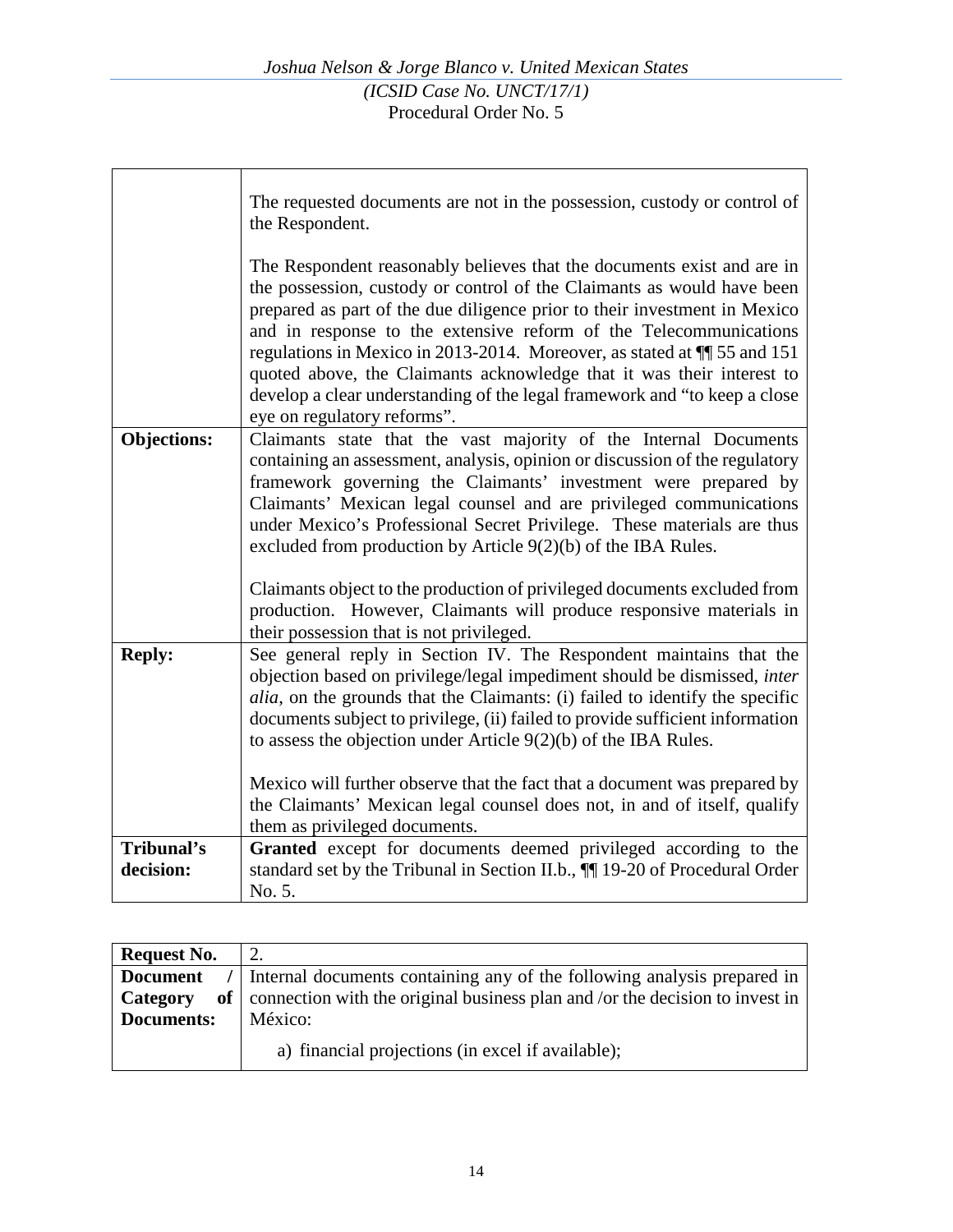|                    | b) economic viability analysis (e.g., net present value) (in excel if<br>available);                                                                                                                                                                                                                                                                                                                                                                                                                                                                                                                                                                                                                                                                                                                                                                           |
|--------------------|----------------------------------------------------------------------------------------------------------------------------------------------------------------------------------------------------------------------------------------------------------------------------------------------------------------------------------------------------------------------------------------------------------------------------------------------------------------------------------------------------------------------------------------------------------------------------------------------------------------------------------------------------------------------------------------------------------------------------------------------------------------------------------------------------------------------------------------------------------------|
|                    | b) market/industry analysis;                                                                                                                                                                                                                                                                                                                                                                                                                                                                                                                                                                                                                                                                                                                                                                                                                                   |
|                    | c) risk analysis;                                                                                                                                                                                                                                                                                                                                                                                                                                                                                                                                                                                                                                                                                                                                                                                                                                              |
|                    | d) competition analysis;                                                                                                                                                                                                                                                                                                                                                                                                                                                                                                                                                                                                                                                                                                                                                                                                                                       |
|                    | e) any other supporting documents for the original business plan                                                                                                                                                                                                                                                                                                                                                                                                                                                                                                                                                                                                                                                                                                                                                                                               |
| Justifications:    | The Claimant relies on its original business plan to argue, <i>inter alia</i> , that<br>"Tele Fácil's business plan permitted it to thrive at whatever price Telmex<br>offered" and that "part of Tele Fácil's plan involved establishing a<br>platform for offering innovative telecom services such as free<br>conferencing". (SoC, $\P$ 10)                                                                                                                                                                                                                                                                                                                                                                                                                                                                                                                 |
|                    | This original business plan was allegedly prepared by Mr. Sacasa in<br>February 2010 shortly after the company was incorporated and was<br>submitted as Exhibit C-015. However, the document does not include<br>many of the typical components of a business plan, such as: financial<br>projections, economic viability analysis, market/industry analysis, risk<br>analysis, among others.                                                                                                                                                                                                                                                                                                                                                                                                                                                                  |
|                    | The requested documents are relevant to the case and material to its<br>outcome. They are needed to evaluate and corroborate the claim for<br>damages (such as the planned capital and operating expenditures) and to<br>corroborate / dispute assertions about the original scope of the intended<br>operations in the Mexico in Mr. Sacasa's witness statement. They are also<br>needed to determine and assess the validity of the Claimants' expectations<br>regarding, <i>inter alia</i> , the intended scope of operations / business<br>opportunities, the expected amount of the investment, required funding<br>and the expected return on the investment. Finally, they are needed to<br>dispute the assertion that the alleged wrongdoing prevented Tele Fácil<br>from launching services in Mexico (see $\P$ 11 of Dr. Dippon's expert<br>report.) |
|                    | The requested documents are not in the possession, custody or control of<br>the Respondent.                                                                                                                                                                                                                                                                                                                                                                                                                                                                                                                                                                                                                                                                                                                                                                    |
|                    | The Respondent reasonably believes that the documents exist and are in<br>the possession, custody or control of the Claimants because they would<br>have been necessary to make an informed decision on whether to invest in<br>the intended project in Mexico.                                                                                                                                                                                                                                                                                                                                                                                                                                                                                                                                                                                                |
| <b>Objections:</b> | With the exception of privileged materials excluded from production,<br>Claimants do not object to Respondent's Request and will produce other<br>responsive materials in its possession.                                                                                                                                                                                                                                                                                                                                                                                                                                                                                                                                                                                                                                                                      |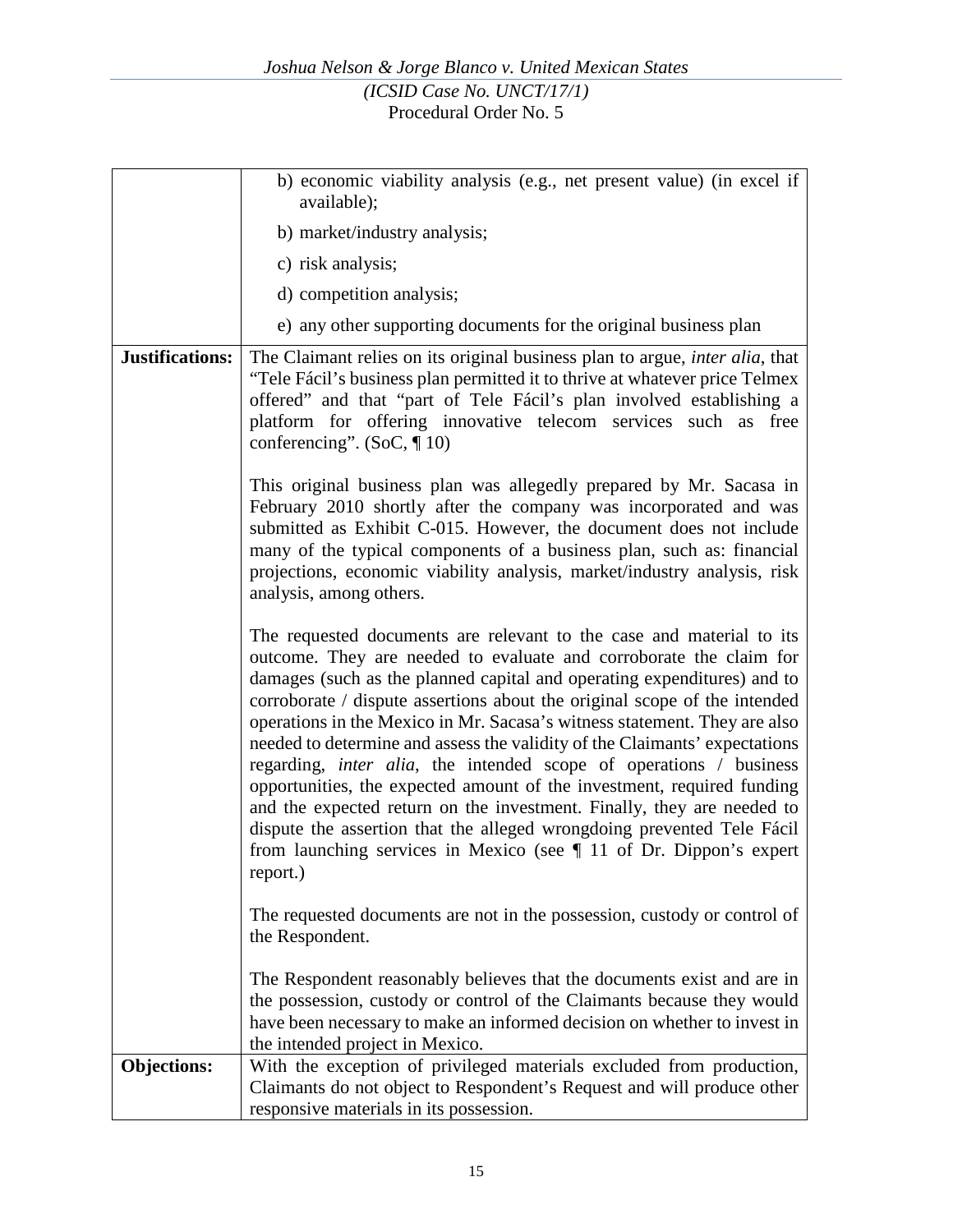| <b>Reply:</b> | See general reply in Section IV. The Respondent maintains that the                   |
|---------------|--------------------------------------------------------------------------------------|
|               | objection based on privilege/legal impediment should be dismissed, inter             |
|               | <i>alia</i> , on the grounds that the Claimants: (i) failed to identify the specific |
|               | documents subject to privilege, (ii) failed to provide sufficient information        |
|               | to assess the objection under Article $9(2)(b)$ of the IBA Rules.                    |
| Tribunal's    | <b>Granted</b> except for documents deemed privileged according to the               |
| decision:     | standard set by the Tribunal in Section II.b., $\P$ 19-20 of Procedural Order        |
|               | No. 5.                                                                               |

| <b>Request No.</b>        | 3.                                                                                                                                                                                                                                                                                                                                                                                                                            |  |  |
|---------------------------|-------------------------------------------------------------------------------------------------------------------------------------------------------------------------------------------------------------------------------------------------------------------------------------------------------------------------------------------------------------------------------------------------------------------------------|--|--|
| <b>Document</b>           | The amended business plan referred to in section II.E ("Tele Fácil Adapts"                                                                                                                                                                                                                                                                                                                                                    |  |  |
| Category<br><sub>of</sub> | Its Business Plan to the Changed Regulatory Environment"), including                                                                                                                                                                                                                                                                                                                                                          |  |  |
| <b>Documents:</b>         | annexes and any internal documents containing any of the following                                                                                                                                                                                                                                                                                                                                                            |  |  |
|                           | analysis prepared in connection with the amended business plan:                                                                                                                                                                                                                                                                                                                                                               |  |  |
|                           | a) financial projections (in excel if available) of all 4 proposed lines<br>of business (i.e., DID/Conferencing Project; International Traffic<br>Termination Project; Competitive Tandem Services Project; Retail<br>Service Offering);                                                                                                                                                                                      |  |  |
|                           | b) economic viability analysis (e.g., net present value) (in excel if<br>available) of the 4 proposed lines of business;                                                                                                                                                                                                                                                                                                      |  |  |
|                           | b) market/industry analysis;                                                                                                                                                                                                                                                                                                                                                                                                  |  |  |
|                           | c) risk analysis;                                                                                                                                                                                                                                                                                                                                                                                                             |  |  |
|                           | d) competition analysis.                                                                                                                                                                                                                                                                                                                                                                                                      |  |  |
| <b>Justifications:</b>    | The Claimant contends that:                                                                                                                                                                                                                                                                                                                                                                                                   |  |  |
|                           | "152. [w]hen the IFT resolved the interconnection dispute and issued<br>Resolution 381, Tele Fácil's founders understood and appreciated the<br>opportunity presented by the reforms. Most importantly, they realized that<br>the penalties imposed on Telmex as a predominant economic agent,<br>coupled with the rate offered by Telmex and accepted by Tele Fácil,<br>combined to enhance Tele Fácil's business prospects. |  |  |
|                           | 153. Tele Fácil's founders revised their business strategy to pursue four<br>distinct lines of business. []"                                                                                                                                                                                                                                                                                                                  |  |  |
|                           | The requested documents are relevant to the case and material to its<br>outcome. The Respondent observes that the revised business plan was not<br>submitted into evidence and it is necessary to the defense of the claim for<br>damages. The requested documents are also relevant as they provide                                                                                                                          |  |  |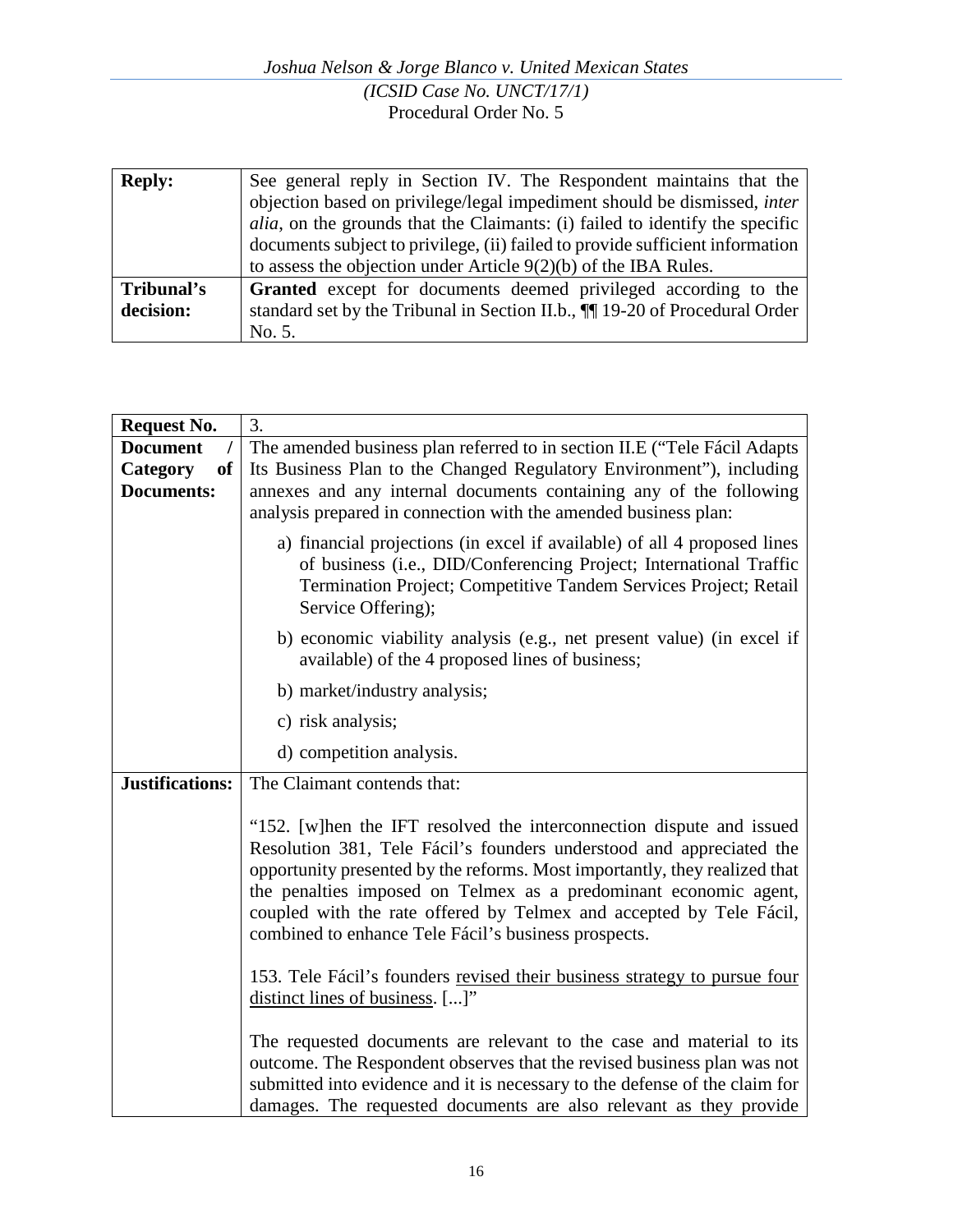|                    | contemporaneous evidence of the Claimants' expectations regarding, <i>inter</i><br><i>alia</i> , the viability of the intended projects and will allow the Respondent<br>to corroborate/contest allegations of fact made in the SoC and witness<br>statements regarding the intended scope of operations in Mexico. Finally,<br>they are needed to dispute the assertion that the alleged wrongdoing<br>prevented Tele Fácil from launching services in Mexico (see ¶ 11 of Dr.<br>Dippon's expert report.)                                                                                                                                                                                                                                                                                                                                                                                                                                                                                                          |
|--------------------|----------------------------------------------------------------------------------------------------------------------------------------------------------------------------------------------------------------------------------------------------------------------------------------------------------------------------------------------------------------------------------------------------------------------------------------------------------------------------------------------------------------------------------------------------------------------------------------------------------------------------------------------------------------------------------------------------------------------------------------------------------------------------------------------------------------------------------------------------------------------------------------------------------------------------------------------------------------------------------------------------------------------|
|                    | The requested documents are not in the possession, custody or control of<br>the Respondent.                                                                                                                                                                                                                                                                                                                                                                                                                                                                                                                                                                                                                                                                                                                                                                                                                                                                                                                          |
|                    | The Respondent reasonably believes that the documents exist and are in<br>the possession, custody or control of the Claimants because they refer to<br>the revised business plan in section II.E and because the requested<br>documents would have been necessary to make an informed decision on<br>which projects to pursue.                                                                                                                                                                                                                                                                                                                                                                                                                                                                                                                                                                                                                                                                                       |
| <b>Objections:</b> | Claimants object to Respondent's Request which wrongly assumes that<br>the original written plan was replaced by a revised written business plan.<br>The statement quoted by Respondent to justify this request states that<br>"Tele Fácil's founders revised their business strategy to pursue four<br>distinct lines of business. []" This quote does not convey that a written<br>revised business plan was prepared by Claimants when they revised their<br>business strategy in response to the reforms aimed at curbing Telmex's<br>continued abuses. Rather, the quoted language refers to the fact that the<br>founders revised their strategy in the wake of the reforms to pursue an<br>additional line of business—the Competitive Tandem Services Project—<br>and to benefit from new market liberalization based on advice provided<br>by Tele Fácil's Mexican counsel. That advice is privileged under<br>Mexico's Professional Secret Privilege and thus is excluded from<br>production in this case. |
| <b>Reply:</b>      | The Respondent observes that Section II.E of the Claimants' Statement of<br>Claim is entitled "Tele Fácil Adapts Its Business Plan to the Changed<br>Regulatory Environment" [emphasis added]. Whether the Claimants wish<br>to refer to this as a revised business strategy or a revised business plan<br>makes no difference to the request. Mexico thus reiterates its request for<br>the revised business strategy/business plan and related documents, such as<br>those identified in items (a) through (d).                                                                                                                                                                                                                                                                                                                                                                                                                                                                                                    |
|                    | As for the claim of privilege, please refer to Mexico's general reply in<br>Section IV. The Respondent maintains that the objection based on<br>privilege/legal impediment should be dismissed, <i>inter alia</i> , on the grounds<br>that the Claimants: (i) failed to identify the specific documents subject to<br>privilege, (ii) failed to provide sufficient information to assess the<br>objection under Article $9(2)(b)$ of the IBA Rules.                                                                                                                                                                                                                                                                                                                                                                                                                                                                                                                                                                  |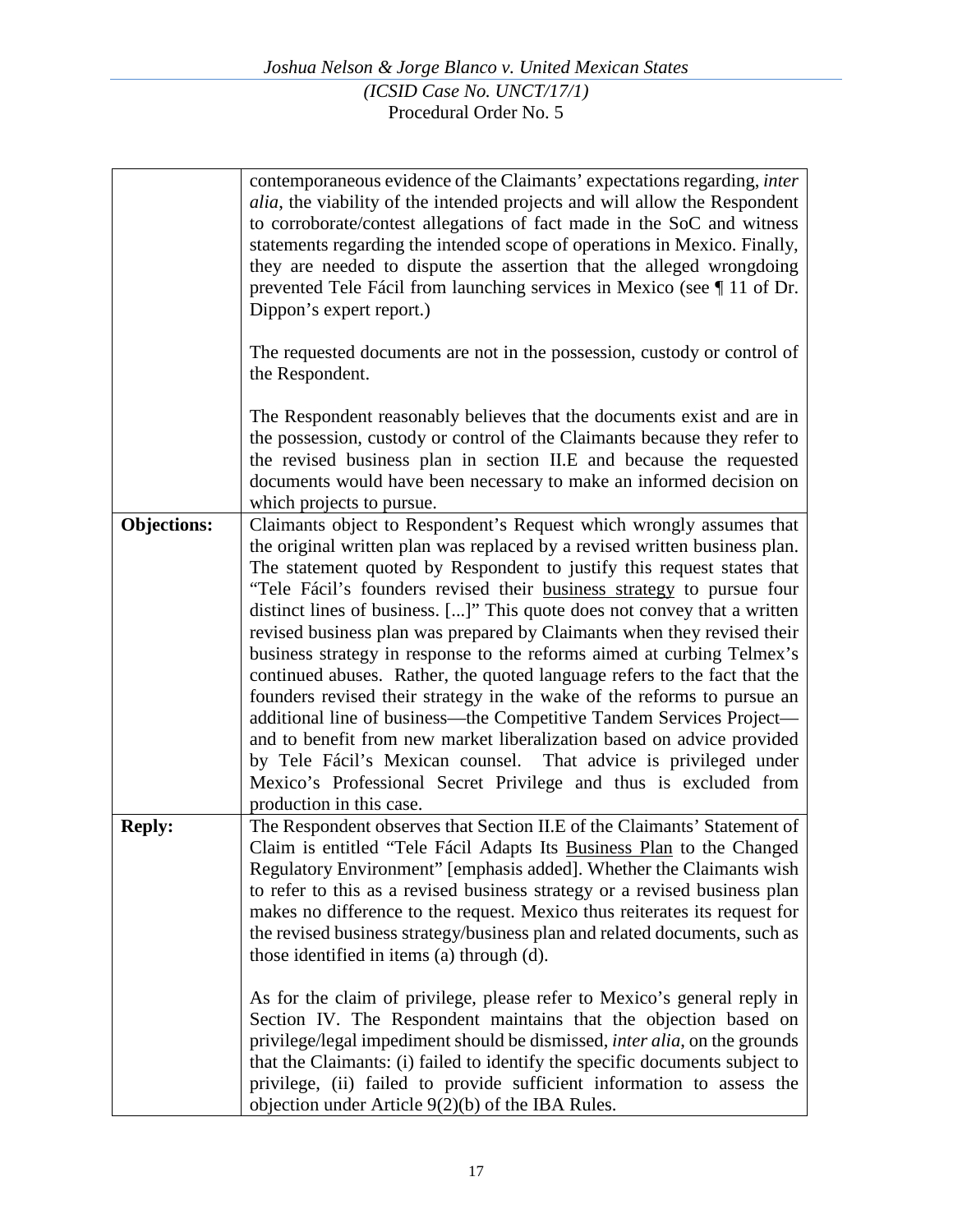### *Joshua Nelson & Jorge Blanco v. United Mexican States (ICSID Case No. UNCT/17/1)* Procedural Order No. 5

| Tribunal's | <b>Denied</b> , subject to the exception mentioned in Section II.b, 1 22 of |
|------------|-----------------------------------------------------------------------------|
| decision:  | Procedural Order No. 5.                                                     |
|            |                                                                             |

| <b>Request No.</b>                                     | $\overline{4}$ .                                                                                                                                                                                                                                                                                                                                                                                                                                                                                                                                                                                                                                                                                                           |
|--------------------------------------------------------|----------------------------------------------------------------------------------------------------------------------------------------------------------------------------------------------------------------------------------------------------------------------------------------------------------------------------------------------------------------------------------------------------------------------------------------------------------------------------------------------------------------------------------------------------------------------------------------------------------------------------------------------------------------------------------------------------------------------------|
| <b>Document</b><br>Category<br>of<br><b>Documents:</b> | Minutes of the Board of Directors discussing any change to the original<br>business plan and/or any the 4 projects identified in section II.E<br>(DID/Conferencing Project; International Traffic Termination Project;<br>Competitive Tandem Services Project; Retail Service Offering)<br>comprising the Claimants' intended business. This request includes any<br>presentations made to the Board and/or any documents circulated at the<br>sessions.<br>This request refers to documents prepared between 11 July 2014 and 8                                                                                                                                                                                           |
|                                                        | April 2015.                                                                                                                                                                                                                                                                                                                                                                                                                                                                                                                                                                                                                                                                                                                |
| <b>Justifications:</b>                                 | The Respondent submits that the requested documents are relevant to the<br>case and material to its outcome because they contain contemporaneous<br>evidence of the Claimants' intended businesses and will allow the<br>Respondent to corroborate/contest several allegations of fact made in the<br>SoC and witness statements regarding the intended scope of operations in<br>Mexico, including the 4 projects comprising the claim for damages that<br>the Claimants' contend would have been pursued but for the measures.<br>The requested documents are not in the possession, custody or control of<br>the Respondent.                                                                                            |
|                                                        | The Respondent believes that the documents exist and are in the<br>possession, custody or control of the Claimants because it is reasonable to<br>assume that any material change in the business plan would have been<br>discussed and would be subject to the approval of the Board.                                                                                                                                                                                                                                                                                                                                                                                                                                     |
| <b>Objections:</b>                                     | There are no documents responsive to this Request. Claimants further<br>object to this Request on the basis that it fails to comply with Article<br>3(c)(ii) of the IBA Rules. Respondent's statement explaining its belief<br>about why the Documents exist and are in the custody, possession, or<br>control is pure conjecture. It is not reasonable to assume that a closely-<br>held company, in which one individual possesses majority control, would<br>make decisions only, or even primarily, thorough highly formalized board<br>meetings. Insisting on the formality of decision-making only at recorded,<br>official board meetings is neither legally required nor the custom and<br>practice of Mr. Nelson. |
| <b>Reply:</b>                                          | It is inconsistent for the Claimants to contend that there are no responsive<br>documents and, at the same time, object to the request on the basis of an<br>alleged failure with Article $3(c)(ii)$ . The Respondent respectfully request                                                                                                                                                                                                                                                                                                                                                                                                                                                                                 |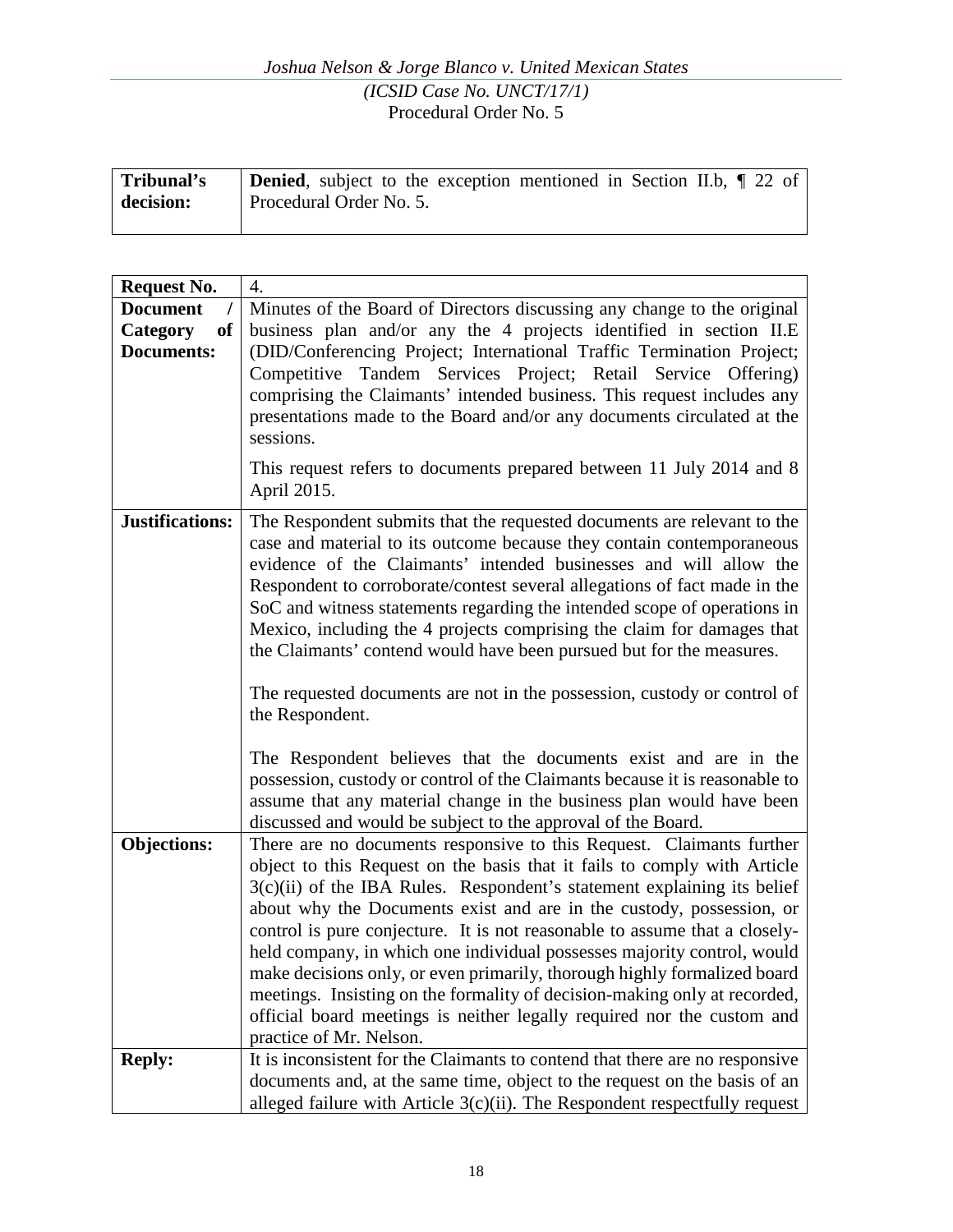|            | the Tribunal to order the Claimants to clarify whether there are any         |
|------------|------------------------------------------------------------------------------|
|            | responsive documents to this request.                                        |
|            |                                                                              |
|            | Mexico further submits that it is entirely reasonable to assume, even in the |
|            | case of a closely held company, that major decisions be made by the          |
|            | company's governing bodies –such as the board of directors– and              |
|            | memorialized in corporate records –such as the minutes of the meetings       |
|            | of the board of directors.                                                   |
| Tribunal's | Granted.                                                                     |
| decision:  |                                                                              |
|            | Claimants are requested to clarify whether or not there are documents        |
|            | responsive to this request.                                                  |

| <b>Request No.</b>    | 5.                                                                                                                                             |
|-----------------------|------------------------------------------------------------------------------------------------------------------------------------------------|
| <b>Document</b>       | Internal documents and records of communications between Tele Fácil's                                                                          |
| of<br><b>Category</b> | senior management, directors, shareholders and/or external advisors,                                                                           |
| <b>Documents:</b>     | discussing the revised business plan and/or any of the 4 projects identified                                                                   |
|                       | in section II.E (DID/Conferencing Project; International Traffic                                                                               |
|                       | Termination Project; Competitive Tandem Services Project; Retail                                                                               |
|                       | Service Offering).                                                                                                                             |
|                       | This request refers to documents prepared between 11 July 2014 and 8                                                                           |
|                       | April 2015                                                                                                                                     |
| Justifications:       | Same justification as in previous request.                                                                                                     |
|                       |                                                                                                                                                |
|                       | The requested documents are not in the possession, custody or control of                                                                       |
|                       | the Respondent.                                                                                                                                |
|                       |                                                                                                                                                |
|                       | The Respondent believes that the documents exist and are in the<br>possession, custody or control of the Claimants because it is reasonable to |
|                       | assume that any material change in the business plan would have been                                                                           |
|                       | discussed internally.                                                                                                                          |
| <b>Objections:</b>    | With the exception of privileged materials excluded from production,                                                                           |
|                       | Claimants do not object to Respondent's Request and will produce                                                                               |
|                       | responsive materials in their possession.                                                                                                      |
| <b>Reply:</b>         | See general reply in Section IV. The Respondent maintains that the                                                                             |
|                       | objection based on privilege/legal impediment should be dismissed, <i>inter</i>                                                                |
|                       | <i>alia</i> , on the grounds that the Claimants: (i) failed to identify the specific                                                           |
|                       | documents subject to privilege, (ii) failed to provide sufficient information                                                                  |
|                       | to assess the objection under Article $9(2)(b)$ of the IBA Rules.                                                                              |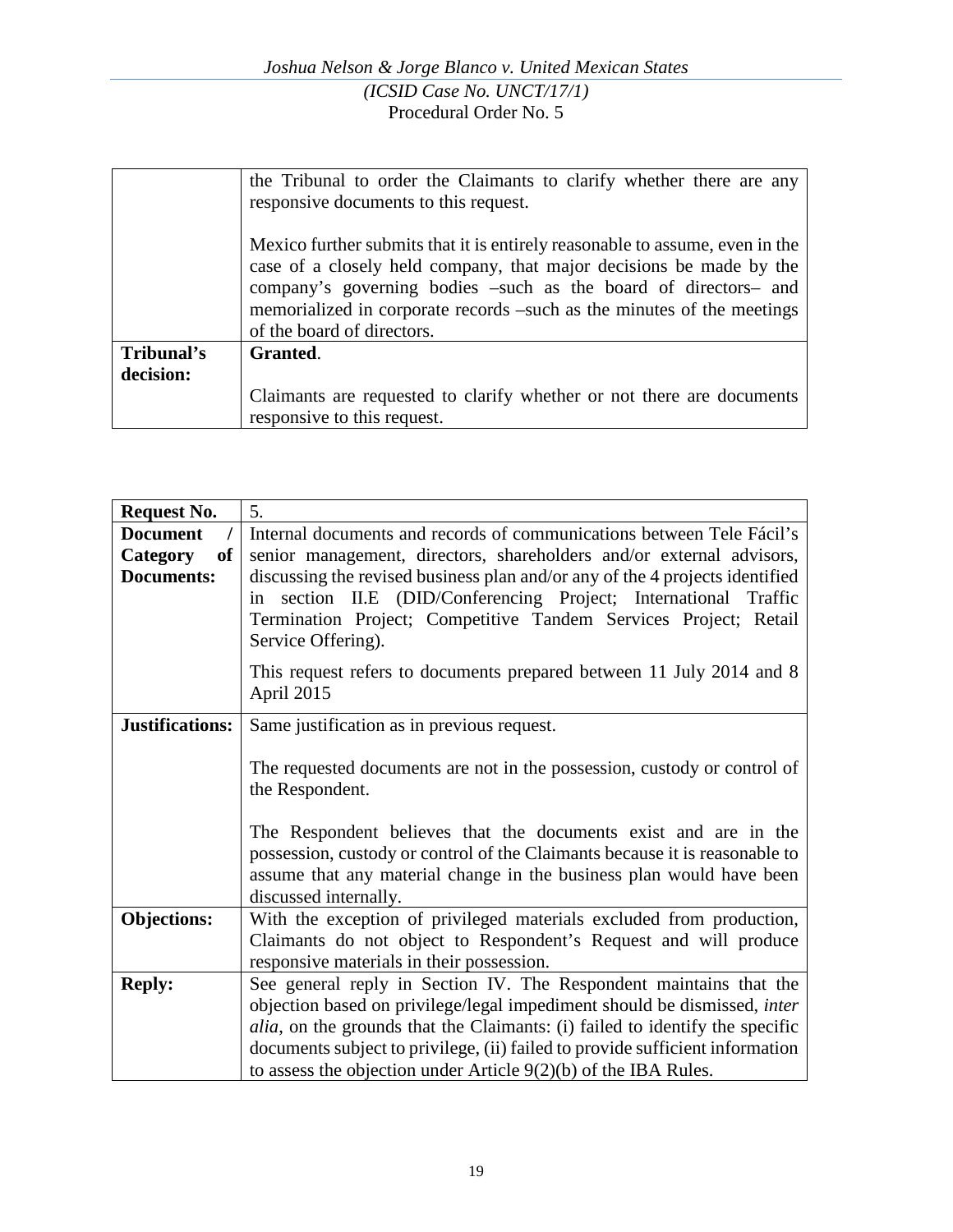| Tribunal's | <b>Granted</b> except for documents deemed privileged according to the        |
|------------|-------------------------------------------------------------------------------|
| decision:  | standard set by the Tribunal in Section II.b., $\P$ 19-20 of Procedural Order |
|            | No. 5.                                                                        |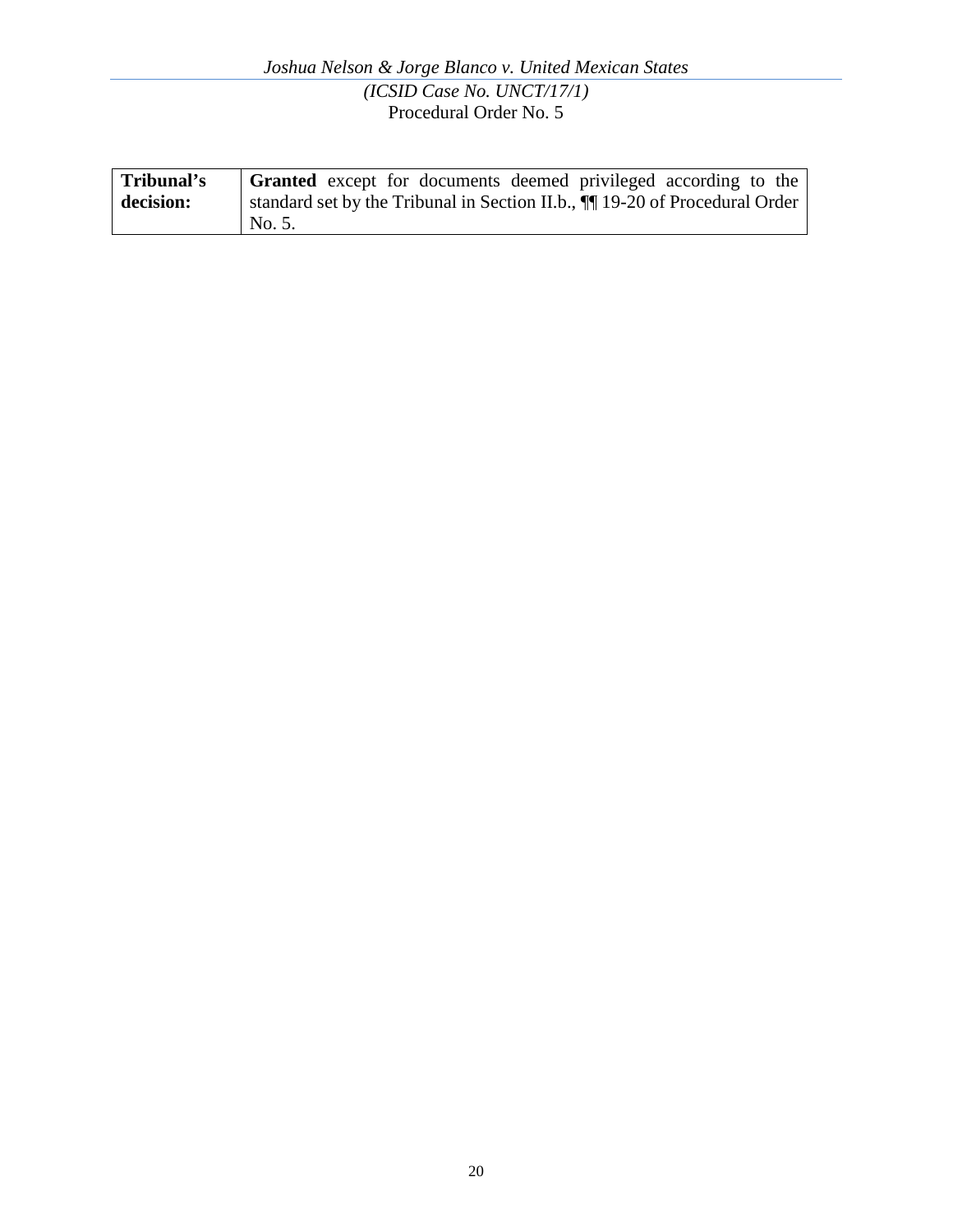### **Alleged agreement between Tele Fácil and Telmex**

#### General justification

The Claimants allege that it was essential for Tele Fácil to interconnect with Telmex in order to access the Mexican telecom market.<sup>[20](#page-20-0)</sup> Hence, on 7 August 2013, Tele Fácil formally requested interconnection with Telmex.<sup>[21](#page-20-1)</sup> Shortly thereafter, on 26 August 2013, Telmex responded by offering Tele Fácil its standard framework agreement for interconnection (Telmex Offer) which included symmetrical rates at USD  $0.00975$  per minute.<sup>[22](#page-20-2)</sup>

The Claimants allege that after extensive negotiations<sup>[23](#page-20-3)</sup>, Tele Fácil and Telmex reached an agreement on all terms for interconnection except two: local number portability charges and indirect interconnection.[24](#page-20-4) This agreement was allegedly struck when Tele Fácil partially accepted the Telmex Offer in early July 2014, some 10 months after it was made.<sup>[25](#page-20-5)</sup>

The SoC glosses over the details and timing of these supposedly extensive negotiations and avoids any discussion of the impact on the negotiations of two important events that occurred between the Telmex Offer and Tele Fácil's purported acceptance: *first* on 6 March 2014, Telmex was declared a Predominant Economic Agent (PEA Declaration)<sup>26</sup>, and *second*, on 26 March 2014, IFT set the interconnection rate for the PEA at approximately USD \$0.00172 (the PEA Rate), which was significantly lower than the symmetrical rate included in Telmex Offer.<sup>[27](#page-20-7)</sup>

The significance of these two events is that Telmex would no longer be able to charge Tele Fácil the rate included in the Telmex Offer (i.e., a reciprocal rate of USD \$0.00975), which raises the question of whether the offer was still valid and capable of being accepted by Tele Fácil.

The Claimants rely on the existence of the alleged agreement on rates to argue that IFT incorporated that agreement in Resolution 381 and later failed to enforce that resolution. The

 $\overline{a}$ 

<span id="page-20-5"></span><sup>25</sup> Statement of Claim, ¶[ 85, 152, 165, 216.

<span id="page-20-0"></span><sup>&</sup>lt;sup>20</sup> Statement of Claim,  $\P$  7.

<span id="page-20-1"></span> $^{21}$  *Id.* 

<span id="page-20-2"></span><sup>&</sup>lt;sup>22</sup> *Id.*, ¶ 12. The term "symmetrical" in this context means that Tele Fácil would pay the same rate it received from Telmex.

<span id="page-20-3"></span><sup>23</sup> Notice of Arbitration, ¶ 23.

<span id="page-20-4"></span><sup>&</sup>lt;sup>24</sup> Statement of Claim,  $\P$  12, 14. At  $\P$  14 the Claimants state: "Thus, an agreement was reached between the two companies on all terms, including interconnection rates, except for indirect interconnection and number portability charges."

<span id="page-20-6"></span><sup>&</sup>lt;sup>26</sup> Statement of Claim,  $\P$  135.

<span id="page-20-7"></span> $27$  In addition, shortly after Tele Fácil submitted the dispute to IFT for resolution around 11 July 2014, the new Federal Telecommunications and Broadcasting Law (FTBL) was published in the Official Gazette (on 14 July 2014). Importantly, under the newly enacted FTBL, the PEA would not be able to charge for interconnection (zero rate).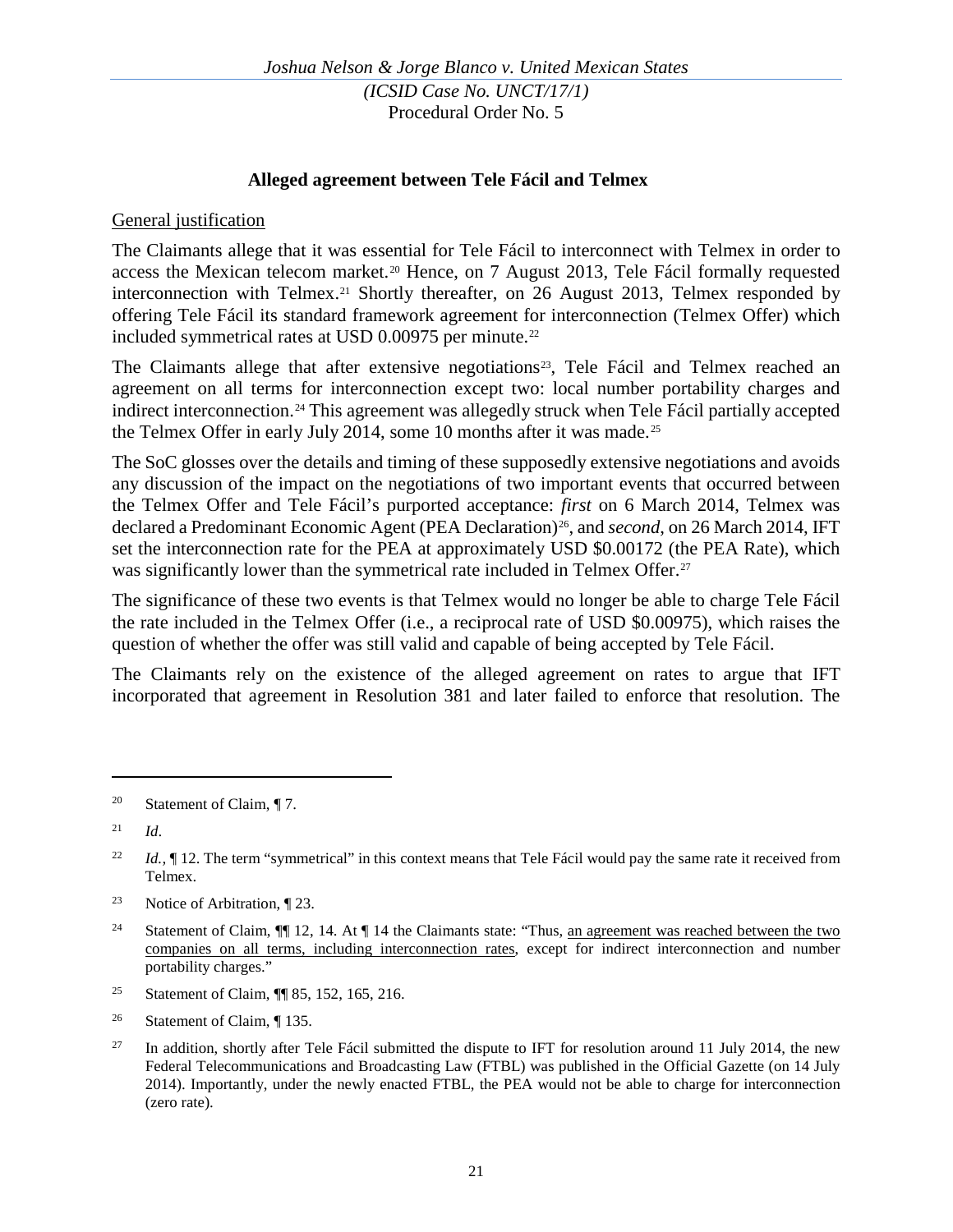negotiations that led to that alleged agreement, the operators' positions, and whether the Telmex Offer survived the PEA Declaration are thus very important facts in this case.

The documents requested under this section are relevant and material for the outcome of the case, because they are necessary to determine the scope of the initial disagreement with Telmex, the extent to which Telmex and Tele Fácil were in agreement on the interconnection rates, the impact of the PEA Declaration and the PEA Rate decision on the negotiations and/or the alleged agreement; whether the alleged agreement between Telmex and Tele Fácil existed; and to determine the scope of the interconnection dispute that IFT was later called upon to decide. These facts are crucial to a good understanding of Resolution 381 and Decree 77.

| <b>Request No.</b>     | 6.                                                                                                                                                                     |
|------------------------|------------------------------------------------------------------------------------------------------------------------------------------------------------------------|
| <b>Document</b>        | Proposals and counter-proposals exchanged by Tele Fácil and Telmex                                                                                                     |
| Category<br><b>of</b>  | between 1 August 2013 and 11 July 2014 regarding any of the terms for                                                                                                  |
| <b>Documents:</b>      | interconnection between the two operators.                                                                                                                             |
| <b>Justifications:</b> | See general justification.                                                                                                                                             |
|                        |                                                                                                                                                                        |
|                        | The requested documents are not in the possession, custody or control of                                                                                               |
|                        | the Respondent.                                                                                                                                                        |
|                        |                                                                                                                                                                        |
|                        | The Respondent believes that the requested documents exist and are in the                                                                                              |
|                        | possession, custody or control of the Claimants because they would have                                                                                                |
|                        | been prepared and kept in the ordinary course of business given the                                                                                                    |
|                        | importance attributed to the negotiations and interconnection agreement                                                                                                |
|                        | with Telmex.                                                                                                                                                           |
| <b>Objections:</b>     | Claimants object on the basis that the Request fails to comply with Article                                                                                            |
|                        | 3(c)(ii) of the IBA Rules. Respondent's representation that the requested                                                                                              |
|                        | documents are not in its possession, custody, or control is not accurate.                                                                                              |
|                        | The materials were previously provided to the IFT as evidence in                                                                                                       |
|                        | connection with Tele Fácil's request for resolution of the interconnection                                                                                             |
|                        | dispute between Tele Fácil and Telmex. Further, these documents were                                                                                                   |
|                        | attached as C-021 and C-024 to the Statement of Claim.                                                                                                                 |
| <b>Reply:</b>          | The Respondent has provided the statement required by Article $3(3)(c)(ii)$                                                                                            |
|                        | of the IBA Rules.                                                                                                                                                      |
|                        |                                                                                                                                                                        |
|                        | To the extent that the Claimants' objection is based on the alleged<br>inaccuracy of the Respondent's statement that the requested documents                           |
|                        | are not in its possession, custody or control (Article $3(3)(c)(i)$ ), the                                                                                             |
|                        | Respondent respectfully submits that the objection would only apply to                                                                                                 |
|                        |                                                                                                                                                                        |
|                        |                                                                                                                                                                        |
|                        |                                                                                                                                                                        |
|                        |                                                                                                                                                                        |
|                        | Exhibits C-021 and C-024.<br>The Respondent further observes that the Claimants allege to have<br>engaged in "extensive negotiations" (see general justification) with |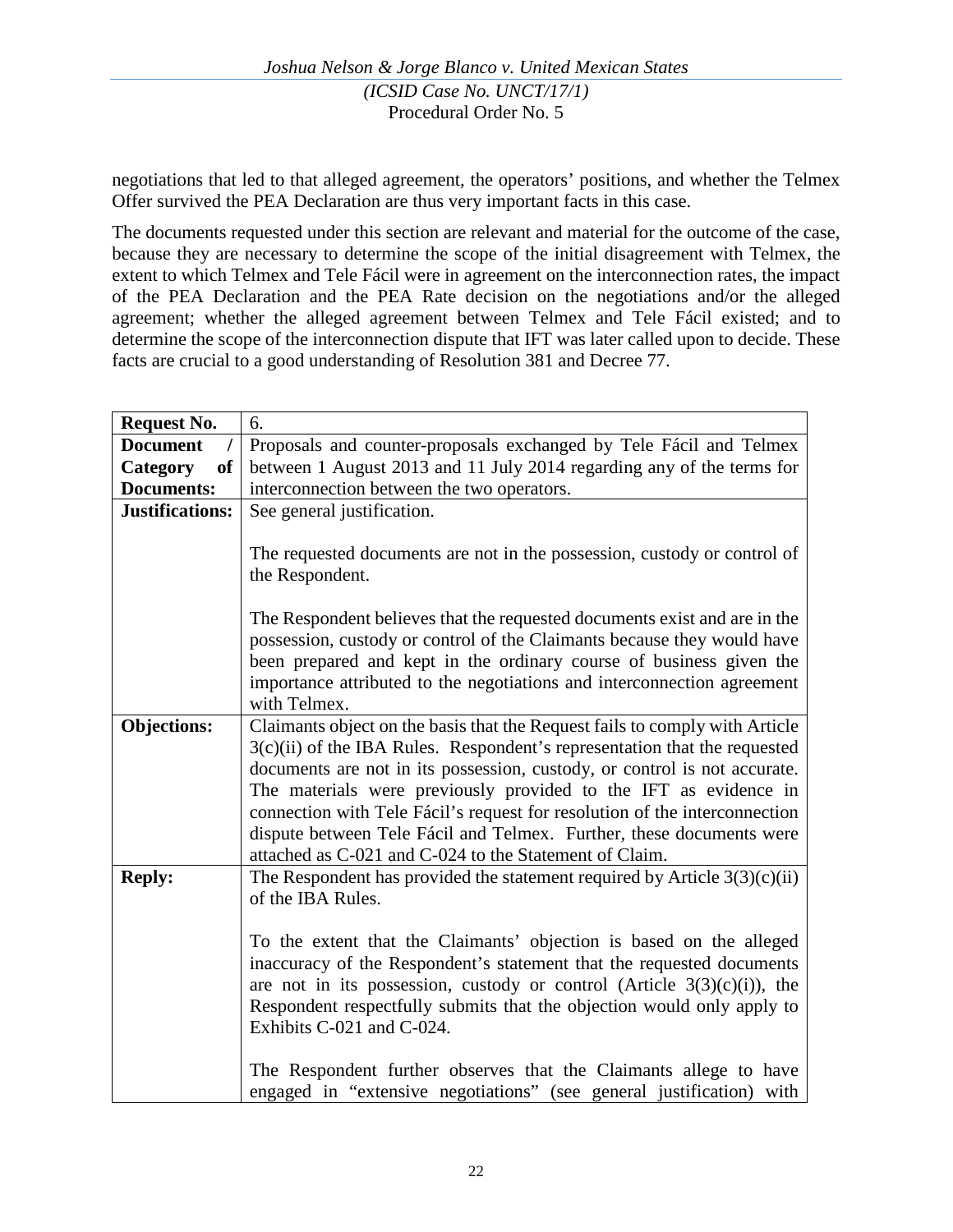| Telmex. Yet, in response to the Respondent's request for evidence of the      |
|-------------------------------------------------------------------------------|
| proposals and counter-proposals exchanged between the operators during        |
| those extensive negotiations, the Claimants appear to be taking the           |
| position that said evidence is limited to Exhibits C-021 (Telmex's original   |
| proposal dated 26 August 2013) and C-024 (Tele Facil's comments to            |
| Telmex's proposal dated 7 July 2013 -i.e., predating Telmex's proposal        |
| by more than a month and half).                                               |
|                                                                               |
| The Respondent finds it unconvincing that these two exhibits are the only     |
| documents with the proposals and counter-proposals made during the            |
| "extensive negotiations" between Telmex and Tele Fácil.                       |
|                                                                               |
|                                                                               |
| The Respondent respectfully requests the Tribunal to order the Claimants      |
| to (i) confirm whether there are any documents, other than Exhibits C-021     |
| and C-024, that would fall within this request, and (ii) confirm the date of  |
| the document submitted as Exhibit C-024.                                      |
| Granted.                                                                      |
|                                                                               |
| The Tribunal directs Claimants to (i) confirm whether there are any Non-      |
| Privileged Documents, other than Exhibits C-021 and C-024, that would         |
| fall within this request, and (ii) confirm the date of the document submitted |
| as Exhibit C-024.                                                             |
|                                                                               |

| <b>Request No.</b>                | 7.                                                                                                                                                                                                                                                                                        |
|-----------------------------------|-------------------------------------------------------------------------------------------------------------------------------------------------------------------------------------------------------------------------------------------------------------------------------------------|
| <b>Document</b><br>Category<br>of | Records of communications between Tele Fácil (or any person or entity<br>acting on its behalf) and Telmex (or any person or entity acting on its                                                                                                                                          |
| Documents:                        | behalf) between 1 August 2013 and 11 July 2014 regarding:                                                                                                                                                                                                                                 |
|                                   | a) interconnection with Telmex;                                                                                                                                                                                                                                                           |
|                                   | b) the Telmex Offer or any other proposal on the terms for<br>interconnection;                                                                                                                                                                                                            |
|                                   | c) the PEA Declaration and/or the PEA Rate Decision;                                                                                                                                                                                                                                      |
| <b>Justifications:</b>            | See general justification. In addition, the requested documents will show<br>whether there were ongoing negotiations between the operators and, in<br>particular, whether there was any contact between them to discuss the<br>Telmex Offer or any alternative after the PEA Declaration. |
|                                   | The requested documents are not in the possession, custody or control of<br>the Respondent.                                                                                                                                                                                               |
|                                   | The Respondent reasonably believes that the requested documents exist<br>and are in the possession, custody or control of the Claimants because the                                                                                                                                       |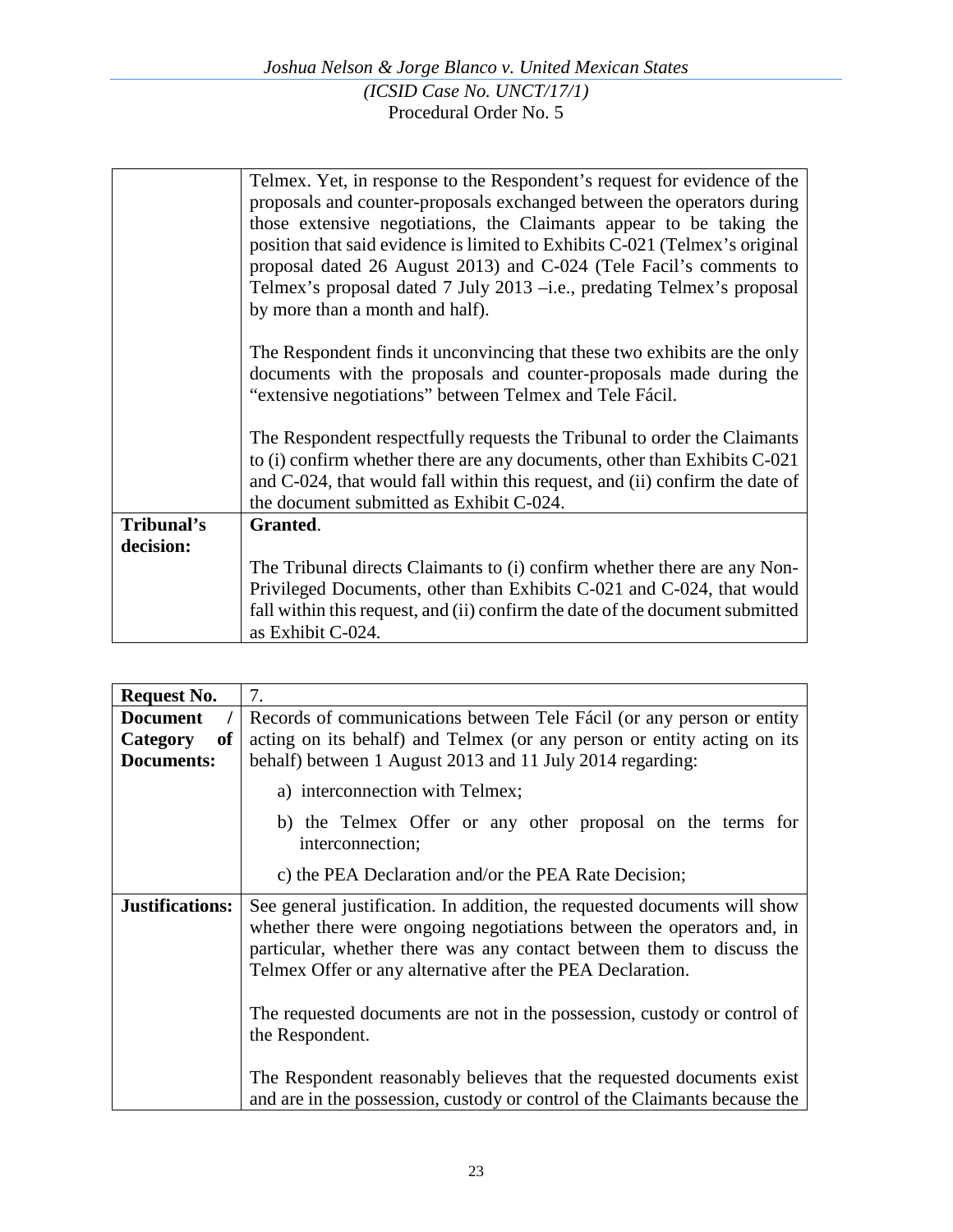|                    | Claimants have referred to "extensive negotiations" $(\sqrt{\phantom{a}}\,23\,$ of the Notice of                                                                                                                                                                                                                                                                                                                                                                                                                                                                                                                 |
|--------------------|------------------------------------------------------------------------------------------------------------------------------------------------------------------------------------------------------------------------------------------------------------------------------------------------------------------------------------------------------------------------------------------------------------------------------------------------------------------------------------------------------------------------------------------------------------------------------------------------------------------|
|                    | Arbitration) with Telmex. The documents would have been prepared and                                                                                                                                                                                                                                                                                                                                                                                                                                                                                                                                             |
|                    | kept in the ordinary course of business given the importance attributed to                                                                                                                                                                                                                                                                                                                                                                                                                                                                                                                                       |
|                    | the negotiations and interconnection agreement with Telmex.                                                                                                                                                                                                                                                                                                                                                                                                                                                                                                                                                      |
| <b>Objections:</b> | Claimants object on the basis that the Request fails to comply with Article<br>$3(c)(ii)$ of the IBA Rules. Claimants state that portions of the responsive<br>communications between Tele Fácil and Telmex have already been<br>provided by Claimants as part of its Statement of Claim as Exhibits C-021,<br>C-024, and C-058.                                                                                                                                                                                                                                                                                 |
|                    | Claimants also state that other portions of the records of communications<br>analyses<br>in<br>written<br>that<br>constitute<br>privileged<br>contained<br>are<br>communications under Mexico's Professional Secret Privilege, which<br>would be excluded from production under Article $9(2)(b)$ of the IBA<br>Rules.                                                                                                                                                                                                                                                                                           |
|                    | With the exception of previously-produced or privileged documents,<br>Claimants do not object to Respondent's Request and will produce<br>responsive materials in their possession.                                                                                                                                                                                                                                                                                                                                                                                                                              |
| <b>Reply:</b>      | The Respondent has provided the statement required by Article $3(3)(c)(ii)$<br>of the IBA Rules.                                                                                                                                                                                                                                                                                                                                                                                                                                                                                                                 |
|                    | To the extent that the Claimants' objection is based on the alleged<br>inaccuracy of the Respondent's statement that the requested documents<br>are not in its possession, custody or control (Article $3(3)(c)(i)$ ), the<br>Respondent respectfully submits that it had no way of knowing whether<br><i>all</i> the document falling within this request were submitted as exhibits to<br>the SoF. The Respondent respectfully requests the Tribunal to order the<br>Claimants to confirm whether there are any documents, other than<br>Exhibits C-021, C-024 and C-058, that would fall within this request. |
|                    | As for the claim of privilege, please refer to Mexico's general reply in<br>Section IV. The Respondent maintains that the objection based on<br>privilege/legal impediment should be dismissed, <i>inter alia</i> , on the grounds<br>that the Claimants: (i) failed to identify the specific documents subject to<br>privilege, (ii) failed to provide sufficient information to assess the<br>objection under Article $9(2)(b)$ of the IBA Rules.                                                                                                                                                              |
| Tribunal's         | Granted except for documents deemed privileged according to the                                                                                                                                                                                                                                                                                                                                                                                                                                                                                                                                                  |
| decision:          | standard set by the Tribunal in Section II.b., $\P$ 19-20 of Procedural Order<br>No. 5.                                                                                                                                                                                                                                                                                                                                                                                                                                                                                                                          |
|                    |                                                                                                                                                                                                                                                                                                                                                                                                                                                                                                                                                                                                                  |

| $\mathbf{R}$<br>the contract of the contract of the con- | $\overline{\phantom{a}}$ |
|----------------------------------------------------------|--------------------------|
|                                                          |                          |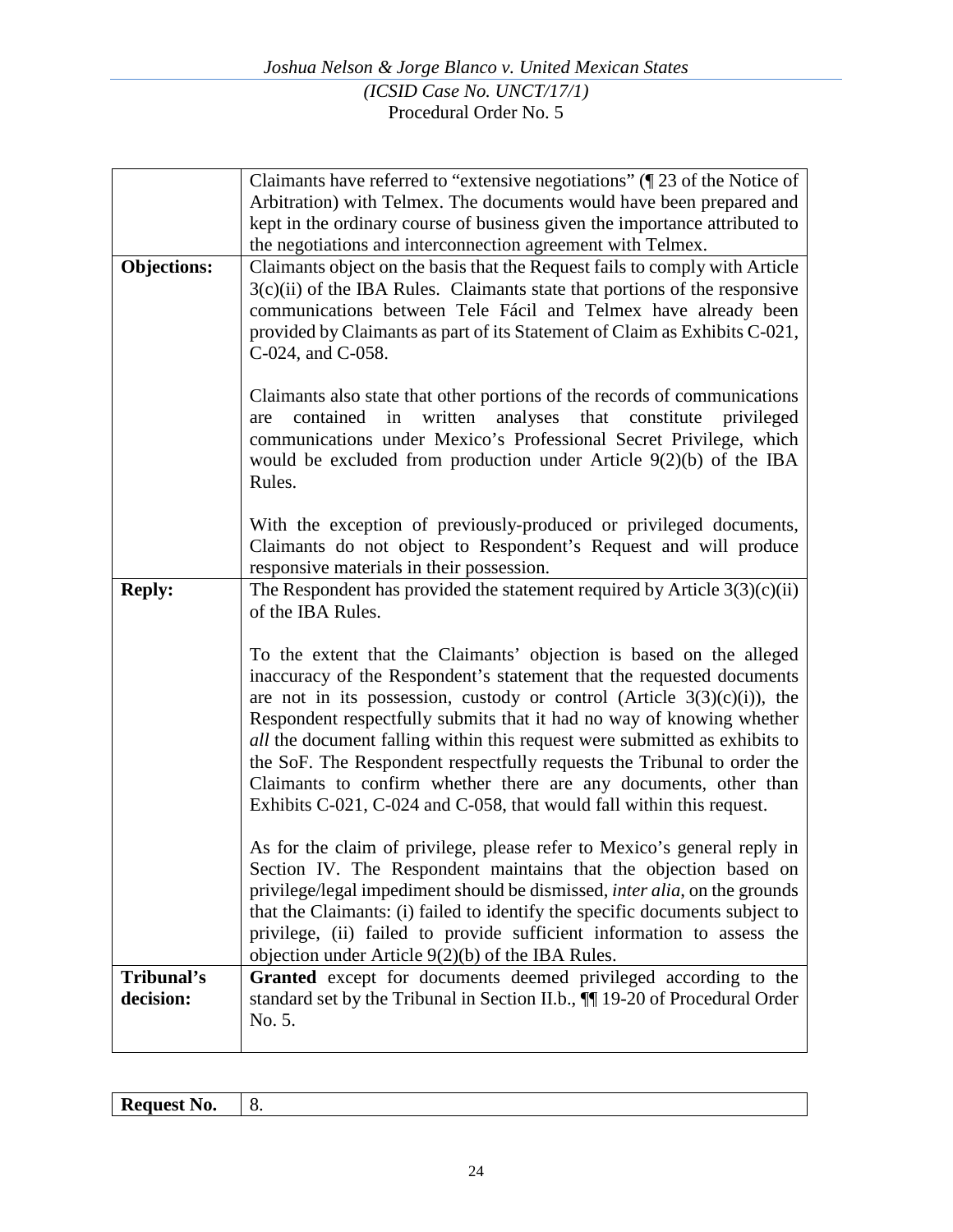| Minutes, notes, memoranda and records of communications, discussing or               |
|--------------------------------------------------------------------------------------|
| memorializing meetings between Telmex and Tele Fácil between 1                       |
| August 2013 and 11 July 2014 regarding terms for interconnection.                    |
| See general justification.                                                           |
|                                                                                      |
| The requested documents are not in the possession, custody or control of             |
| the Respondent.                                                                      |
|                                                                                      |
| The Respondent reasonably believes that the requested documents exist                |
| and are in the possession, custody or control of the Claimants because they          |
| would have been prepared and kept in the ordinary course of business                 |
|                                                                                      |
| given the importance attributed to the negotiations and interconnection              |
| agreement with Telmex.                                                               |
| Claimants object on the basis that the Request fails to comply with Article          |
| $3(c)(ii)$ of the IBA Rules.<br>At least one document has already been               |
| provided by Claimants as part of its Statement of Claim as Exhibit C-058.            |
|                                                                                      |
| Claimants also state that portions of the records of communications are              |
| contained in written analysis that constitute privileged communications              |
| under Mexico's Professional Secret Privilege, which is excluded from                 |
| production by Article $9(2)(b)$ of the IBA Rules.                                    |
|                                                                                      |
| With the exception of previously-produced or privileged documents,                   |
| Claimants do not object to Respondent's Request and will produce                     |
| responsive materials in their possession.                                            |
| See general reply in Section IV. The Respondent maintains that the                   |
| objection based on privilege/legal impediment should be dismissed, inter             |
| <i>alia</i> , on the grounds that the Claimants: (i) failed to identify the specific |
| documents subject to privilege, (ii) failed to provide sufficient information        |
| to assess the objection under Article $9(2)(b)$ of the IBA Rules.                    |
| Granted except for documents deemed privileged according to the                      |
| standard set by the Tribunal in Section II.b., 11 19-20 of Procedural Order          |
| No. 5.                                                                               |
|                                                                                      |
| Claimants are requested to confirm whether there are any Non-Privileged              |
| Documents, other than Exhibits C-058 that would fall within this request.            |
|                                                                                      |

| <b>Request No.</b> |                                                                                         |
|--------------------|-----------------------------------------------------------------------------------------|
|                    | <b>Document</b> / Internal documents and records of communications between Tele Fácil's |
|                    | <b>Category</b> of senior management, directors, shareholders and/or external advisors, |
| <b>Documents:</b>  | discussing:                                                                             |
|                    | a) the PEA Declaration; and/or                                                          |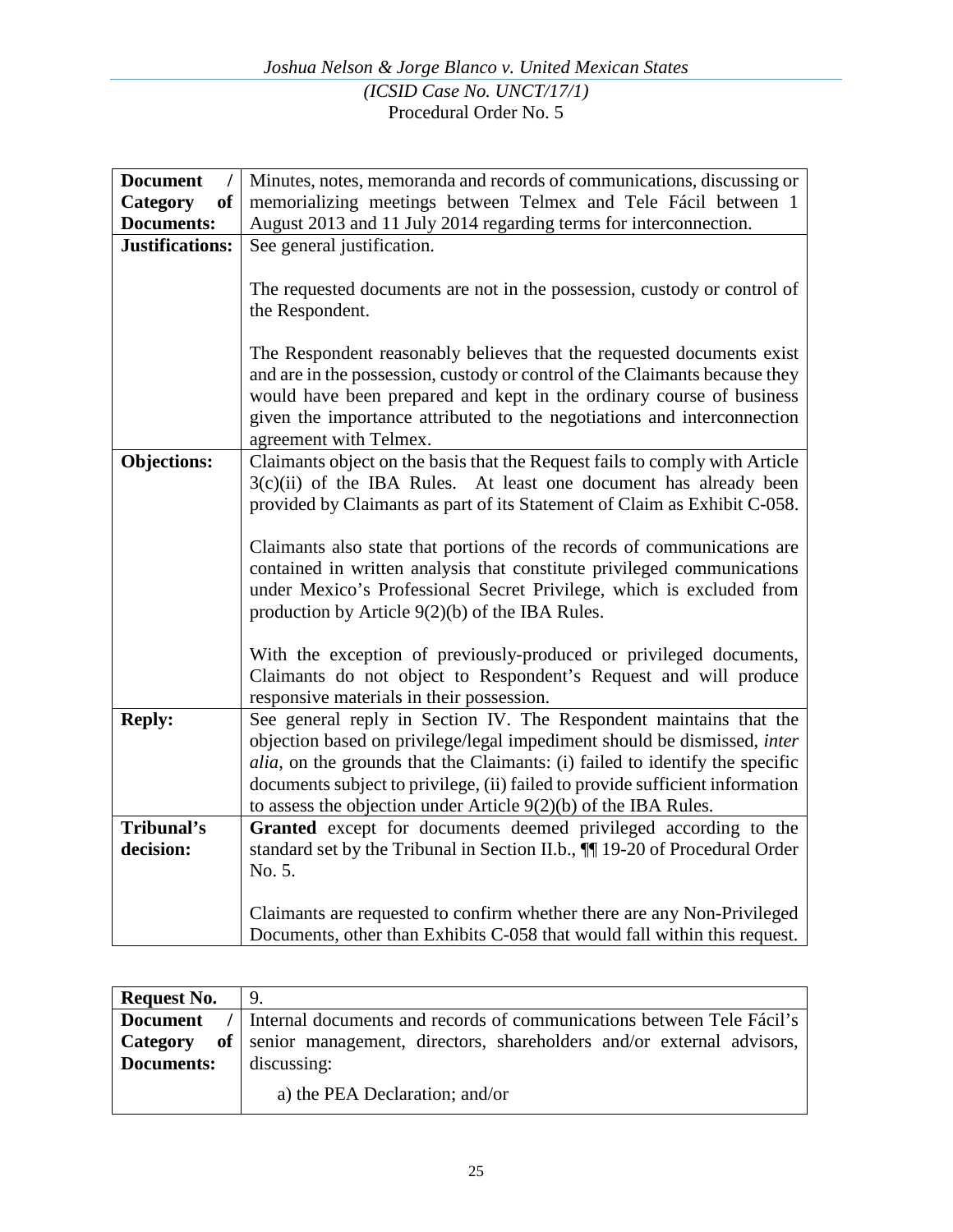|                        | b) the PEA Rate decision; and/or                                                                                                                                                                                                                                                                                                                                                                                                                                                                       |
|------------------------|--------------------------------------------------------------------------------------------------------------------------------------------------------------------------------------------------------------------------------------------------------------------------------------------------------------------------------------------------------------------------------------------------------------------------------------------------------------------------------------------------------|
|                        | c) the impact of the PEA Declaration and/or the PEA Rate Decision<br>on: the negotiations with Telmex, the Telmex Offer (or any aspect<br>thereof) or any other proposed terms for interconnection.                                                                                                                                                                                                                                                                                                    |
|                        | This request refers to documents prepared between 6 March 2014 and 11<br>July 2014.                                                                                                                                                                                                                                                                                                                                                                                                                    |
| <b>Justifications:</b> | See general justification.                                                                                                                                                                                                                                                                                                                                                                                                                                                                             |
|                        | The requested documents are not in the possession, custody or control of<br>the Respondent.                                                                                                                                                                                                                                                                                                                                                                                                            |
|                        | The Respondent reasonably believes that the requested documents exist<br>and are in the possession, custody or control of the Claimants because they<br>would have been prepared and kept in the ordinary course of business<br>given the importance attributed to the negotiations and interconnection<br>agreement with Telmex.                                                                                                                                                                      |
| <b>Objections:</b>     | Claimants state that the vast majority of the Internal Documents<br>containing an assessment, analysis, opinion or discussion of the PEA<br>Declaration, PEA Rate decision, and the impact of the PEA Declaration<br>and/or Rate Decision on negotiations were prepared by Claimants'<br>Mexican counsel and thus constitute privileged communications under<br>Mexico's Professional Secret Privilege. These materials are thus excluded<br>from production under Article $9(2)(b)$ of the IBA Rules. |
|                        | With the exception of privileged materials excluded from production,<br>Claimants do not object to Respondent's Request and will produce<br>responsive materials in their possession.                                                                                                                                                                                                                                                                                                                  |
| <b>Reply:</b>          | See general reply in Section IV. The Respondent maintains that the<br>objection based on privilege/legal impediment should be dismissed, inter<br><i>alia</i> , on the grounds that the Claimants: (i) failed to identify the specific<br>documents subject to privilege, (ii) failed to provide sufficient information<br>to assess the objection under Article $9(2)(b)$ of the IBA Rules.<br>The Respondent further notes that the fact the documents were prepared                                 |
|                        | by the Claimants' legal counsel does not necessarily mean that the<br>documents are subject to privilege.                                                                                                                                                                                                                                                                                                                                                                                              |
|                        | Finally, the Respondent will observe that Mexico's Professional Secret<br>applies to Tele Fácil's counsel but not to Tele Fácil. In other words,<br>Mexico's Professional Secret does not impede the Claimants from<br>disclosing documents prepared by their lawyers. It prohibits lawyers to<br>disclose documents prepared for their clients without the client's consent.                                                                                                                          |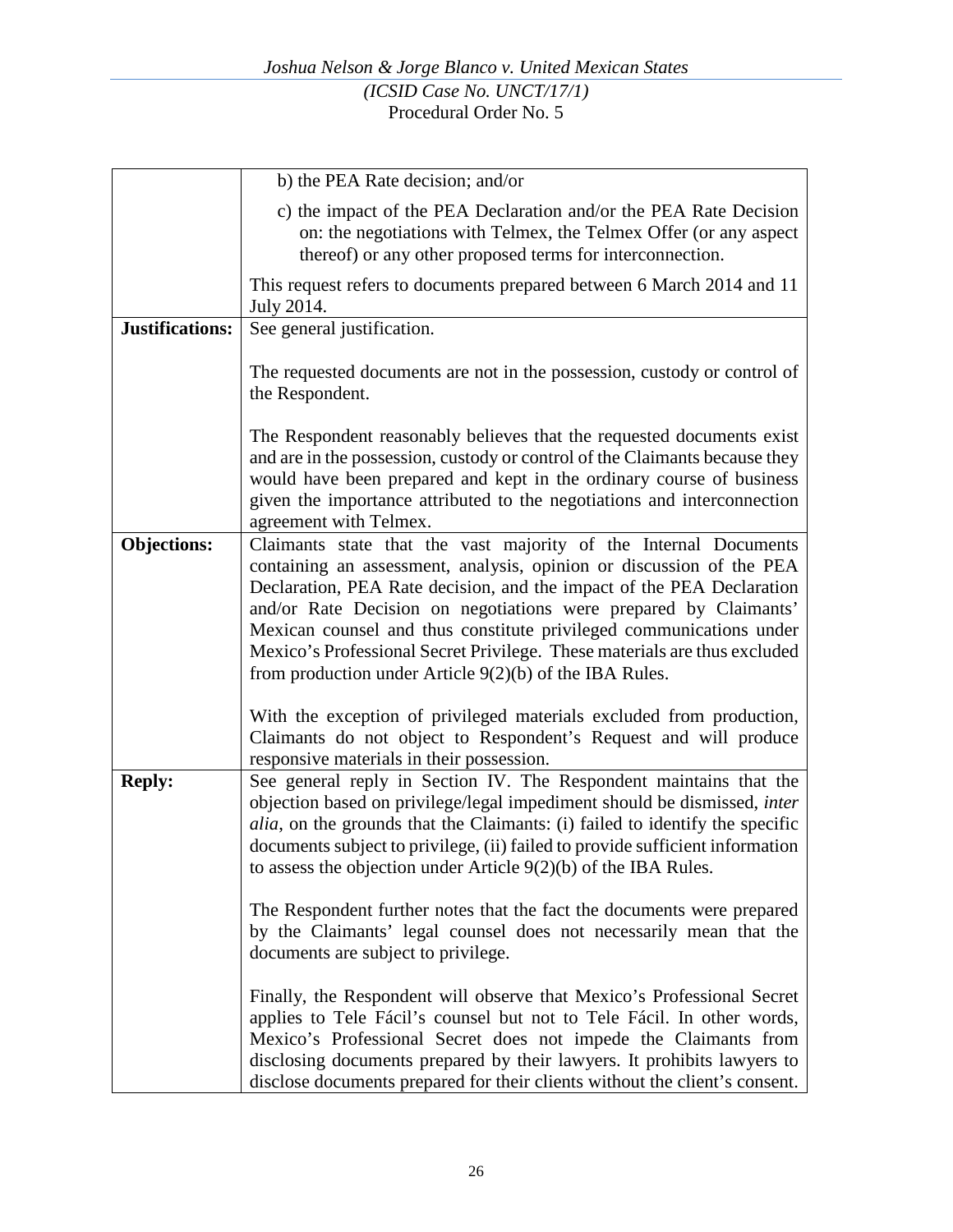| Tribunal's | <b>Granted</b> except for documents deemed privileged according to the        |
|------------|-------------------------------------------------------------------------------|
| decision:  | standard set by the Tribunal in Section II.b., $\P$ 19-20 of Procedural Order |
|            | No. 5.                                                                        |

| <b>Request No.</b>          | 10.                                                                                                                                                                                                                                                                                                                                                                                                                                                                               |
|-----------------------------|-----------------------------------------------------------------------------------------------------------------------------------------------------------------------------------------------------------------------------------------------------------------------------------------------------------------------------------------------------------------------------------------------------------------------------------------------------------------------------------|
| <b>Document</b><br>$\prime$ | Internal documents, records of communication between Tele Fácil's                                                                                                                                                                                                                                                                                                                                                                                                                 |
| <b>Category</b><br>of       | senior management, directors, shareholders and/or external advisors, and                                                                                                                                                                                                                                                                                                                                                                                                          |
| <b>Documents:</b>           | minutes of the Board of Directors concerning:                                                                                                                                                                                                                                                                                                                                                                                                                                     |
|                             | a) the decision to accept the Telmex Offer;                                                                                                                                                                                                                                                                                                                                                                                                                                       |
|                             | b) the decision to seek IFT's intervention to resolve<br>the<br>interconnection dispute with Telmex.                                                                                                                                                                                                                                                                                                                                                                              |
|                             | This request refers to documents prepared between 26 August 2013 and<br>11 July 2014.                                                                                                                                                                                                                                                                                                                                                                                             |
| <b>Justifications:</b>      | See general justification.                                                                                                                                                                                                                                                                                                                                                                                                                                                        |
|                             | The requested documents are not in the possession, custody or control of<br>the Respondent.                                                                                                                                                                                                                                                                                                                                                                                       |
|                             | The Respondent reasonably believes that the requested documents exist<br>and are in the possession, custody or control of the Claimants because they<br>would have been prepared and kept in the ordinary course of business<br>given the importance attributed to the negotiations and interconnection<br>agreement with Telmex.                                                                                                                                                 |
| <b>Objections:</b>          | Claimants state that the vast majority of the Internal Documents<br>containing an assessment, analysis, opinion or discussion of the regarding<br>the decision to seek the IFT's intervention to resolve the interconnection<br>dispute were prepared by Claimants' Mexican counsel and thus constitute<br>privileged communications under Mexico's Professional Secret Privilege.<br>These materials are thus excluded from production by Article $9(2)(b)$ of<br>the IBA Rules. |
|                             | With the exception of privileged materials excluded from production,<br>Claimants do not object to Respondent's Request and will produce<br>responsive materials in their possession.                                                                                                                                                                                                                                                                                             |
| <b>Reply:</b>               | See general reply in Section IV. The Respondent maintains that the<br>objection based on privilege/legal impediment should be dismissed, inter<br><i>alia</i> , on the grounds that the Claimants: (i) failed to identify the specific<br>documents subject to privilege, (ii) failed to provide sufficient information<br>to assess the objection under Article $9(2)(b)$ of the IBA Rules.                                                                                      |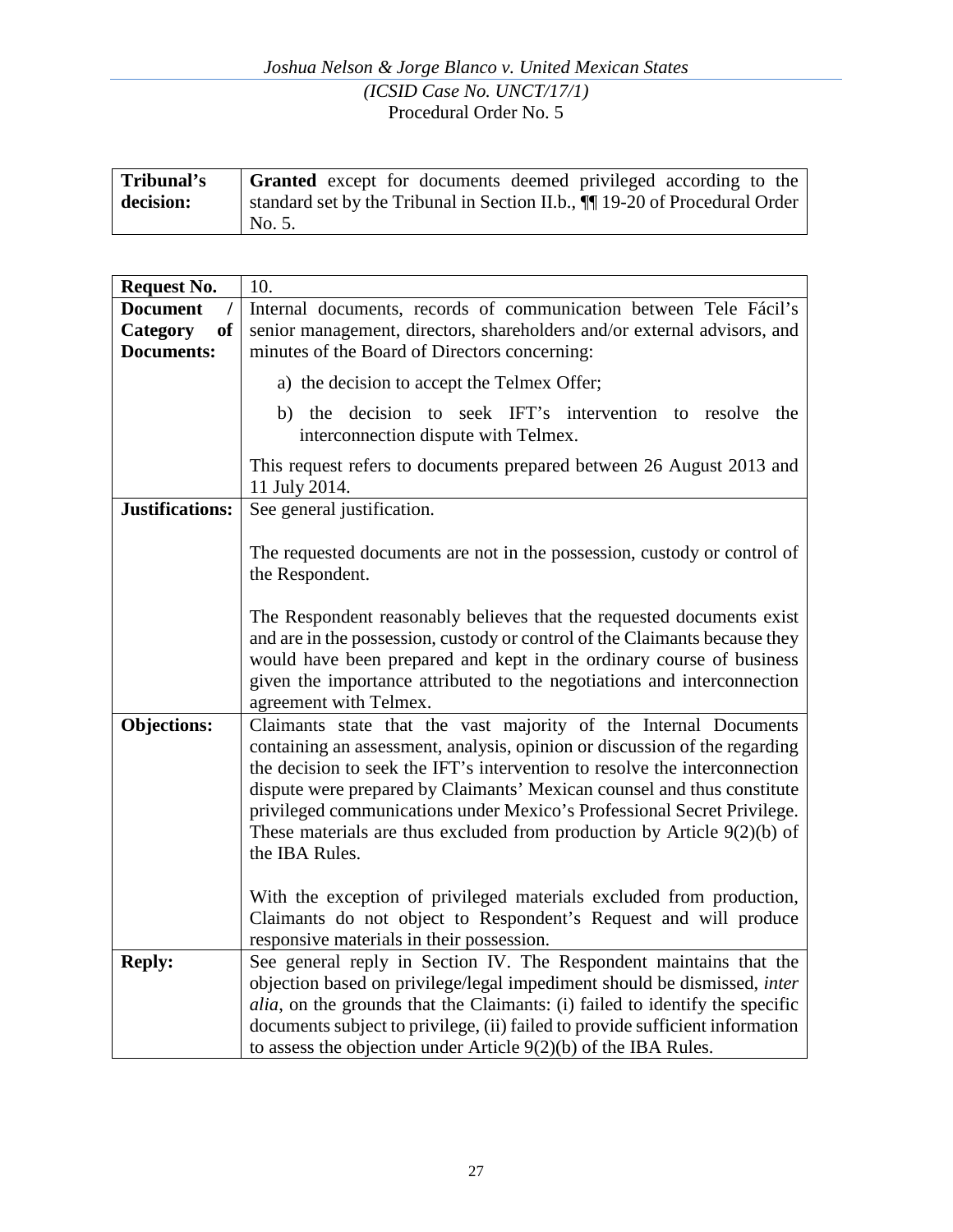| Tribunal's | <b>Granted</b> except for documents deemed privileged according to the        |
|------------|-------------------------------------------------------------------------------|
| decision:  | standard set by the Tribunal in Section II.b., $\P$ 19-20 of Procedural Order |
|            | No. 5.                                                                        |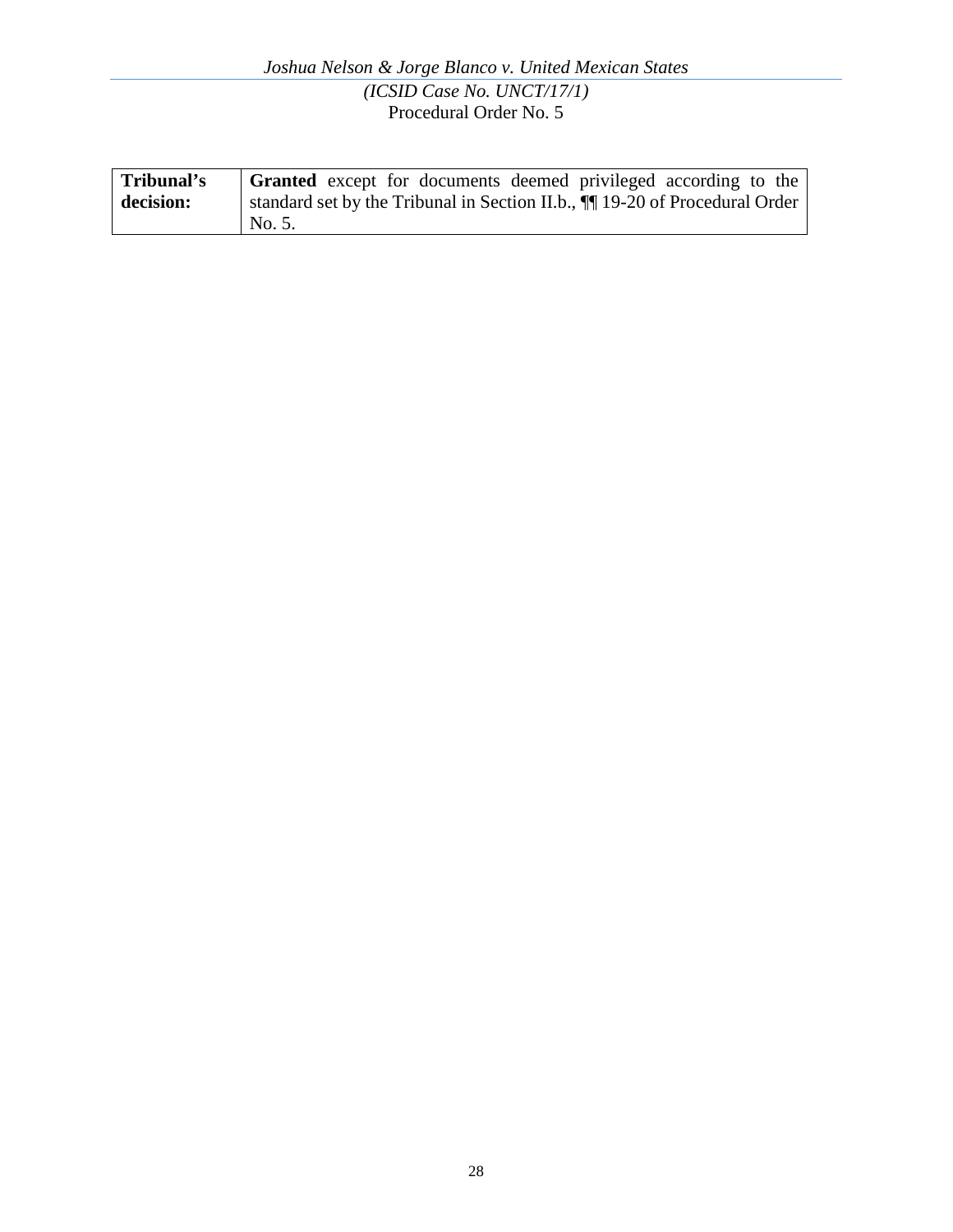### **Aftermath of Resolution 381 and Decree 77**

#### General Justification

The Claimants contend that upon the issuance of Resolution 381, Tele Fácil did all that it could to secure Telmex's compliance with the provisions of the IFT's resolution [Resolution 381]". Hence:

- On 9 December 2014, Telmex presented Tele Fácil a "drastically altered version of the agreement that had been ordered by IFT". (SoC, ¶ 20)
- On 10 December 2014, Telmex sent to Tele Fácil a second interconnection agreement  $(SoC, \P 21)$
- Tele Fácil "immediately follows up by sending Telmex for signature and signed, notarized and certified copy of the interconnection agreement as ordered by the IFT in Resolution 381" (SoC, ¶ 21)
- Tele Fácil sought and secured a meeting with the Chief of IFT's Compliance Unit (SoC,  $\P$  22);
- Shortly thereafter, a meeting was convened in mid January 2015 in the office of the IFT Chairman to discuss Telmex's concerns about enforcement of the interconnection agreement between Telmex and Tele Fácil. (SoC, ¶ 23)
- "During this period [early 2015], representatives of Tele Fácil met with Telmex several times. Two of these meetings included Mr. Javier Mondragón, Telmex's top litigation and regulatory counsel, who was also known to be personal counsel to the Slim family." (SoC, ¶ 26)

The documents sought by the Respondent in this section are relevant to the case and material to its outcome because they will establish: (i) that there was an unresolved disagreement between the operators as to the scope of Resolution 381 and the terms that were to be included in the interconnection agreement pursuant to Resolution 381 –particularly whether it encompassed the interconnection rates that were allegedly agreed upon by the operators– and (ii) that IFT's interpretation of Resolution 381 (which resulted in Decree 77) was warranted and appropriate in the circumstances.

| <b>Request No.</b> | 11.                                                                                                                    |
|--------------------|------------------------------------------------------------------------------------------------------------------------|
| <b>Document</b>    | Internal documents and records of communications between Tele Fácil's                                                  |
| of<br>Category     | senior management, directors, shareholders and/or external advisors                                                    |
| <b>Documents:</b>  | discussing or analyzing any of the following:                                                                          |
|                    | a. Telmex's draft agreement presented to Tele Fácil on 9 December<br>2014 (referenced at $\P$ 20)                      |
|                    | b. Telmex's second draft interconnection agreement presented to Tele<br>Fácil on 10 December 2014 (referenced at 121); |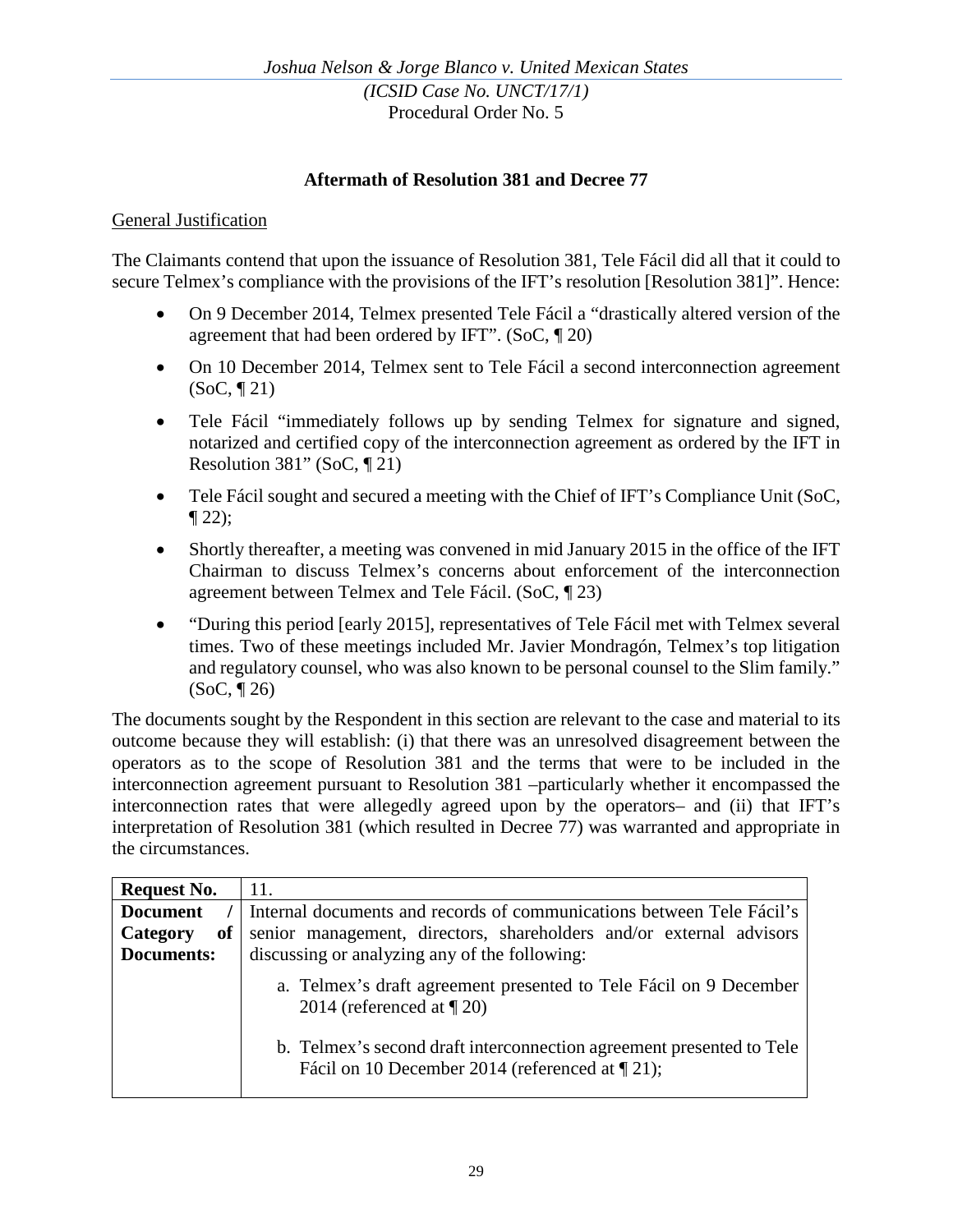|                    | c. Tele Fácil's draft interconnection agreement referred to in $\P$ 21 of<br>the Memorial;                                                                                                                                                                                                                                                                                                                                                                                                                                                                                                                                                               |
|--------------------|----------------------------------------------------------------------------------------------------------------------------------------------------------------------------------------------------------------------------------------------------------------------------------------------------------------------------------------------------------------------------------------------------------------------------------------------------------------------------------------------------------------------------------------------------------------------------------------------------------------------------------------------------------|
|                    | d. meeting with the Chief of IFT's Compliance Unit (referenced at $\P$<br>22);                                                                                                                                                                                                                                                                                                                                                                                                                                                                                                                                                                           |
|                    | e. The alleged meeting in mid January 2015 in the office of the IFT<br>Chairman to discuss Telmex's concerns about enforcement of the<br>interconnection agreement between Telmex and Tele Fácil<br>(referred to at $\P$ 23)                                                                                                                                                                                                                                                                                                                                                                                                                             |
|                    | f. The meetings between representatives of Tele Fácil and Telmex<br>referenced at $\P$ 26 of the Memorial.                                                                                                                                                                                                                                                                                                                                                                                                                                                                                                                                               |
| Justifications:    | See general justification.                                                                                                                                                                                                                                                                                                                                                                                                                                                                                                                                                                                                                               |
|                    | The requested documents are not in the possession, custody or control of<br>the Respondent.                                                                                                                                                                                                                                                                                                                                                                                                                                                                                                                                                              |
|                    | The Respondent reasonably believes that the requested documents exist<br>and are in the possession, custody or control of the Claimants because they<br>would have been prepared and kept in the ordinary course of business<br>given the importance attributed to the events surrounding the preparation<br>of the documents.                                                                                                                                                                                                                                                                                                                           |
| <b>Objections:</b> | Claimants state that many of the Internal Documents discussing or<br>analyzing the draft agreements were prepared by Claimants' Mexican<br>counsel and thus constitute privileged communications under Mexico's<br>Professional Secret Privilege. These materials are thus excluded from<br>production by Article $9(2)(b)$ of the IBA Rules.                                                                                                                                                                                                                                                                                                            |
|                    | Claimants also assert that information regarding the meeting that occurred<br>in mid-January 2015 in the office of the IFT Chairman is in the possession,<br>custody, or control of the IFT or has been unlawfully destroyed by the IFT<br>because of its failure to comply with the Archive Law and the IFT's<br>Guidelines regarding the preservation of electronic evidence. Further,<br>Claimants have been informed that further evidence of the meeting has<br>been prevented from disclosure based on overt acts of intimidation by<br>employees or agents of the Respondent, which caused an anticipated<br>witness to withdraw his cooperation. |
|                    | With the exception of privileged materials excluded from production,<br>Claimants do not object to Respondent's Request and will produce<br>responsive materials in their possession.                                                                                                                                                                                                                                                                                                                                                                                                                                                                    |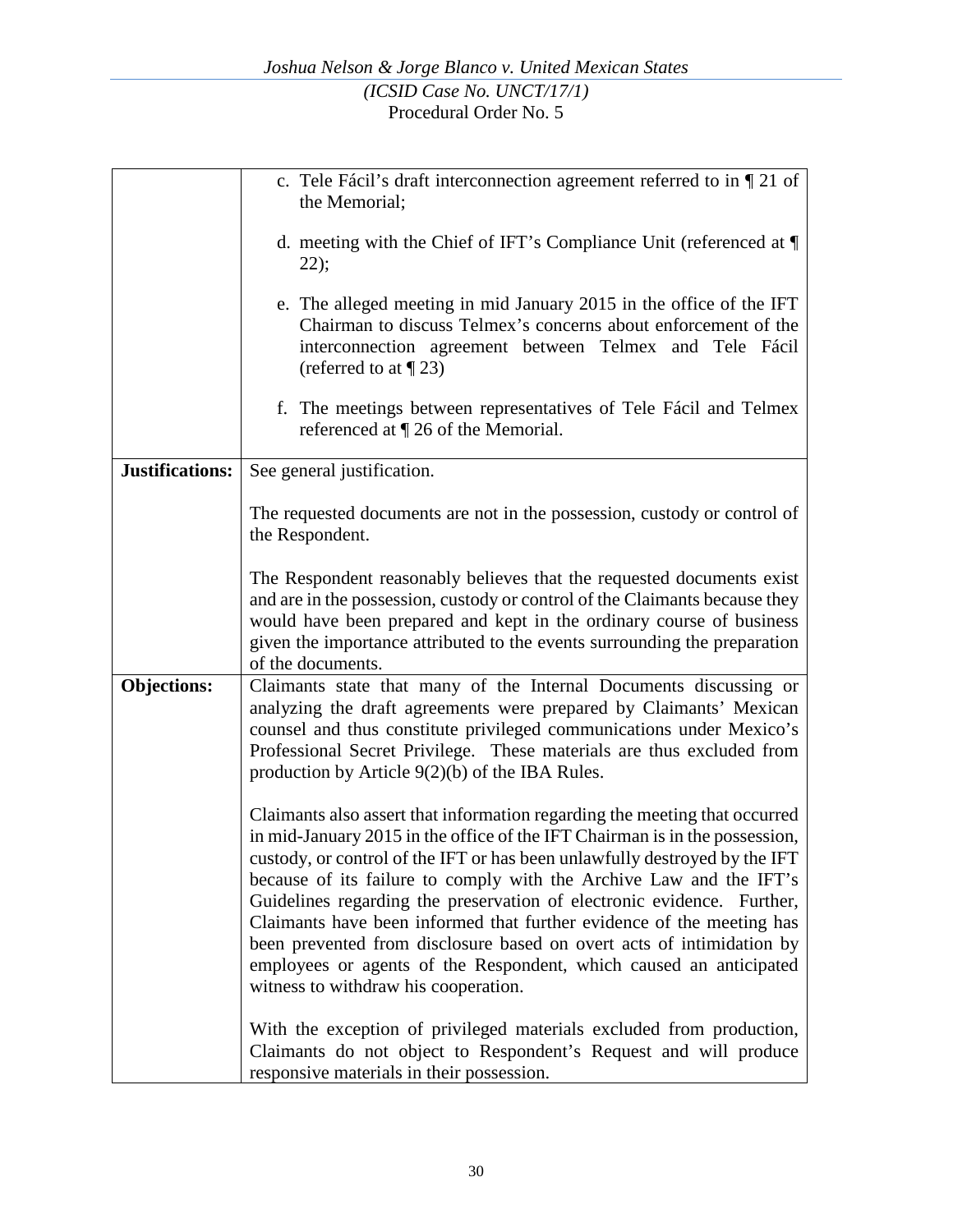| <b>Reply:</b> | See general reply in Section IV. The Respondent maintains that the<br>objection based on privilege/legal impediment should be dismissed, <i>inter</i><br><i>alia</i> , on the grounds that the Claimants: (i) failed to identify the specific<br>documents subject to privilege, (ii) failed to provide sufficient information<br>to assess the objection under Article $9(2)(b)$ of the IBA Rules.                                                             |
|---------------|-----------------------------------------------------------------------------------------------------------------------------------------------------------------------------------------------------------------------------------------------------------------------------------------------------------------------------------------------------------------------------------------------------------------------------------------------------------------|
|               | As for the Claimants' assertion that "information" regarding the meeting<br>that occurred in mid-January 2015 is in the possession, custody or control<br>of the IFT, the Respondent observes that the request is for "internal"<br>documents" and "records of communications between Tele Fácil's senior<br>management, directors, shareholders and/or external advisors". These<br>documents are <i>not</i> in the possession, custody or control of the IFT. |
| Tribunal's    | <b>Denied</b> , subject to the exception mentioned in section II.b, $\P$ 22 of                                                                                                                                                                                                                                                                                                                                                                                  |
| decision:     | Procedural Order No. 5.                                                                                                                                                                                                                                                                                                                                                                                                                                         |

| <b>Request No.</b>     | 12.                                                                                                                                                                                                                                                                                                                                                                                  |
|------------------------|--------------------------------------------------------------------------------------------------------------------------------------------------------------------------------------------------------------------------------------------------------------------------------------------------------------------------------------------------------------------------------------|
| <b>Document</b>        | Records of communications between Tele Fácil (or any person or entity                                                                                                                                                                                                                                                                                                                |
| Category<br><b>of</b>  | acting on its behalf) and Telmex (or any person or entity acting on its                                                                                                                                                                                                                                                                                                              |
| <b>Documents:</b>      | behalf) between 26 November 2014 and 8 April 2015 regarding:                                                                                                                                                                                                                                                                                                                         |
|                        | compliance with Resolution 381;<br>a)                                                                                                                                                                                                                                                                                                                                                |
|                        | the terms to be included in the interconnection agreement pursuant<br>b)<br>to Resolution 381;                                                                                                                                                                                                                                                                                       |
|                        | any potential request to IFT to intervene;<br>$\mathbf{c})$                                                                                                                                                                                                                                                                                                                          |
|                        | interconnection rates.<br>$\rm d$                                                                                                                                                                                                                                                                                                                                                    |
| <b>Justifications:</b> | See general justification.                                                                                                                                                                                                                                                                                                                                                           |
|                        | The requested documents are not in the possession, custody or control of<br>the Respondent.                                                                                                                                                                                                                                                                                          |
|                        | The Respondent believes that the requested documents exist and are in<br>possession custody or control of the Claimants because would have been<br>prepared and kept in the ordinary course of business given the importance<br>attributed to the events surrounding the preparation of the documents.                                                                               |
| <b>Objections:</b>     | With the exception of privileged materials excluded from production, as<br>explained, Claimants do not object to Respondent's Request and will<br>produce responsive materials in their possession.                                                                                                                                                                                  |
| <b>Reply:</b>          | See general reply in Section IV. The Respondent maintains that the<br>objection based on privilege/legal impediment should be dismissed, inter<br>alia, on the grounds that the Claimants: (i) failed to identify the specific<br>documents subject to privilege, (ii) failed to provide sufficient information<br>to assess the objection under Article $9(2)(b)$ of the IBA Rules. |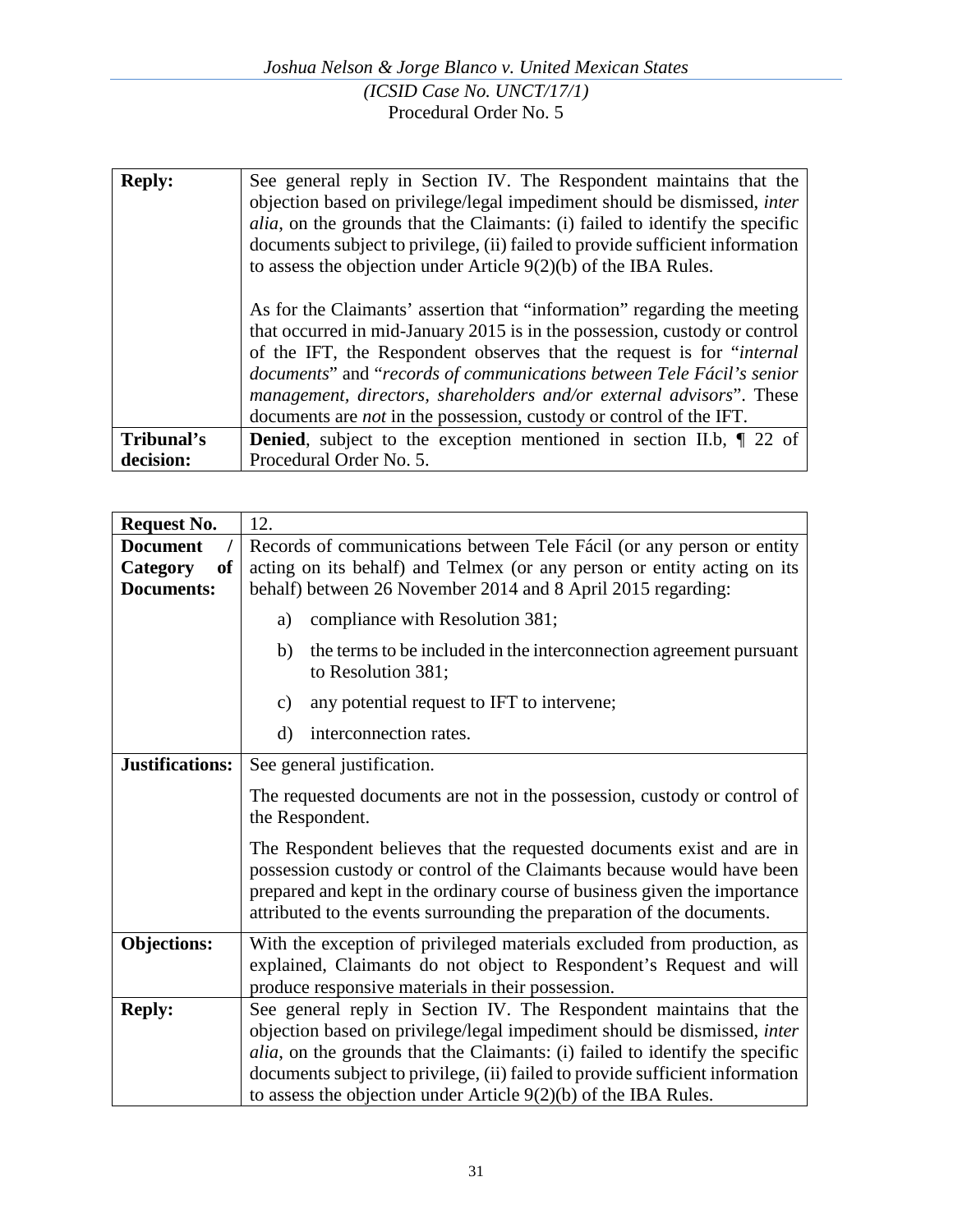|            | The Respondent further notes that there is no basis for the assertion of      |
|------------|-------------------------------------------------------------------------------|
|            | privilege over records of communications between Tele Facil and Telmex.       |
| Tribunal's | <b>Granted</b> except for documents deemed privileged according to the        |
| decision:  | standard set by the Tribunal in Section II.b., $\P$ 19-20 of Procedural Order |
|            | No. 5.                                                                        |

### **Domestic court proceedings**

#### General justification

The Claimants have submitted a claim for breach of article 1105 based (*inter alia*) on the alleged denial of justice by the Mexican courts (see, for example, SoC, ¶¶ 466 *et seq*).

The SoC refers to various domestic legal proceedings initiated by Tele Fácil to challenge the measures at the center of this dispute and/or appeal the decisions issued by Mexico's specialized courts. However, the *amparo[28](#page-31-0)* proceedings, such as those described in the SoC, are complex legal proceedings with different types of appeals.

A full understanding of Tele Fácil's legal strategy to seek enforcement of Resolution 381 and challenge Decree 77 and Resolution 127 before domestic courts requires knowledge of all legal challenges filed by the Claimants (e.g., whether they filed additional appeals other than those referred to in the SoC or other forms of legal challenges).

The Claimants assert that Tele Fácil filed *amparos* against Decree 77 and Resolution 127, respectively. However, it is unclear whether the Claimants have pursued any other legal action, such as a civil or commercial complaint against Telmex or other *amparos,* appeals, annulment actions or any other legal recourse to enforce Resolution 381 and challenge Decree 77 and Resolution 127.

The documents are relevant to the case and material to its outcome as they are necessary to the defense of the alleged breach of Article 1105. Particularly, to assess the alleged misconduct of IFT and the specialized telecommunication courts in Mexico.

| <b>Request No.</b> | 13.                                                                       |
|--------------------|---------------------------------------------------------------------------|
| Document           | / Internal documents and records of communications regarding any legal    |
| Category           | of proceeding seeking enforcement of Resolution 381 or challenging Decree |
|                    | <b>Documents:</b>   77 and/or Resolution 127,                             |
|                    |                                                                           |

<span id="page-31-0"></span><sup>28</sup> Amparo proceedings are similar to injunctions.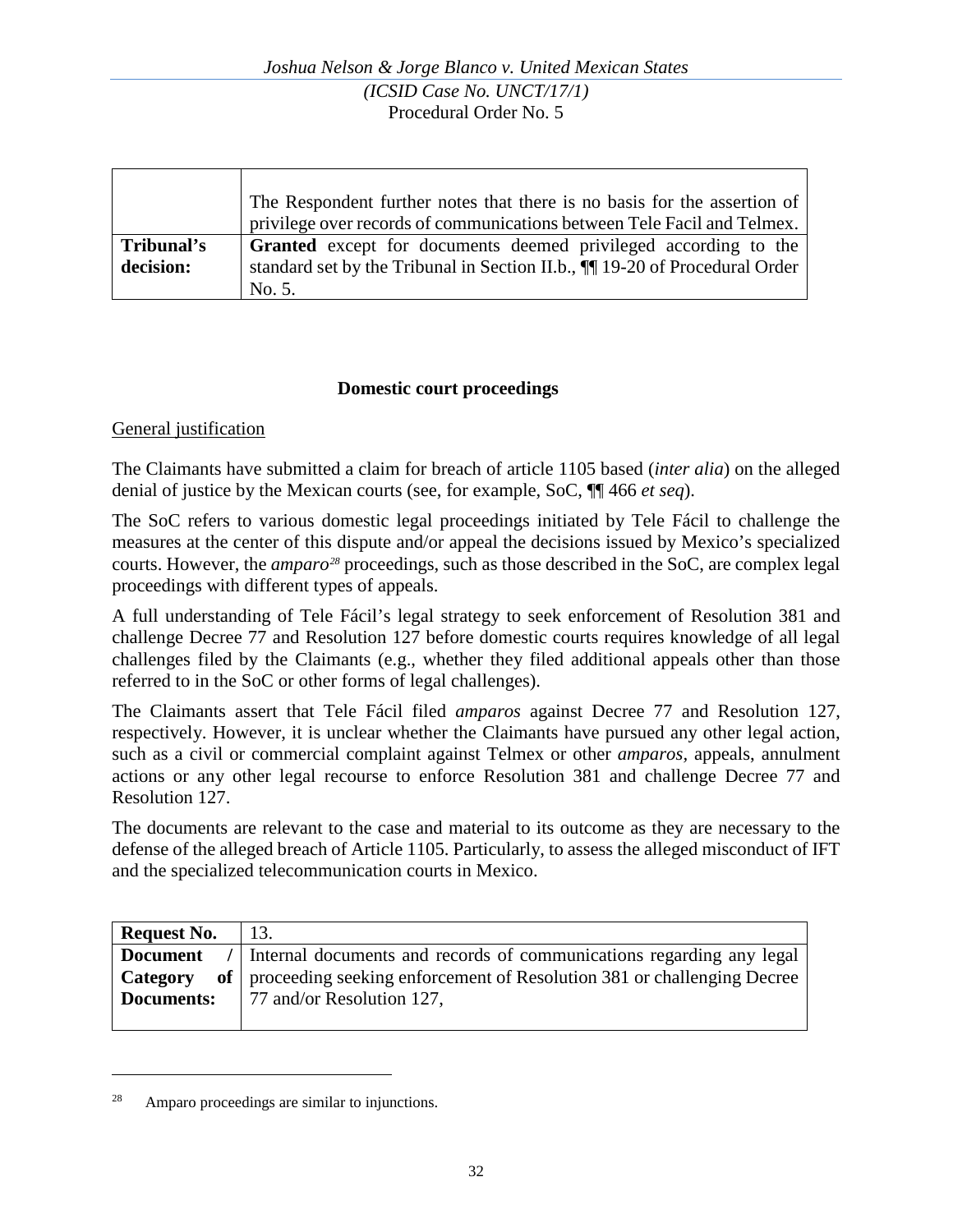|                        | This request excludes internal documents and records of communications        |
|------------------------|-------------------------------------------------------------------------------|
|                        | related to <i>amparo</i> proceedings 1381/2015 and 1694/2015 and the related  |
|                        | appeals.                                                                      |
| <b>Justifications:</b> | See general justification.                                                    |
|                        |                                                                               |
|                        | The requested documents are not in the possession, custody or control of      |
|                        | the Respondent.                                                               |
|                        |                                                                               |
|                        | The Respondent believes that the requested document exists and is in the      |
|                        | possession, custody or control of the Claimants because it is reasonable to   |
|                        | assume that Tele Fácil's legal strategy encompassed other legal               |
|                        | proceedings to seek enforcement of Resolution 381 and to challenge            |
|                        | Decree 77 and Resolution 127, respectively.                                   |
| <b>Objections:</b>     | Claimants state that many of the Internal Documents discussing or             |
|                        | analyzing any legal proceeding seeking enforcement of Resolution 381 or       |
|                        | challenging Decree 77 and/or Resolution 127 were prepared by Claimants'       |
|                        | Mexican and/or U.S. counsel, and thus constitute privileged                   |
|                        | communications under Mexican and/or U.S. law. These materials are thus        |
|                        | excluded from production pursuant to Article $9(2)(b)$ of the IBA Rules.      |
|                        |                                                                               |
|                        | With the exception of privileged materials excluded from production,          |
|                        | Claimants do not object to Respondent's Request and will produce              |
|                        | responsive materials in their possession.                                     |
| <b>Reply:</b>          | See general reply in Section IV. The Respondent maintains that the            |
|                        | objection based on privilege/legal impediment should be dismissed, inter      |
|                        | alia, on the grounds that the Claimants: (i) failed to identify the specific  |
|                        | documents subject to privilege, (ii) failed to provide sufficient information |
|                        | to assess the objection under Article $9(2)(b)$ of the IBA Rules.             |
| Tribunal's             | Granted except for documents deemed privileged according to the               |
| decision:              | standard set by the Tribunal in Section II.b., $\P$ 19-20 of Procedural Order |
|                        | No. 5.                                                                        |

| <b>Request No.</b>     | 14.                                                                                                                                                                                                               |
|------------------------|-------------------------------------------------------------------------------------------------------------------------------------------------------------------------------------------------------------------|
| <b>Document</b>        | Submissions made in any mercantile or civil litigation against Telmex                                                                                                                                             |
| <b>of</b><br>Category  | regarding the alleged interconnection agreement reached in 2014 upon                                                                                                                                              |
| Documents:             | Tele Fácil's acceptance of Telmex's Offer.                                                                                                                                                                        |
|                        | For further clarity, this request includes the memorial and counter-<br>memorial (or analogous documents) filed by Tele Fácil and/or Telmex in<br>mercantile or civil litigation involving the alleged agreement. |
| <b>Justifications:</b> | See general justification.                                                                                                                                                                                        |
|                        |                                                                                                                                                                                                                   |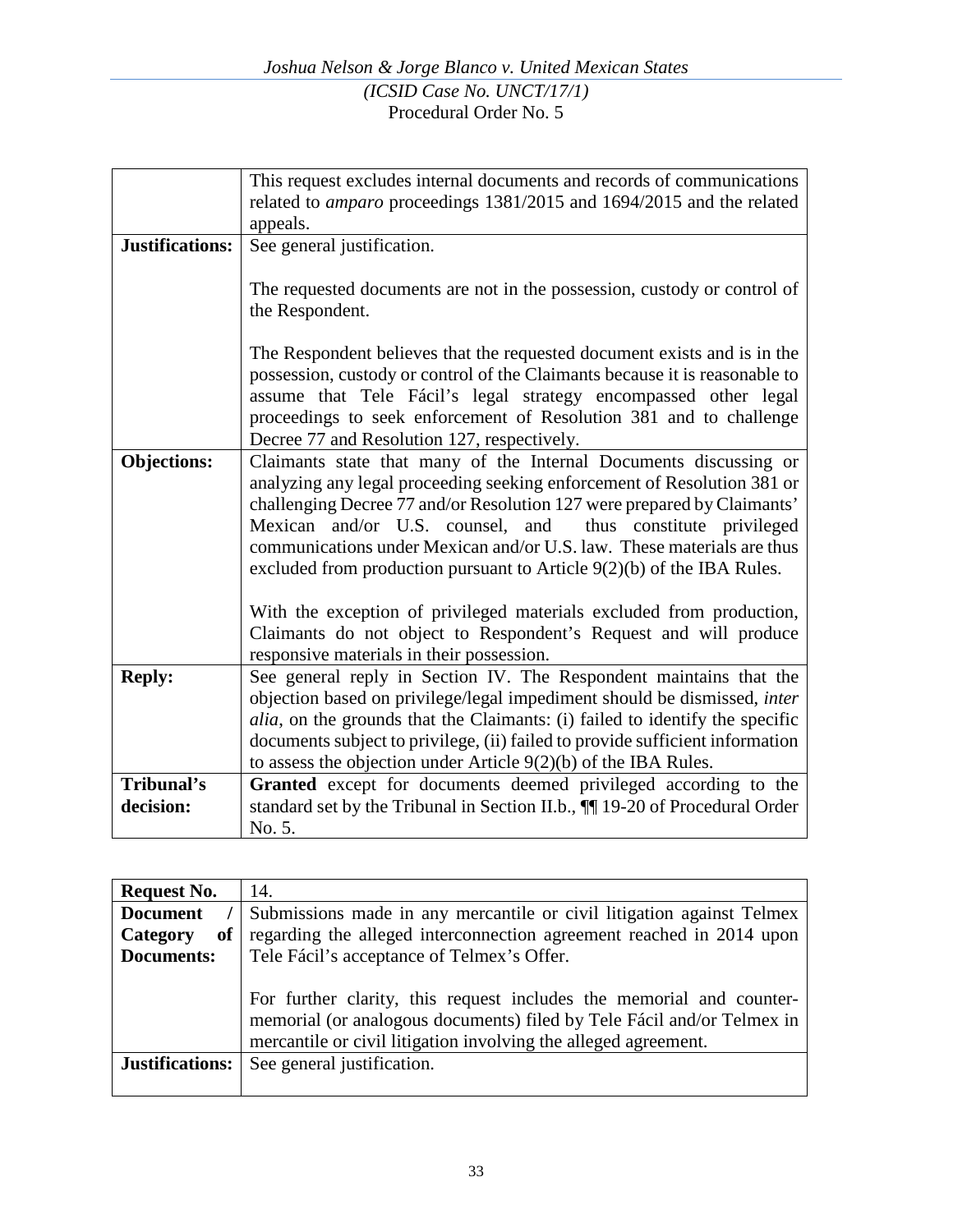|                    | The requested documents are not in the possession, custody or control of    |
|--------------------|-----------------------------------------------------------------------------|
|                    | the Respondent.                                                             |
|                    |                                                                             |
|                    | The Respondent believes that the requested document exists and is in the    |
|                    | possession, custody or control of the Claimants because it is reasonable to |
|                    | assume that Tele Fácil would have pursued civil and/or mercantile action    |
|                    | against Telmex for breach of the alleged agreement.                         |
| <b>Objections:</b> | Claimants have not pursued mercantile or civil litigation against Telmex.   |
|                    | Therefore, no such documents are in Claimants' possession that meet the     |
|                    | description of Respondent's Request.                                        |
| <b>Reply:</b>      | The Respondent takes note of the Claimants' assertion that there are no     |
|                    | documents falling within this request.                                      |
| Tribunal's         | Considering Respondent's Reply, no decision from the Tribunal is            |
| decision:          | required.                                                                   |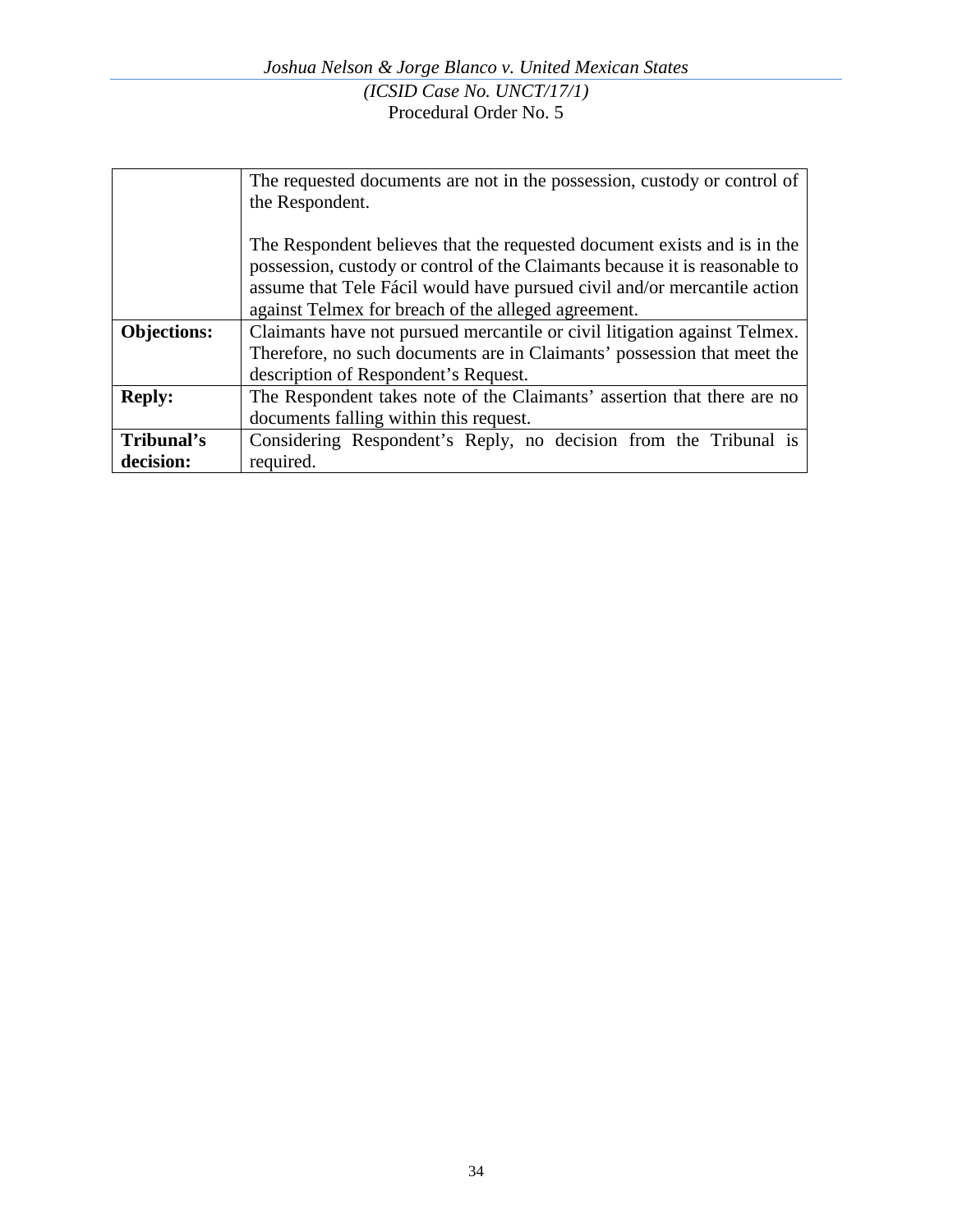#### **Corporate restructuring**

#### General justification

According to the Claimants:

- On 7 January 2010, Tele Fácil was incorporated by Messrs. Nelson, Blanco and Sacasa. The Claimants claim that due to restrictions established in Mexico's Constitution, Mr. Nelson held 40%, Mr. Blanco 9% and Mr. Sacasa 51%.
- On 11 June 2013, the Mexican constitution was amended and eliminated the restrictions on foreign ownership and control in the telecommunications sector.[29](#page-34-0)
- On 29 March 2016, almost three years after the Constitution was amended and after most of the measures at the centre of this dispute occurred, Tele Fácil held a Shareholder's Meeting that records a transfer of shares between Tele Facil's shareholders.

The documents filed by the Claimants are not clear on whether the shares were simply transferred to Mr. Nelson or whether they were purchased at a price. Indeed, the only documentation provided by Tele Fácil is a public deed ("*escritura pública*") of 19 April 2016, which states that the shareholders concluded share purchase agreements, and a draft version of a document named "Shareholder Agreement of Tele Fácil, S.A. de C.V." ("*Convenio de Accionistas*") concluded on  $1<sup>st</sup>$  April 2016.<sup>[30](#page-34-1)</sup>

The Respondent intends to argue that the timing of the transfer of shares is suspect (it was done almost three years after the constitutional reform was concluded and shortly before the submission of the NoI) and was done for the purpose of gaining standing to bring a claim on behalf of Tele Facil in these proceedings. The Respondent submits that the requested documents are relevant to the case and material to its outcome because they will establish whether or not the Claimants engaged in subterfuge in order to maximize the damages claim.

| <b>Request No.</b> | 15.                                                                                                                                              |
|--------------------|--------------------------------------------------------------------------------------------------------------------------------------------------|
| <b>Document</b>    | Records of communications between Tele Fácil's senior management,                                                                                |
| of<br>Category     | directors, shareholders and/or external advisors discussing any of the                                                                           |
| Documents:         | following:                                                                                                                                       |
|                    | The decision to transfer shares to Messrs. Nelson and Blanco;<br>• Amendments to Tele Fácil's bylaws to allow for the transfer of the<br>shares. |
| Justifications:    | See general justification.                                                                                                                       |
|                    | The Respondent is not in possession of the requested documents.                                                                                  |

<span id="page-34-0"></span> $29$  SoC ¶ 63.

<span id="page-34-1"></span><sup>30</sup> See C-072, p. 7 ¶ I.1 and C-073, respectively.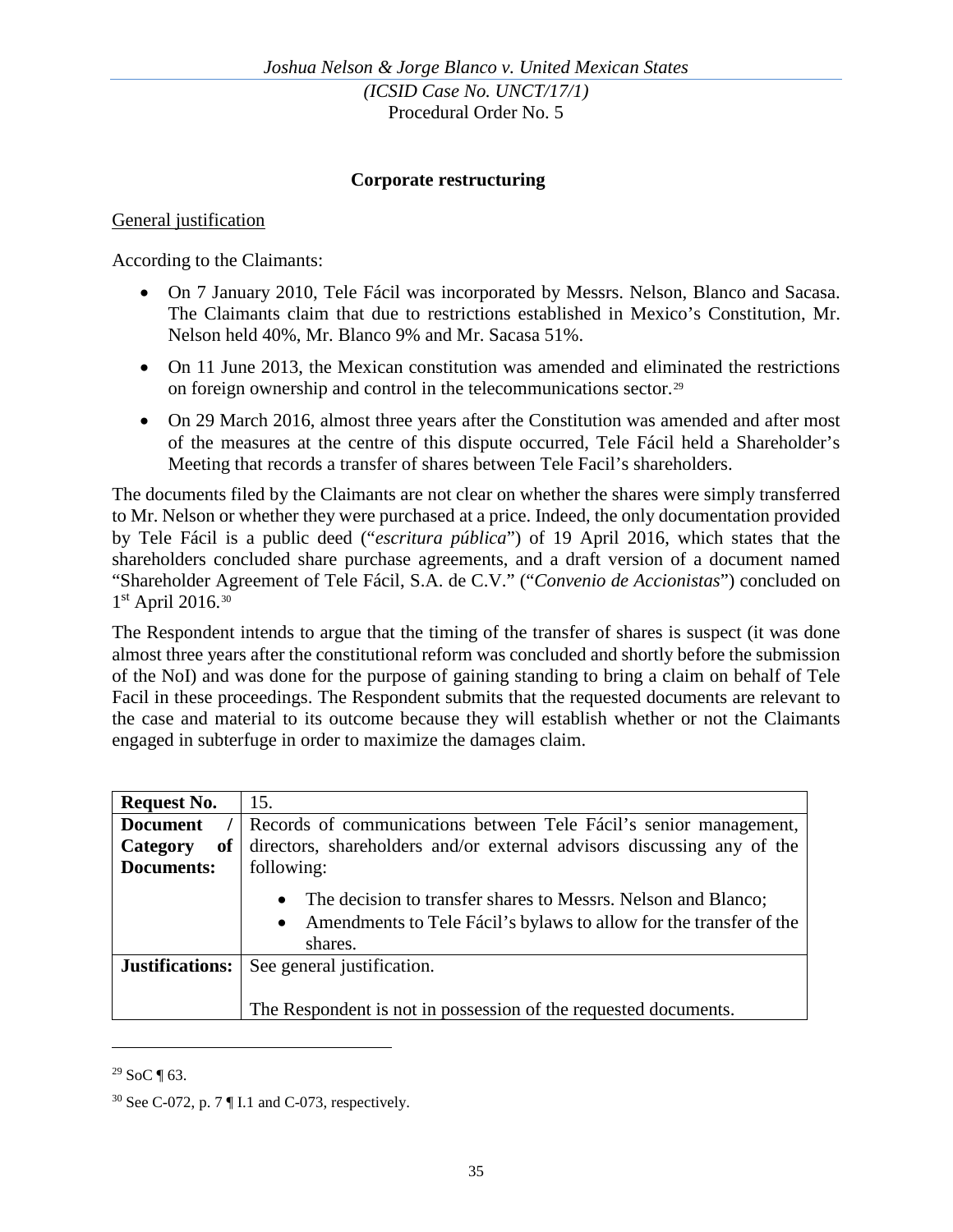$\Gamma$ 

|                         | The Respondent believes that the requested Documents exist considering<br>the relevance of the Mexican constitutional amendment and the<br>Claimant's repeated assertions regarding the intended corporate structure.<br>Moreover, the documents would have been prepared and kept in the<br>ordinary course of business.                                                                                                                                                                                                                                                                                                                                                            |
|-------------------------|--------------------------------------------------------------------------------------------------------------------------------------------------------------------------------------------------------------------------------------------------------------------------------------------------------------------------------------------------------------------------------------------------------------------------------------------------------------------------------------------------------------------------------------------------------------------------------------------------------------------------------------------------------------------------------------|
| <b>Objections:</b>      | Claimants state that many of the communications regarding the transfer of<br>shares and amendments to the by-laws were prepared by or directed to<br>Claimants' Mexican and/or U.S. counsel, and thus constitute privileged<br>communications under Mexican and/or U.S. law. These materials are thus<br>excluded from production under Article 9(2)(b) of the IBA Rules.                                                                                                                                                                                                                                                                                                            |
|                         | With the exception of privileged materials excluded from production,<br>Claimants do not object to Respondent's Request and will produce<br>responsive materials in their possession.                                                                                                                                                                                                                                                                                                                                                                                                                                                                                                |
|                         | In addition, Claimants reject Respondent's assertion that "the timing of<br>the transfer of shares is suspect (it was done almost three years after the<br>constitutional reform was concluded and shortly before the submission of<br>the NoI) and was done for the purpose of gaining standing to bring a claim<br>on behalf of Tele Fácil in these proceedings.". Respondent does not rely<br>on the transfer of shares as a basis to support Mr. Nelson's standing to<br>bring claims on behalf of Tele Fácil. Mr. Nelson possessed sufficient<br>control over Tele Fácil well in advance of the transfer of shares to justify<br>his ability to claim on behalf of the company. |
| <b>Reply:</b>           | See general reply in Section IV. The Respondent maintains that the<br>objection based on privilege/legal impediment should be dismissed, inter<br><i>alia</i> , on the grounds that the Claimants: (i) failed to identify the specific<br>documents subject to privilege, (ii) failed to provide sufficient information<br>to assess the objection under Article $9(2)(b)$ of the IBA Rules.                                                                                                                                                                                                                                                                                         |
|                         | In regard to the Claimants' rejection of the assertion made in the<br>justification of this request, the Respondent disagrees that Mr. Nelson<br>"possessed sufficient control over Tele Fácil well in advance of the<br>transfer of shares". Mexico intends to elaborate on this point in its<br>Counter-Memorial and requires the requested documents to support its<br>position.                                                                                                                                                                                                                                                                                                  |
| Tribunal's<br>decision: | Granted except for documents deemed privileged according to the<br>standard set by the Tribunal in Section II.b., $\P$ 19-20 of Procedural Order<br>No. 5.                                                                                                                                                                                                                                                                                                                                                                                                                                                                                                                           |

| . .<br>$\sim$<br><b>.</b> |  |
|---------------------------|--|
|                           |  |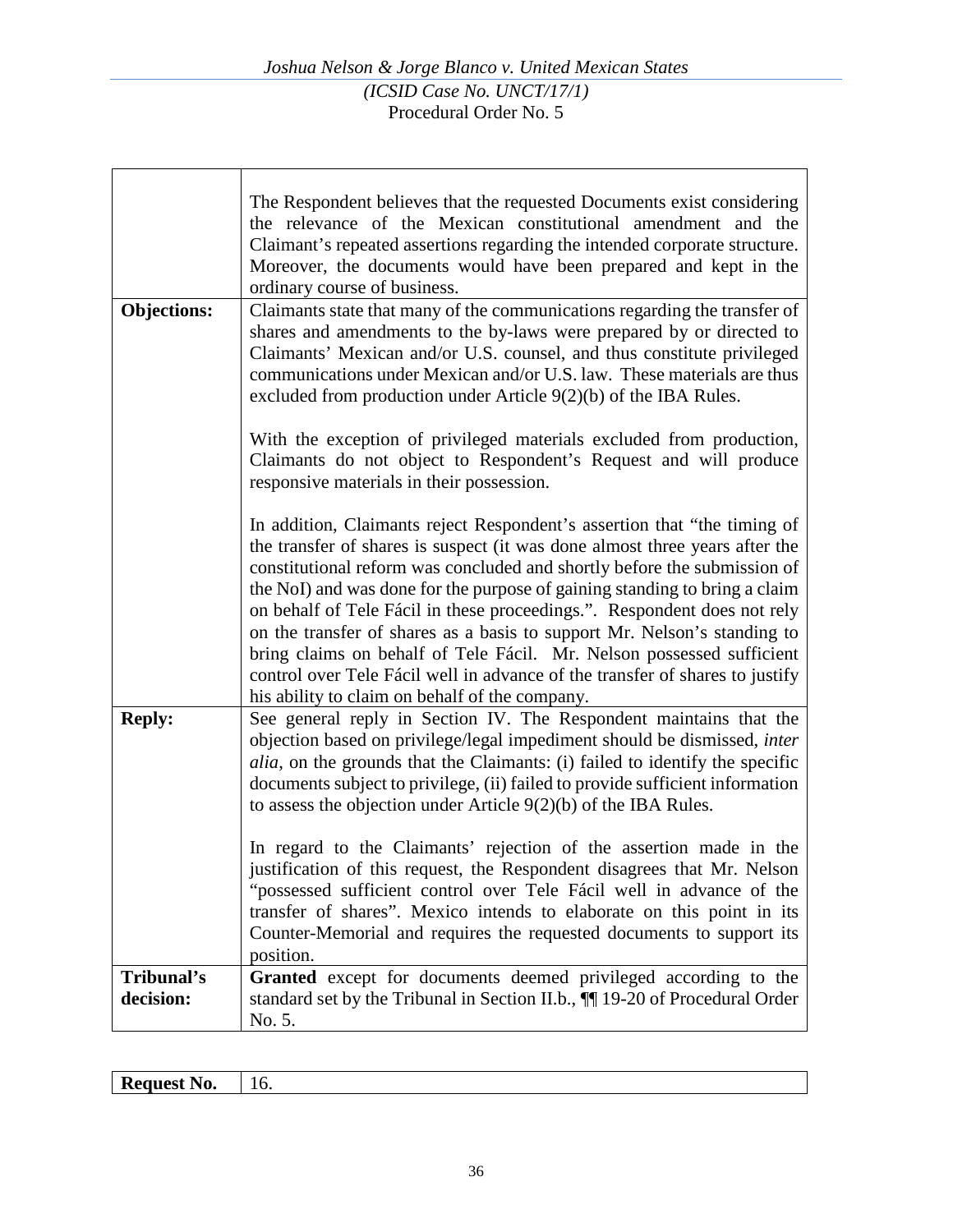| <b>Document</b>    | The concluded version of the "Shareholder Agreement of Tele Fácil, S.A.                                                                                                                                                                         |
|--------------------|-------------------------------------------------------------------------------------------------------------------------------------------------------------------------------------------------------------------------------------------------|
| Category<br>оf     | de C.V." ("Convenio de Accionistas") executed on 1 <sup>st</sup> April 2016.                                                                                                                                                                    |
| Documents:         |                                                                                                                                                                                                                                                 |
| Justifications:    | See general justification.                                                                                                                                                                                                                      |
|                    | The Respondent is not in possession of the requested document.<br>The Respondent believes that the requested Document exists and is in the<br>Claimants' possession because a draft version of this document was<br>submitted as exhibit C-073. |
| <b>Objections:</b> | Claimants do not object to Respondent's request and will produce the                                                                                                                                                                            |
|                    | requested document.                                                                                                                                                                                                                             |
| <b>Reply:</b>      | No reply is necessary, as the Claimants have agreed to produce the                                                                                                                                                                              |
|                    | requested documents.                                                                                                                                                                                                                            |
| Tribunal's         | Considering Respondent's Reply, no decision from the Tribunal is                                                                                                                                                                                |
| decision:          | required.                                                                                                                                                                                                                                       |

| <b>Request No.</b>     | 17.                                                                           |
|------------------------|-------------------------------------------------------------------------------|
| <b>Document</b>        | Copies of the share purchase agreements (" <i>contratos de compraventa</i> ") |
| Category<br>of         | mentioned in the public deed of 19 April 2016 submitted by the Claimants      |
| <b>Documents:</b>      | as Exhibit C-072.                                                             |
| <b>Justifications:</b> | See general justification.                                                    |
|                        | The Respondent is not in possession of the requested document.                |
|                        | The Respondent believes that the requested Documents exist and are in         |
|                        | Claimants' possession because the public deed submitted by Claimants as       |
|                        | Exhibit C-072 mentions that during the shareholders' meeting held on 29       |
|                        | March 2016 the transfer of shares was supported on share purchase             |
|                        | agreements ("contratos de compraventa").                                      |
| <b>Objections:</b>     | Claimants do not object to Respondent's request and will produce the          |
|                        | requested document.                                                           |
| <b>Reply:</b>          | No reply is necessary, as the Claimants have agreed to produce the            |
|                        | requested documents.                                                          |
| Tribunal's             | Considering Respondent's Reply, no decision from the Tribunal is              |
| decision:              | required.                                                                     |

| <b>Request No.</b> | 18.                                                                          |
|--------------------|------------------------------------------------------------------------------|
| <b>Document</b>    | / Internal documents discussing the transfer of shares and/or the price paid |
| Category           | of   by Mr. Nelson for the additional 20% of the shares.                     |
| <b>Documents:</b>  |                                                                              |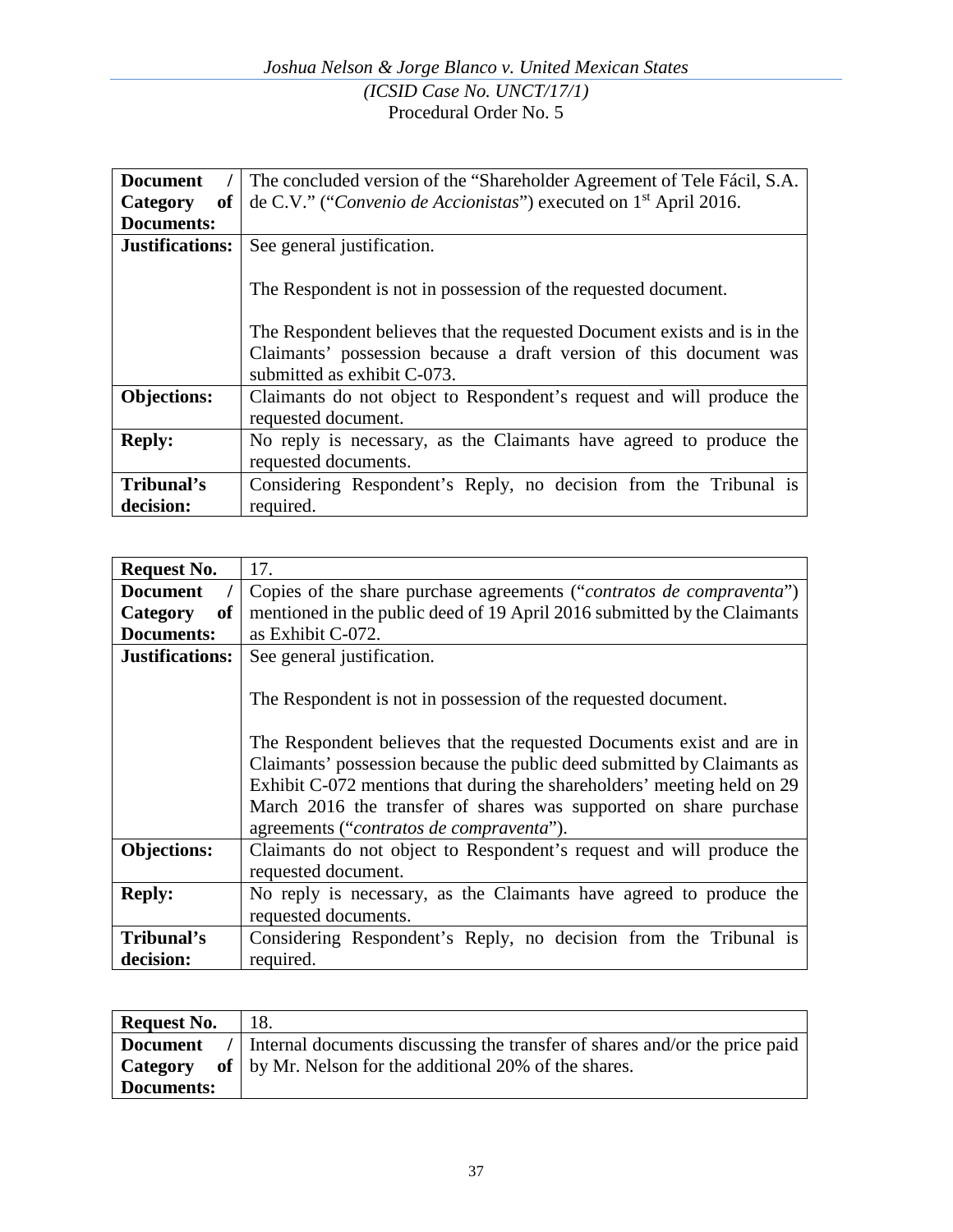| <b>Justifications:</b> | See general justification.                                                                                                                          |
|------------------------|-----------------------------------------------------------------------------------------------------------------------------------------------------|
|                        | The Respondent is not in possession of the requested documents.                                                                                     |
|                        | The Respondent believes that the requested Documents exist considering<br>the relevance of the transaction and because they would have been kept in |
|                        | the ordinary course of business.                                                                                                                    |
| <b>Objections:</b>     | With the exception of privileged materials excluded from production, as<br>explained, Claimants do not object to Respondent's Request and will      |
|                        | produce responsive materials in their possession.                                                                                                   |
| <b>Reply:</b>          | See general reply in Section IV. The Respondent maintains that the<br>objection based on privilege/legal impediment should be dismissed, inter      |
|                        | <i>alia</i> , on the grounds that the Claimants: (i) failed to identify the specific                                                                |
|                        | documents subject to privilege, (ii) failed to provide sufficient information                                                                       |
|                        | to assess the objection under Article $9(2)(b)$ of the IBA Rules.                                                                                   |
| Tribunal's             | Granted except for documents deemed privileged according to the                                                                                     |
| decision:              | standard set by the Tribunal in Section II.b., $\P$ 19-20 of Procedural Order                                                                       |
|                        | No. 5.                                                                                                                                              |

| <b>Request No.</b>     | 19.                                                                         |
|------------------------|-----------------------------------------------------------------------------|
| <b>Document</b>        | Documents recording or evidencing the amount paid by Messrs. Nelson         |
| Category<br>of         | and Blanco for the additional shares transferred to them on a shareholders' |
| Documents:             | meeting held on 29 March 2016.                                              |
| <b>Justifications:</b> | See general justification.                                                  |
|                        | The Respondent is not in possession of the requested documents.             |
|                        | The Respondent believes that the requested Documents exist considering      |
|                        | the relevance of the transaction and because they would have been kept in   |
|                        | the regular course of business.                                             |
| <b>Objections:</b>     | Messrs. Nelson and Blanco did not purchase their additional share           |
|                        | holdings. Therefore, no such documents are in Claimants' possession that    |
|                        | meet the description of Respondent's Request.                               |
| <b>Reply:</b>          | No reply is necessary, as the Claimants have stated that there are no       |
|                        | documents falling within this request.                                      |
| Tribunal's             | Considering Respondent's Reply, no decision from the Tribunal is            |
| decision:              | required.                                                                   |

# **Damages**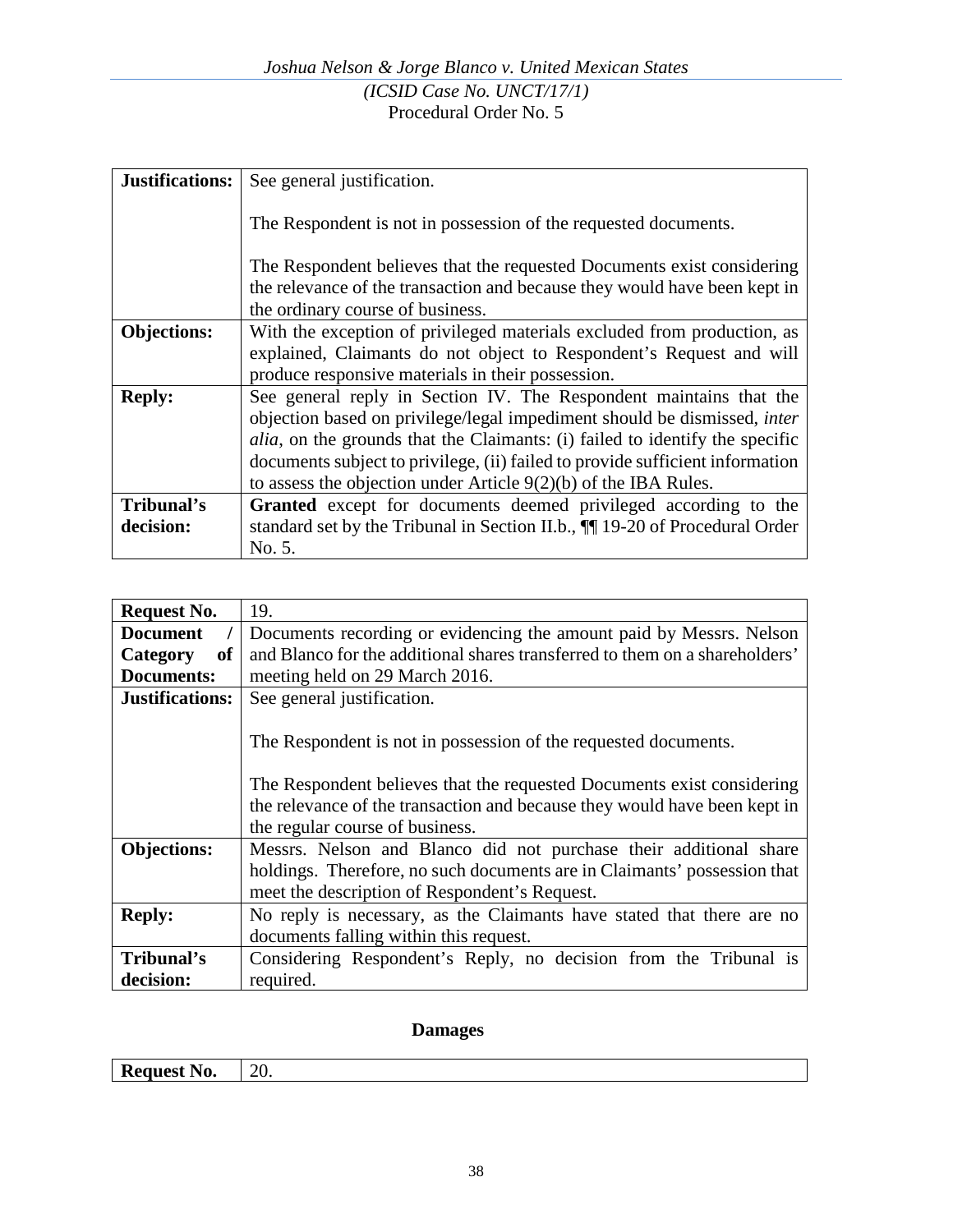| <b>Document</b>           | The damages model used by Dr. Christian Dippon to estimate damages in                                                                                                                                                                                                                                                                                                                                      |
|---------------------------|------------------------------------------------------------------------------------------------------------------------------------------------------------------------------------------------------------------------------------------------------------------------------------------------------------------------------------------------------------------------------------------------------------|
| <sub>of</sub><br>Category | these proceedings in its original file format (e.g., the Excel and Stata                                                                                                                                                                                                                                                                                                                                   |
| <b>Documents:</b>         | source models).                                                                                                                                                                                                                                                                                                                                                                                            |
| <b>Justifications:</b>    | The documents are relevant to the case and material to its outcome because                                                                                                                                                                                                                                                                                                                                 |
|                           | they are necessary to the defense to the claim for damages. In particular,<br>they are necessary to understand, evaluate and verify the calculations<br>performed by the expert. Furthermore, Mexico's expert has observed that<br>some assumptions in the report cannot be fully understood without the<br>model (e.g., indirect cost calculation at $\P$ 98 and equipment capacity at $\P$<br>29)        |
|                           | The Respondent will observe that, pursuant to Article $5(2)$ of the IBA<br>Rules (which apply in this case pursuant to PO 1, section 20.3) the expert<br>reports shall contain inter alia: the "Documents on which the Party-<br>Appointed Expert relies that have not already been submitted shall be<br>provided". The damages model, in its original file format, constitutes one<br>of such documents. |
|                           | The requested document is not in the possession, custody or control of the<br>Respondent.                                                                                                                                                                                                                                                                                                                  |
|                           | The Respondent believes that the requested document exists and is in the<br>possession, custody or control of the Claimants because it was used by the<br>expert to quantify damages in this case.                                                                                                                                                                                                         |
| <b>Objections:</b>        | Claimants do not object to Respondent's Request and will produce the<br>requested model.                                                                                                                                                                                                                                                                                                                   |
| <b>Reply:</b>             | No reply is necessary, as the Claimants have agreed to produce the<br>requested documents.                                                                                                                                                                                                                                                                                                                 |
| Tribunal's                | Considering Respondent's Reply, no decision from the Tribunal is                                                                                                                                                                                                                                                                                                                                           |
| decision:                 | required.                                                                                                                                                                                                                                                                                                                                                                                                  |

| <b>Request No.</b> | 21.                                                                                            |
|--------------------|------------------------------------------------------------------------------------------------|
| <b>Document</b>    | All documents relied on by Dr. Christian Dippon in preparation of his                          |
| of<br>Category     | report, including, but not limited to:                                                         |
| Documents:         | 1. The "Client Data" documents listed in Appendix B (documents 14-<br>20);                     |
|                    | 2. "Industry Information" documents listed in Appendix B<br>(documents 32, 33, 36-38, 41, 42); |
|                    | 3. Notes, minutes and recordings from interviews listed in Appendix<br>B (documents $21-31$ ); |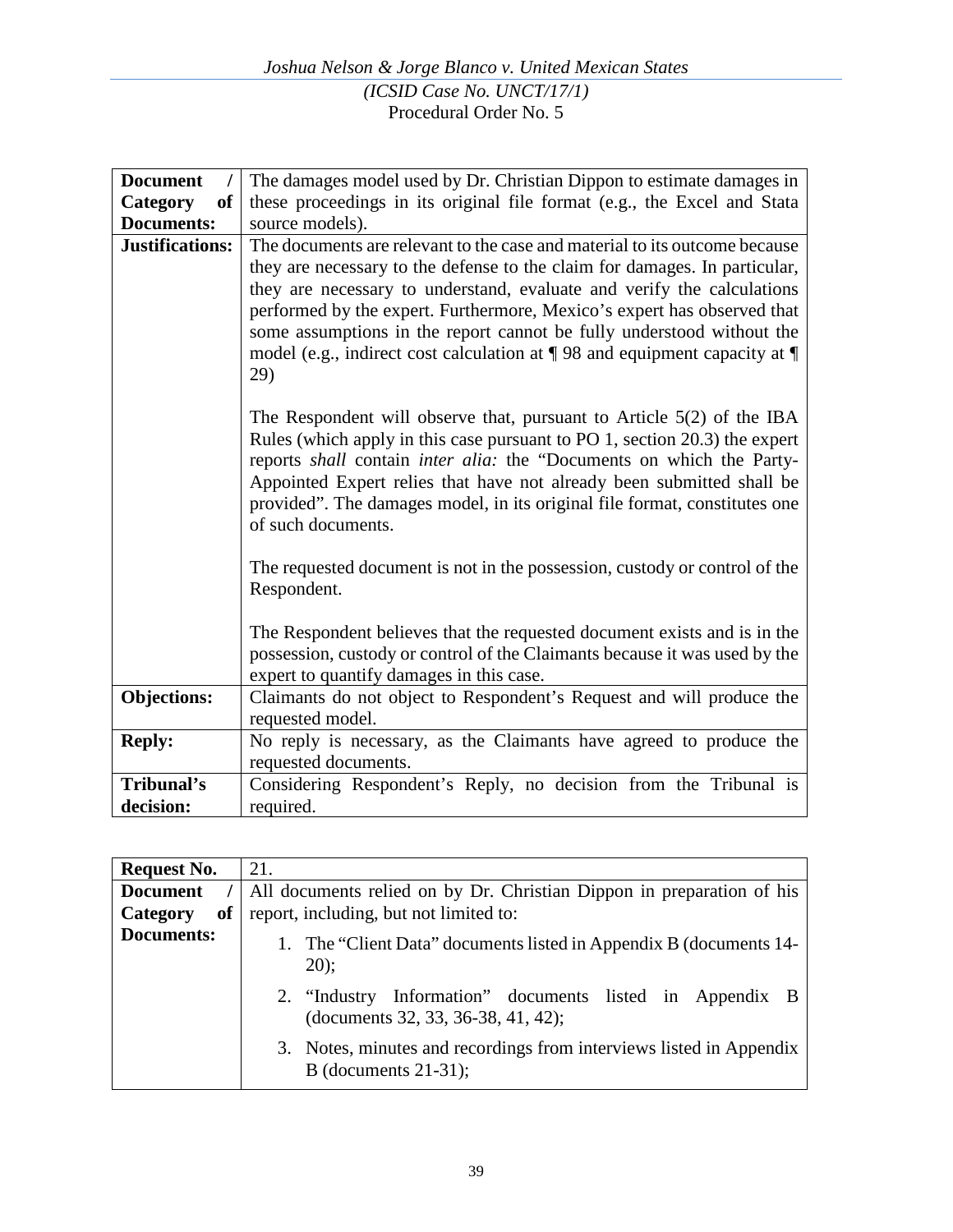|                        | 4. "Country Information" documents listed in Appendix B<br>(documents $49-51$ );                                                                                                                                                                                                                                                                                                                                |
|------------------------|-----------------------------------------------------------------------------------------------------------------------------------------------------------------------------------------------------------------------------------------------------------------------------------------------------------------------------------------------------------------------------------------------------------------|
|                        | 5. To the extent that they are not included in previous requests, the<br>documents containing the Wainhouse Research and Euromonitor<br>data referred to at 132 and footnotes 25, 26 of Mr. Dippon's report<br>and $\P$ 691-692 of the SoC;                                                                                                                                                                     |
|                        | 6. The "Zenofon Written Questions" (See footnote 39 and 41, on<br>page 24 of Mr. Dippon's report);                                                                                                                                                                                                                                                                                                              |
|                        | 7. The "confirmation from several parties in the form of<br>memorandums of understanding as well as verbal and written<br>agreements" referred to at ¶ 31 of Mr. Dippon's report.                                                                                                                                                                                                                               |
|                        | 8. GLCC data between 2009 and 2016. In particular, mix of free and<br>paid, and revenue per minute, as well as revenues. Used as<br>benchmark for Business Plan (See $\P$ 74, expert report C-010);                                                                                                                                                                                                             |
|                        | 9. Documents containing the data obtained from Future Telecom,<br>including but not limited to international traffic by country and<br>rates for Mexico (referred to at ¶ 82 of Dr. Dippon's expert report);                                                                                                                                                                                                    |
|                        | 10. The agreement with MobileTalk-Q referred to at $\parallel$ 55 of Mr.<br>Dippon's expert report and any amendments thereto;                                                                                                                                                                                                                                                                                  |
|                        | 11. The Memorandum of Understanding between Tele Fácil and<br>Future Telecom referred to at $\P$ 54 and fn 49 of Mr. Dippon's<br>expert report and any amendments thereto;                                                                                                                                                                                                                                      |
|                        | 12. Any other document relied upon by Dr. Dippon not included as an<br>annex to his expert report or submitted by the Claimants as exhibits<br>to their SoC.                                                                                                                                                                                                                                                    |
| <b>Justifications:</b> | The Respondent submits that all the documents relied on by the Claimants'<br>experts are <i>ipso facto</i> relevant to the case and material to its outcome. They<br>are necessary to properly understand, evaluate and corroborate assertions<br>made in the expert report and the expert's assessment of damages.                                                                                             |
|                        | Moreover, pursuant to Article $5(2)$ of the IBA Rules (which apply in this<br>case as per section 20.3 of Procedural Order No. 1) the expert reports shall<br>contain <i>inter alia</i> : the "[d] ocuments on which the Party-Appointed Expert<br>relies that have not already been submitted shall be provided". This<br>includes all the documents listed in Appendix B entitled "Documents<br>Relied Upon". |
|                        | The requested documents are not in the possession, custody or control of<br>the Respondent.                                                                                                                                                                                                                                                                                                                     |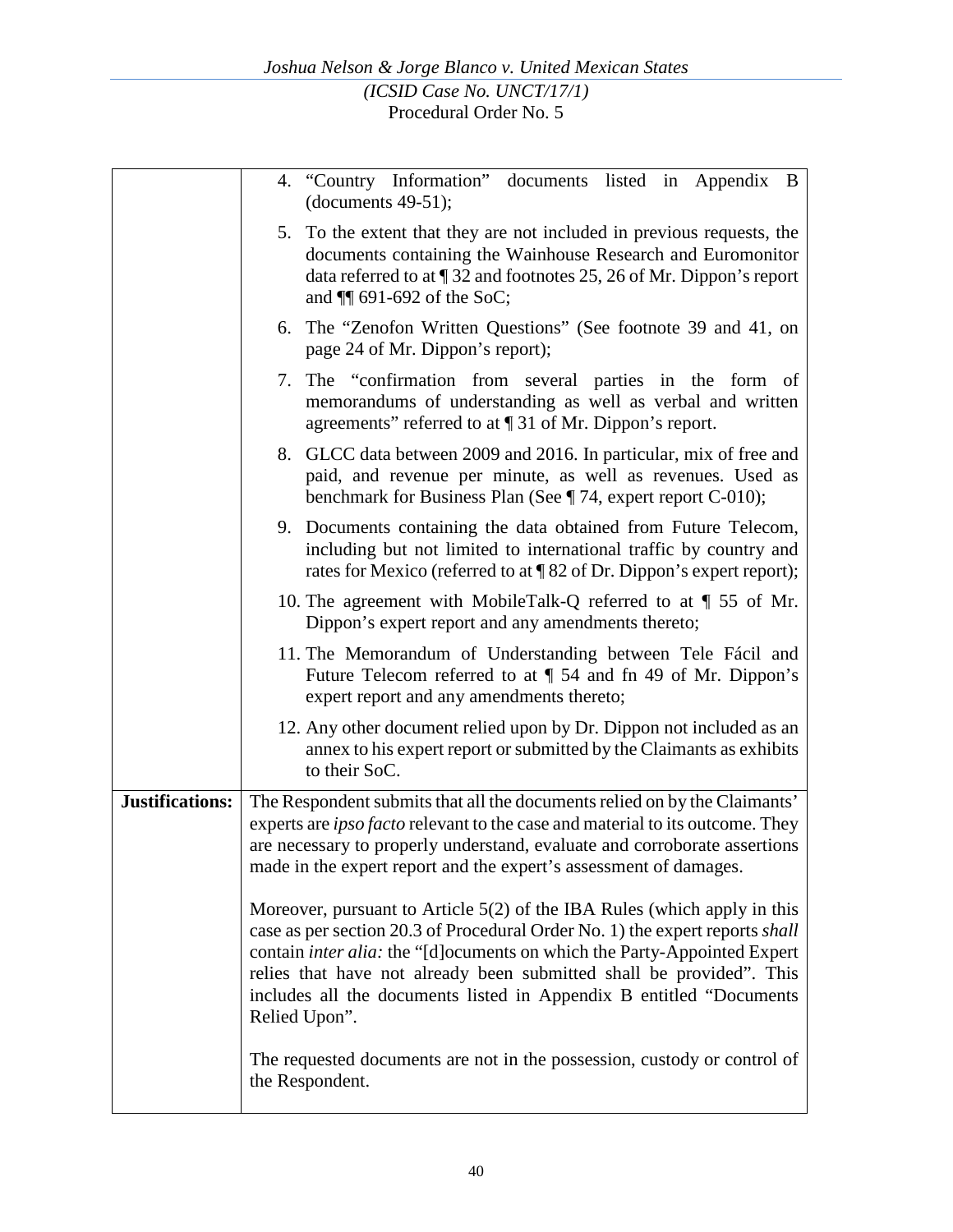|                    | The Respondent believes that the requested documents exists and are in                                                                                                                                                                                                                                                                                                                                                                                                   |
|--------------------|--------------------------------------------------------------------------------------------------------------------------------------------------------------------------------------------------------------------------------------------------------------------------------------------------------------------------------------------------------------------------------------------------------------------------------------------------------------------------|
|                    | the possession, custody or control of the Claimants because they are                                                                                                                                                                                                                                                                                                                                                                                                     |
| <b>Objections:</b> | referred to in the expert report.<br>Claimants object to the request for "notes, minutes and recordings from                                                                                                                                                                                                                                                                                                                                                             |
|                    | interviews listed in Appendix B" to the extent such request encompass<br>materials covered by the attorney work product doctrine under U.S. law<br>which protects against the disclosure of the mental impressions,<br>conclusions, and opinions of attorneys for interviews conducted in<br>anticipation of or during litigation.                                                                                                                                       |
|                    | Claimants further object to the production of the Wainhouse Research and<br>Euromonitor reports because the reports are subject to U.S. Copyright<br>protections and are available in the public domain. It would be unduly<br>burdensome under Article $9(2)(b)$ and a violation of Article $3(3)(c)$ of the<br>IBA Rules to require Claimants to procure a copy of the report for<br>Respondent's use when the reports may be purchased by the Respondent<br>directly. |
|                    | Claimants do not object to the balance of Respondent's Request and<br>subject to these objections, Claimants will produce the documents in the<br>numbered list that it has not already produced with the Statement of Claim,<br>as well as any other materials that Dr. Dippon relied upon in the<br>preparation of his report.                                                                                                                                         |
| <b>Reply:</b>      | The Respondent will start by pointing out that the vast majority of the<br>documents covered in this request are listed in Appendix B to Dr.<br>Dippon's expert report entitled "DOCUMENTS RELIED UPON".                                                                                                                                                                                                                                                                 |
|                    | The Respondent will also observe that the Claimants' experts are <i>required</i> ,<br>under Article $5(2)(e)$ of the IBA Rules, to submit all the documents on<br>which they relied.                                                                                                                                                                                                                                                                                     |
|                    | <b>Article 5 Party-Appointed Experts</b>                                                                                                                                                                                                                                                                                                                                                                                                                                 |
|                    | $\lfloor  \rfloor$                                                                                                                                                                                                                                                                                                                                                                                                                                                       |
|                    | 2. The Expert Report shall contain:                                                                                                                                                                                                                                                                                                                                                                                                                                      |
|                    | $[]$                                                                                                                                                                                                                                                                                                                                                                                                                                                                     |
|                    | his or her expert opinions and conclusions, including a<br>(e)<br>description of the methods, evidence and information<br>used in arriving at the conclusions. Documents on<br>which the Party-Appointed Expert relies that have not<br>already been submitted shall be provided;                                                                                                                                                                                        |
|                    | [] [Emphasis added]                                                                                                                                                                                                                                                                                                                                                                                                                                                      |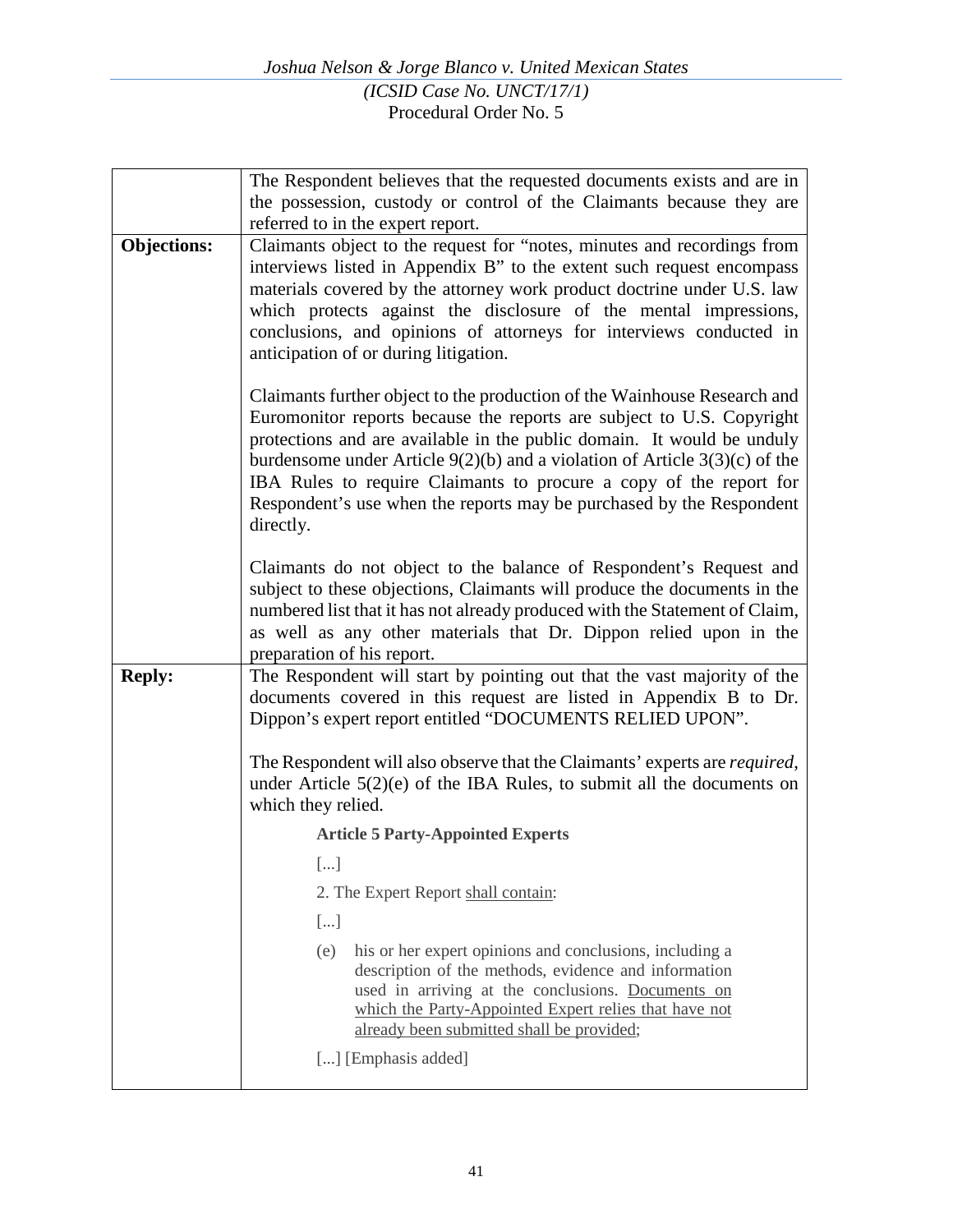|            | The Respondent's request for "notes, minutes and recordings from<br>interviews listed in Appendix B" is, therefore, entirely appropriate.<br>Moreover, the Claimants cannot, with a straight face, claim privilege over                                                                                                                                                                                                         |
|------------|---------------------------------------------------------------------------------------------------------------------------------------------------------------------------------------------------------------------------------------------------------------------------------------------------------------------------------------------------------------------------------------------------------------------------------|
|            | documents that were provided or obtained by its experts and relied upon<br>in the preparation of their respective reports. As a matter fairness, if the                                                                                                                                                                                                                                                                         |
|            | documents/information were available to the Claimants' expert they<br>should be made available Respondent's expert.                                                                                                                                                                                                                                                                                                             |
|            | The documents from Wainhouse Research and Euromonitor are also listed<br>in "Appendix B: Documents Relied Upon" and thus covered by the<br>requirement of Article $5(2)(e)$ of the IBA Rules. Furthermore, it would be<br>overly onerous for the Respondent to find and purchase the documents that<br>Dr. Dippon relied upon simply to corroborate the assertions made in the<br>expert report in relation to these documents. |
| Tribunal's | Granted except for documents deemed privileged according to the                                                                                                                                                                                                                                                                                                                                                                 |
| decision:  | standard set by the Tribunal in Section II.b., $\P$ 19-20 of Procedural Order                                                                                                                                                                                                                                                                                                                                                   |
|            | No. 5.                                                                                                                                                                                                                                                                                                                                                                                                                          |

| <b>Request No.</b>     | 22.                                                                                    |
|------------------------|----------------------------------------------------------------------------------------|
| <b>Document</b>        | Damages models used by Dr. Elisa Mariscal to estimate amount of                        |
| Category<br><b>of</b>  | damages in its original file format.                                                   |
| <b>Documents:</b>      |                                                                                        |
|                        | This request includes the damages model as well as the econometric model               |
|                        | (or models) used to extrapolate trends from the U.S. to Mexico.                        |
| <b>Justifications:</b> | The documents are relevant to the case and material to its outcome because             |
|                        | they are necessary to understand and evaluate the Claimants' expert report,            |
|                        | in particular, the calculations performed by the expert. Moreover, some of             |
|                        | the assumptions used in the damages calculations cannot be determined                  |
|                        | without the model, e.g., parameter "C" (¶123 of Ms. Mariscal's report)                 |
|                        | and the implication of the soft ramp-up of traffic (See $\P$ 129, C-011), which        |
|                        | has not been used nor explained in previous formulas or tables.                        |
|                        |                                                                                        |
|                        | The Respondent will observe that, pursuant to Article $5(2)$ of the IBA                |
|                        | Rules (which apply in this case pursuant to PO 1, section 20.3) the expert             |
|                        | reports <i>shall</i> contain <i>inter alia</i> : the "[d] ocuments on which the Party- |
|                        | Appointed Expert relies that have not already been submitted shall be                  |
|                        | provided". The damages model, in its original file format, constitutes one             |
|                        | of such documents.                                                                     |
|                        |                                                                                        |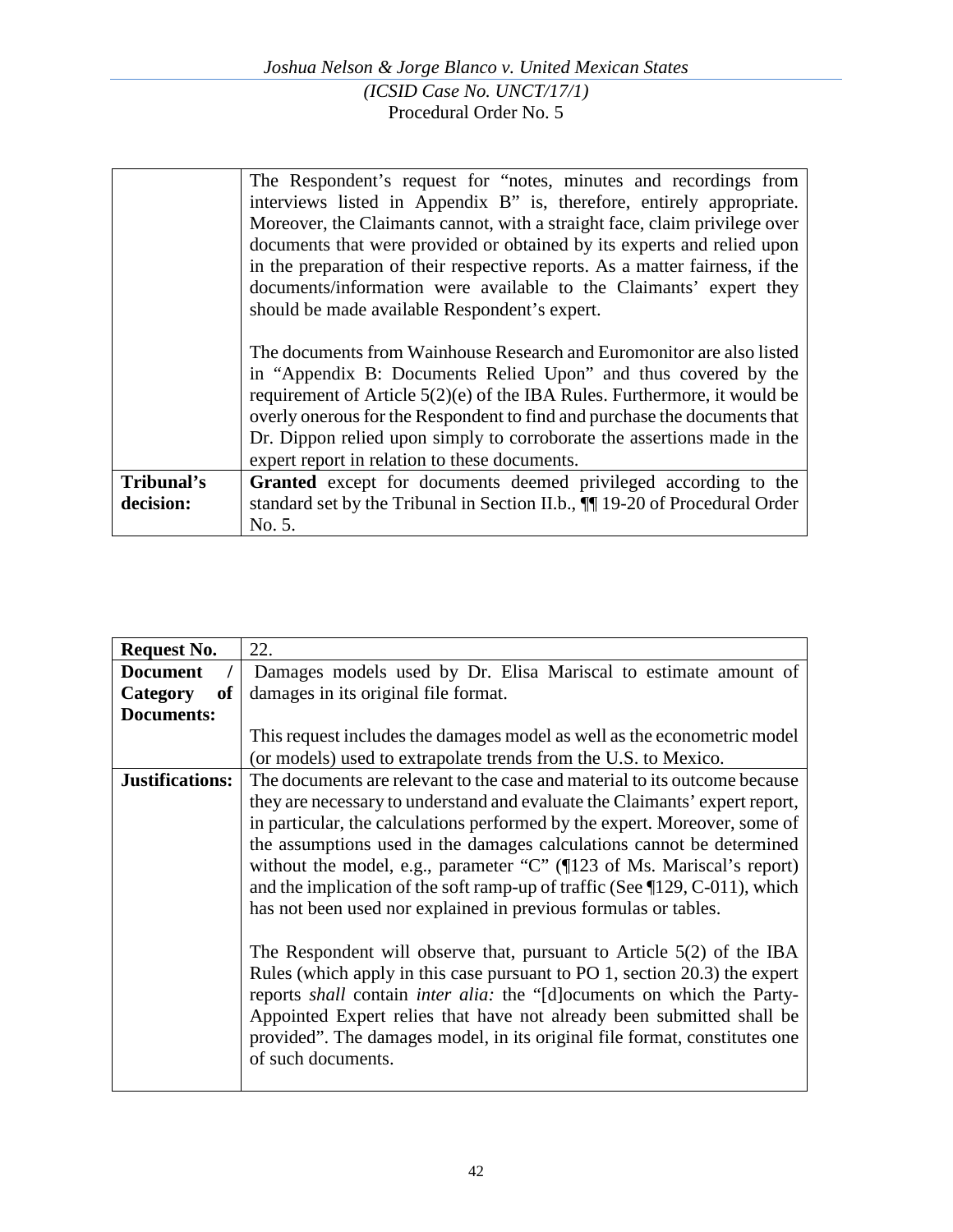|                    | The requested document is not in the possession, custody or control of the |
|--------------------|----------------------------------------------------------------------------|
|                    | Respondent.                                                                |
|                    |                                                                            |
|                    | The Respondent believes that the requested document exists and is in the   |
|                    | possession, custody or control of the Claimants because it was used by the |
|                    | expert to quantify damages in this case.                                   |
| <b>Objections:</b> | Claimants do not object to Respondent's Request and will produce the       |
|                    | requested models.                                                          |
| <b>Reply:</b>      | No reply is necessary, as the Claimants have agreed to produce the         |
|                    | requested documents.                                                       |
| Tribunal's         | Considering Respondent's Reply, no decision from the Tribunal is           |
| decision:          | required.                                                                  |

| Request No.            | 23.                                                                                                                                                                                                                                                                                                                                                                                                                                                                                                                                                                                                      |
|------------------------|----------------------------------------------------------------------------------------------------------------------------------------------------------------------------------------------------------------------------------------------------------------------------------------------------------------------------------------------------------------------------------------------------------------------------------------------------------------------------------------------------------------------------------------------------------------------------------------------------------|
| <b>Document</b>        | Model used to calculate market share in Table 10 in its original file format.                                                                                                                                                                                                                                                                                                                                                                                                                                                                                                                            |
| Category<br>of         |                                                                                                                                                                                                                                                                                                                                                                                                                                                                                                                                                                                                          |
| Documents:             |                                                                                                                                                                                                                                                                                                                                                                                                                                                                                                                                                                                                          |
| <b>Justifications:</b> | The requested document is relevant and material to the outcome of the<br>case. It is needed by Mexico's expert to corroborate Ms. Mariscal's<br>calculations, understand the assumptions used in such calculations and<br>how it relates to the rest of the damages hypothesis.<br>The requested documents are not in the possession, custody or control of<br>the Respondent.<br>The Respondent believes that the requested documents exists and are in<br>the possession, custody or control of the Claimants because they are<br>referred to in the expert report. (See $\P$ 132 expert report C-011) |
| <b>Objections:</b>     | Claimants do not object to Respondent's Response and will produce the<br>requested model.                                                                                                                                                                                                                                                                                                                                                                                                                                                                                                                |
| <b>Reply:</b>          | No reply is necessary, as the Claimants have agreed to produce the<br>requested documents.                                                                                                                                                                                                                                                                                                                                                                                                                                                                                                               |
| Tribunal's             | Considering Respondent's Reply, no decision from the Tribunal is                                                                                                                                                                                                                                                                                                                                                                                                                                                                                                                                         |
| decision:              | required.                                                                                                                                                                                                                                                                                                                                                                                                                                                                                                                                                                                                |

| <b>Request No.</b> | 24.                                                                                                                     |
|--------------------|-------------------------------------------------------------------------------------------------------------------------|
|                    | <b>Document</b> /   All documents relied on by Dr. Elisa Mariscal in her report, including, but                         |
| Category           | of $\vert$ not limited to:                                                                                              |
| Documents:         | 1. Documents containing the examples of successful tandem<br>providers referred to at $\P$ 17 of Dr. Mariscal's report; |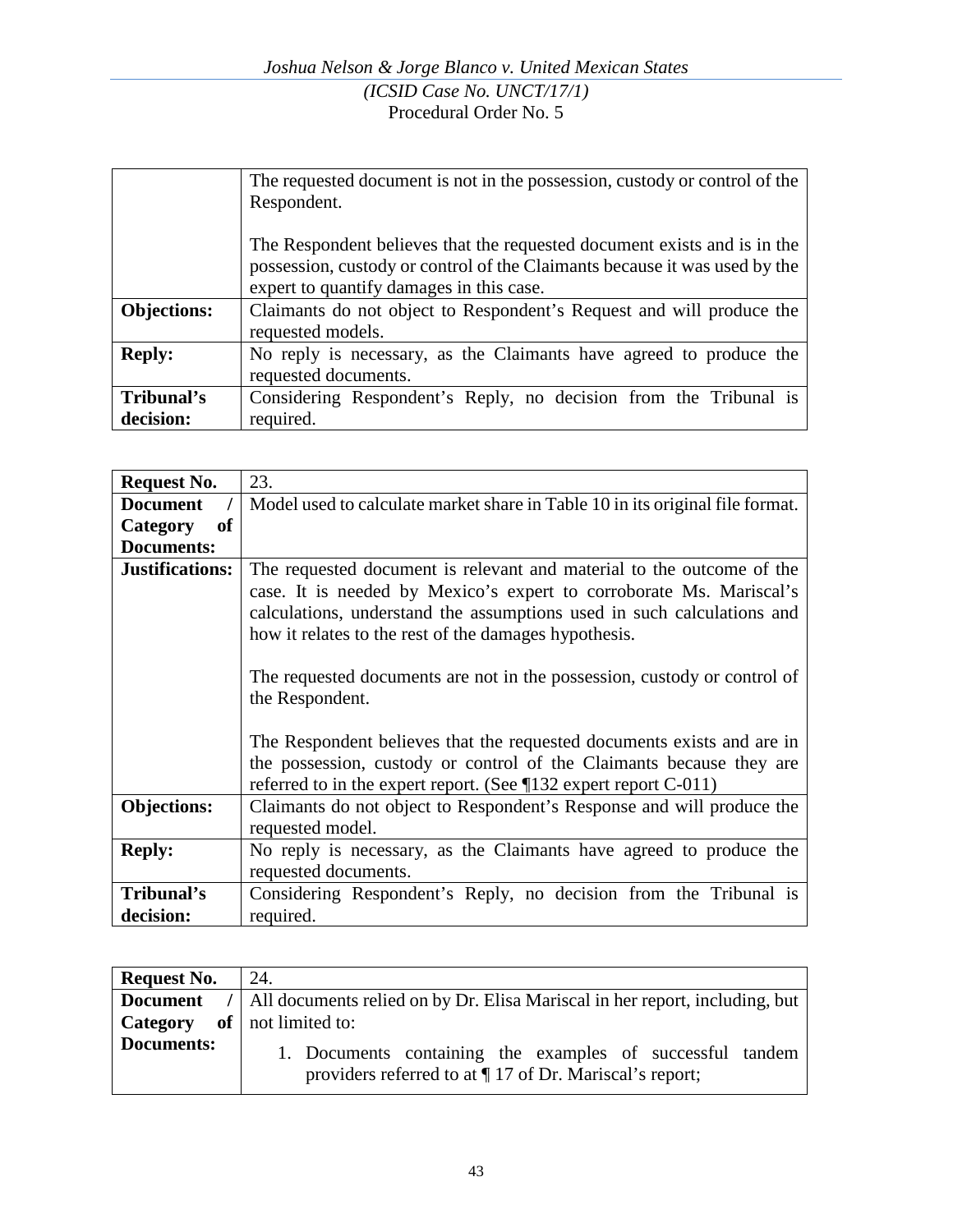|                    | 2. Document(s) containing Tele Facil's proposal indicating that the<br>negotiable share was expected to fall between 20-25% (¶112-114)                                                                                                                                                                              |
|--------------------|---------------------------------------------------------------------------------------------------------------------------------------------------------------------------------------------------------------------------------------------------------------------------------------------------------------------|
|                    | 3. The data series, documents and models from IFT cited in the<br>Bibliography and Data Sources sections in Dr. Mariscal's expert<br>report;                                                                                                                                                                        |
|                    | 4. IFT data on net-call recipients (NCR) referred to at ¶ 97 and<br>footnote 14.                                                                                                                                                                                                                                    |
|                    | 5. The Interconnection technical layout for Tele Fácil as assumed by<br>expert report C-011.                                                                                                                                                                                                                        |
|                    | 6. Tele Fácil's proposal indicating that the negotiable share was<br>expected to be within 20%-25% which serves as the basis for<br>calibrating the model (See ¶112-114, Dr. Mariscal's expert report).                                                                                                             |
|                    | 7. List of successful tandem providers, referred as "several successful"<br>tandem providers" without naming any (See $\P$ 17, Dr. Mariscal's<br>expert report).                                                                                                                                                    |
| Justifications:    | The Respondent submits that all the documents relied on by the Claimants'<br>experts are <i>ipso facto</i> relevant to the case and material to its outcome. They<br>are necessary to properly understand, evaluate and corroborate assertions<br>made in the expert report and the expert's assessment of damages. |
|                    | Moreover, pursuant to Article $5(2)$ of the IBA Rules (which apply in this<br>case pursuant to PO 1, section 20.3) the expert reports shall contain inter<br><i>alia:</i> the "Documents on which the Party-Appointed Expert relies that<br>have not already been submitted shall be provided".                     |
|                    | The Respondent further submits that it is entitled to provide its expert with<br>the same information that was provided to the Claimants' expert to ensure<br>that both reports are in equal footing.                                                                                                               |
|                    | The requested documents are not in the possession, custody or control of<br>the Respondent.                                                                                                                                                                                                                         |
|                    | The Respondent believes that the requested documents exists and are in<br>the possession, custody or control of the Claimants because they are<br>referred to in the expert report.                                                                                                                                 |
| <b>Objections:</b> | Claimants do not object to Respondent's Request and will produce the<br>documents in the numbered list and any other materials that Dr. Mariscal<br>intends to discuss at the hearing in this matter.                                                                                                               |
| <b>Reply:</b>      | The Respondent will only observe that if Dr. Mariscal intends to discuss<br>"any other materials" at the hearing, she (or the Claimants) should have<br>submitted them as annexes to her report (or as exhibits to the Claimants'                                                                                   |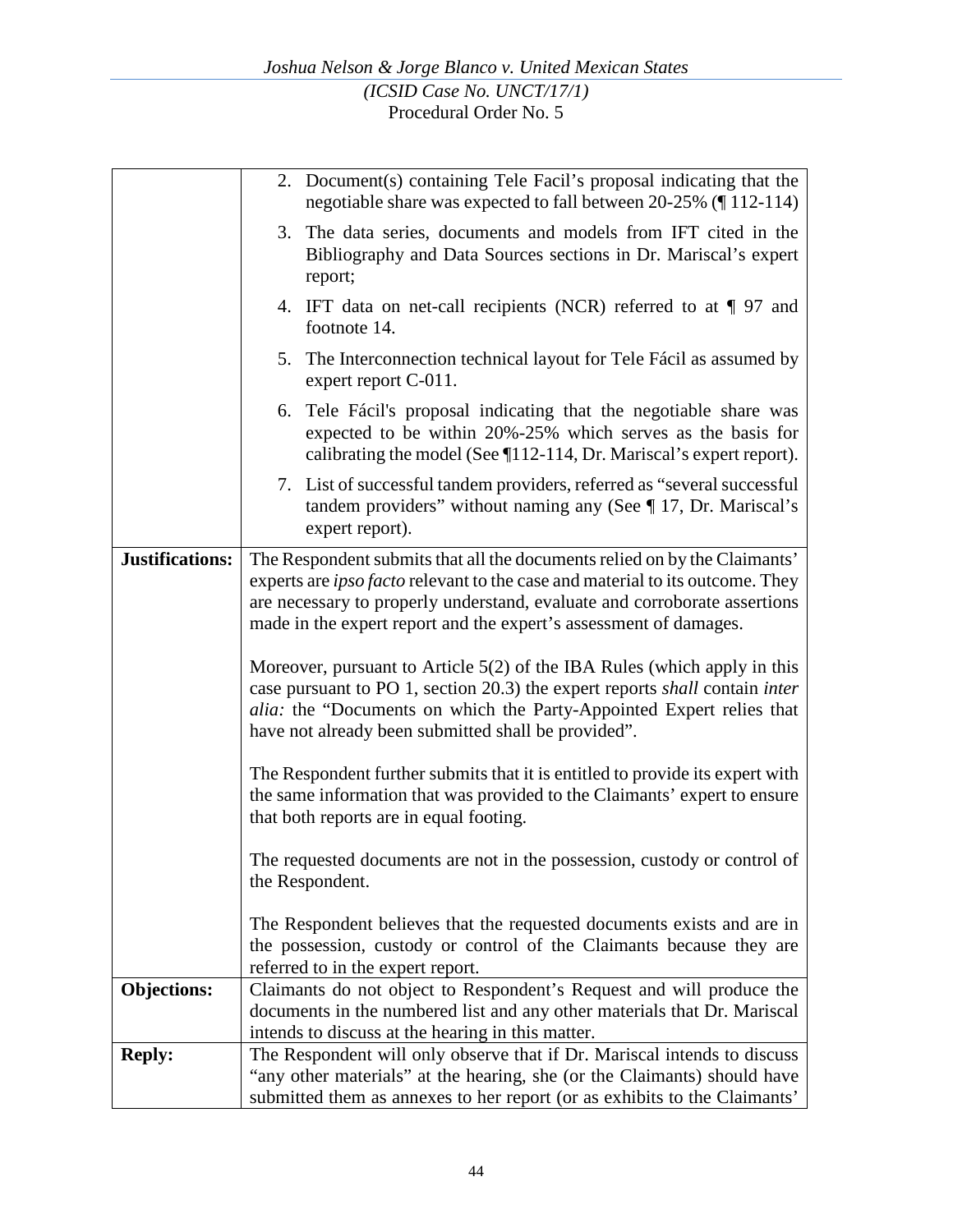|            | pleadings). The Respondent will strenuously object to any discussion of<br>any evidence not in the record, even if the evidence has been produced in<br>response to a request for documents. |
|------------|----------------------------------------------------------------------------------------------------------------------------------------------------------------------------------------------|
| Tribunal's | Considering Respondent's Reply, no decision from the Tribunal is                                                                                                                             |
| decision:  | required.                                                                                                                                                                                    |

| <b>Request No.</b>          | 25.                                                                         |
|-----------------------------|-----------------------------------------------------------------------------|
| <b>Document</b><br>$\prime$ | Records of communications, draft proposals, MoU's and concluded             |
| of<br><b>Category</b>       | agreements between Tele Fácil and other operators (including Telefonica)    |
| <b>Documents:</b>           | regarding the negotiations referred to at $\P$ 127 of Dr. Mariscal's expert |
|                             | report.                                                                     |
|                             |                                                                             |
| <b>Justifications:</b>      | The requested documents are relevant to the case and material to its        |
|                             | outcome. They are required by Mexico's damages expert to evaluate the       |
|                             | estimated demand for Competitive Tandem Services and the viability of       |
|                             | the project (see $\P$ 127 of Dr. Mariscal's expert report).                 |
|                             |                                                                             |
|                             | The requested documents are not in the possession, custody or control of    |
|                             | the Respondent.                                                             |
|                             |                                                                             |
|                             | The Respondent believes that the requested documents exists and are in      |
|                             | the possession, custody or control of the Claimants because they are        |
|                             |                                                                             |
|                             | referred to in the expert report.                                           |
| <b>Objections:</b>          | Claimants do not object to Respondent's Request and will produce            |
|                             | responsive materials in their possession.                                   |
|                             |                                                                             |
|                             | Additionally, Claimants refute any suggestion or implication that Dr.       |
|                             | Mariscal's conclusions<br>premised on<br>the<br>are<br>existence<br>of      |
|                             | "communications, draft proposals, MoU's and concluded agreements            |
|                             | between Tele Fácil and other operators."                                    |
| <b>Reply:</b>               | No reply is necessary, as the Claimants have agreed to produce the          |
|                             | requested documents.                                                        |
|                             |                                                                             |
| Tribunal's                  | Considering Respondent's Reply, no decision from the Tribunal is            |
| decision:                   | required.                                                                   |

| <b>Request No.</b> | 26.                                                                                            |
|--------------------|------------------------------------------------------------------------------------------------|
| <b>Document</b>    | / Invoices and inventory with cost details of the equipment purchased by                       |
| Category           | of   Tele Fácil switching facilities in Mexico City, Guadalajara and Monterrey                 |
| Documents:         | (planned and actually installed).                                                              |
|                    | <b>Justifications:</b> The documents are relevant to the case and material to its outcome. The |
|                    | Claimant asserts that it had made significant efforts to commence                              |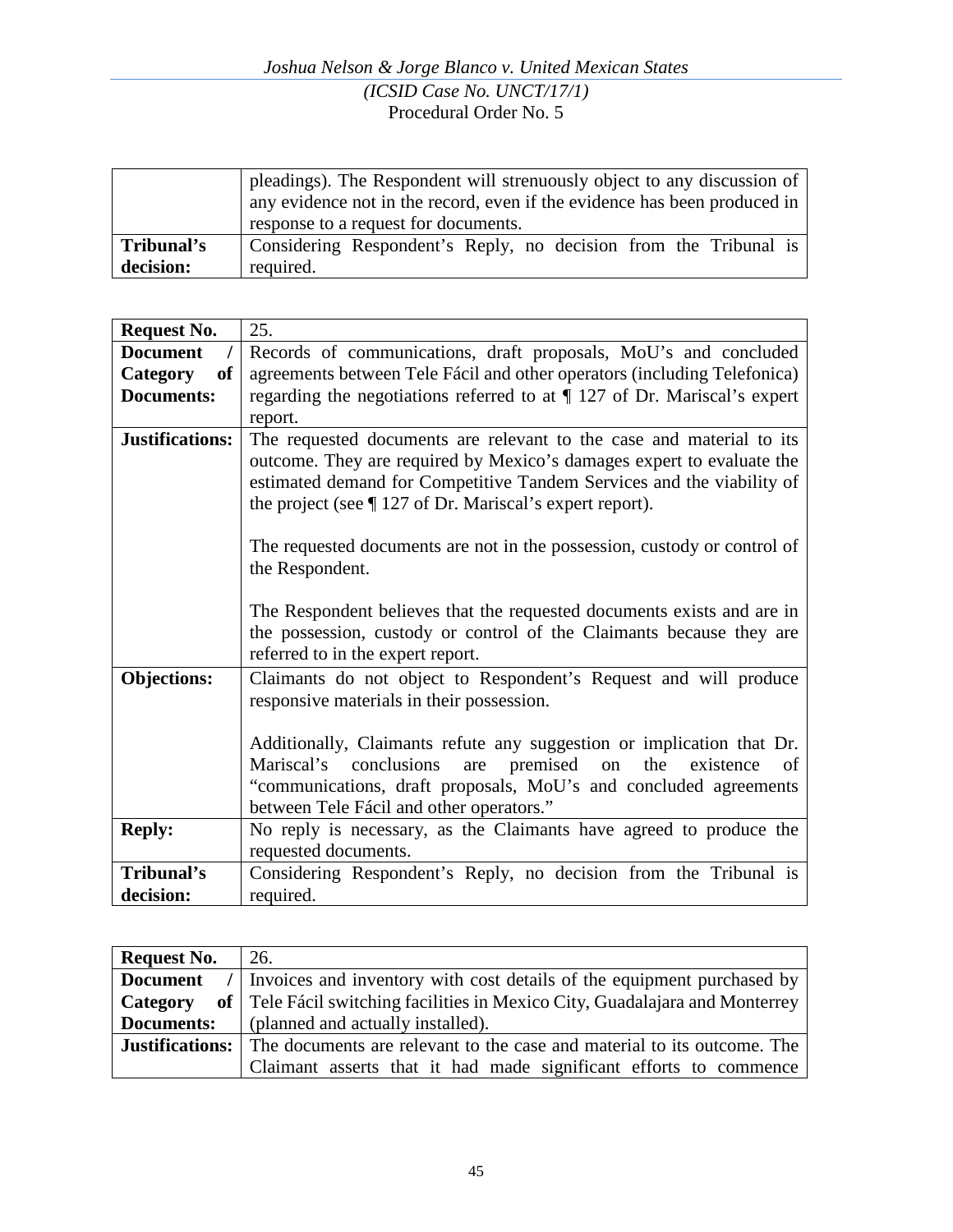|                         | operations in Mexico, including "investing in necessary switching and<br>other equipment" $(\P 106 \text{ of the SoC})$                                                                                                                     |
|-------------------------|---------------------------------------------------------------------------------------------------------------------------------------------------------------------------------------------------------------------------------------------|
|                         | The documents are required by Mexico's expert to determine the amount<br>invested, Tele Fácil's expenditure requirements (actual and planned) as<br>well as to assess the equipment's' sufficiency for the proposed business<br>operations. |
|                         | The requested documents are not in the possession, custody or control of<br>the Respondent.                                                                                                                                                 |
|                         | The Respondent believes that the requested documents exists and are in<br>the possession, custody or control of the Claimants because they would<br>have been kept in the regular course of business.                                       |
| <b>Objections:</b>      | Claimants do not object to Respondent's Request will produce responsive<br>documents in their possession.                                                                                                                                   |
| <b>Reply:</b>           | No reply is necessary, as the Claimants have agreed to produce the<br>requested documents.                                                                                                                                                  |
| Tribunal's<br>decision: | Considering Respondent's Reply, no decision from the Tribunal is<br>required.                                                                                                                                                               |

| <b>Request No.</b>     | 27.                                                                        |
|------------------------|----------------------------------------------------------------------------|
| <b>Document</b>        | Draft and final interconnection agreements, including Memoranda of         |
| Category<br>of         | Understanding, letters of intent or like documents, between Tele Fácil and |
| Documents:             | other operators aside from Telmex.                                         |
| <b>Justifications:</b> | According to the SoC (106) Tele Fácil had entered negotiations to          |
|                        | interconnect with other relevant carriers in Mexico. Dr. Mariscal's expert |
|                        | report also refers to this alleged fact at $\P$ 89 and 127 of her report.  |
|                        |                                                                            |
|                        | The requested documents are relevant to the case and material to its       |
|                        | outcome as the Respondent intends to challenge the Claimants' contention   |
|                        | that it was or would have been ready to commence operations shortly after  |
|                        | the interconnection dispute with Telmex was resolved.                      |
|                        |                                                                            |
|                        | The requested documents are not in the possession, custody or control of   |
|                        | the Respondent.                                                            |
|                        |                                                                            |
|                        | The Respondent believes that the requested documents exists and are in     |
|                        | the possession, custody or control of the Claimants because the Claimants  |
|                        | have alluded to interconnection negotiations with other operators (see     |
|                        | references above).                                                         |
| <b>Objections:</b>     | Claimants do not object to Respondent's Request and will produce           |
|                        | responsive documents in their possession.                                  |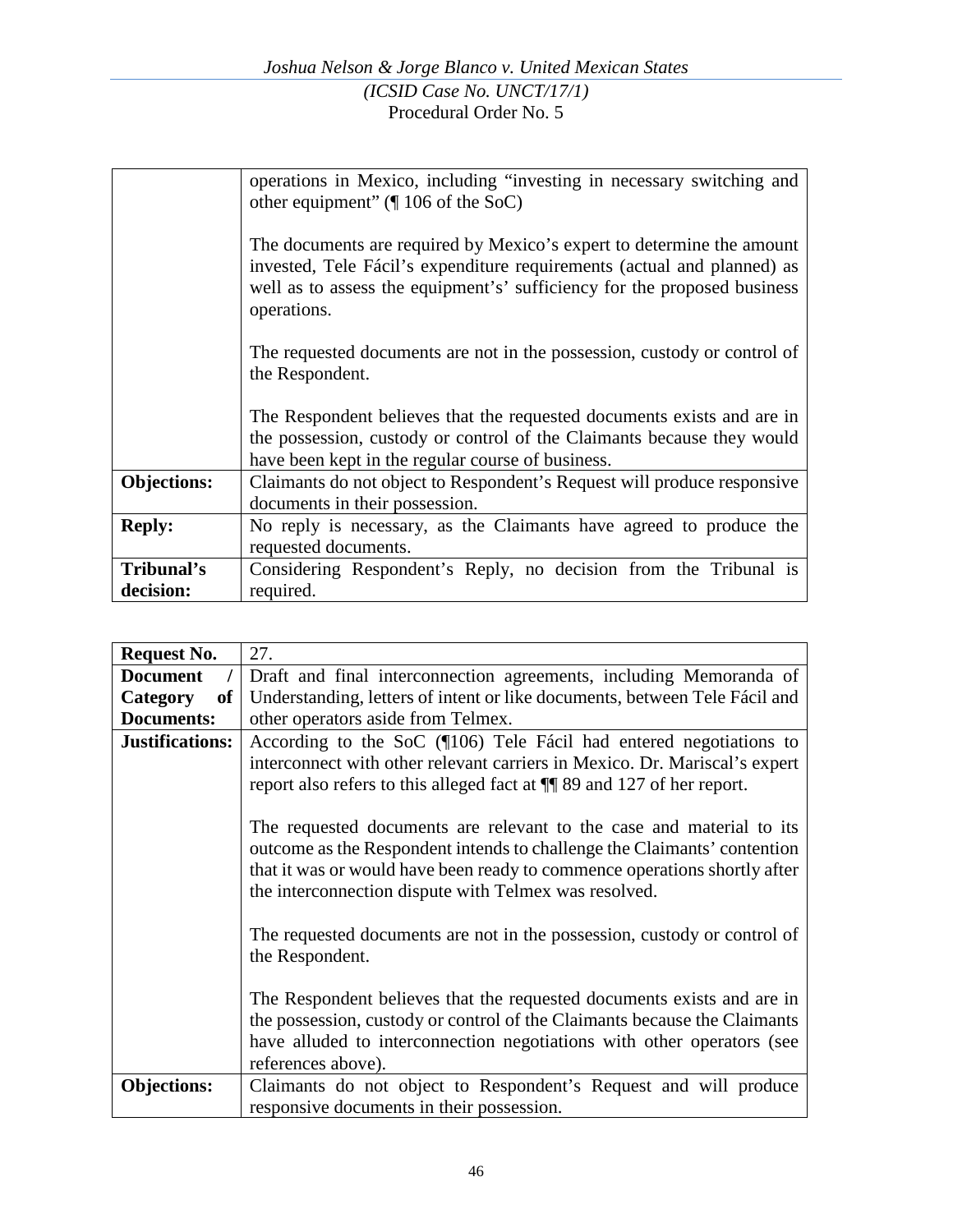|               | Claimants refute, however, any suggestion that the status of draft and final<br>interconnection agreements between Tele Fácil and other operators aside<br>from Telmex is indicative of Tele Fácil's ability to commence operations<br>shortly after the interconnection dispute with Telmex was resolved<br>because the process of obtaining interconnection from carriers other than<br>Telmex could be completed rapidly by opting into the terms and<br>conditions contained in a preexisting interconnection agreement.<br>Therefore, it was not necessary for Tele Fácil to have expended the same<br>level of effort on obtaining interconnection agreements from carriers other<br>than Telmex. |
|---------------|---------------------------------------------------------------------------------------------------------------------------------------------------------------------------------------------------------------------------------------------------------------------------------------------------------------------------------------------------------------------------------------------------------------------------------------------------------------------------------------------------------------------------------------------------------------------------------------------------------------------------------------------------------------------------------------------------------|
| <b>Reply:</b> | No reply is necessary, as the Claimants have agreed to produce the<br>requested documents.                                                                                                                                                                                                                                                                                                                                                                                                                                                                                                                                                                                                              |
|               |                                                                                                                                                                                                                                                                                                                                                                                                                                                                                                                                                                                                                                                                                                         |
| Tribunal's    | Considering Respondent's Reply, no decision from the Tribunal is                                                                                                                                                                                                                                                                                                                                                                                                                                                                                                                                                                                                                                        |
| decision:     | required.                                                                                                                                                                                                                                                                                                                                                                                                                                                                                                                                                                                                                                                                                               |

| <b>Request No.</b>     | 28.                                                                                                                                                                                                                                                                                                                                                                                                                                                                                                                                                                                                                                                                                                                                                                                                                                                              |
|------------------------|------------------------------------------------------------------------------------------------------------------------------------------------------------------------------------------------------------------------------------------------------------------------------------------------------------------------------------------------------------------------------------------------------------------------------------------------------------------------------------------------------------------------------------------------------------------------------------------------------------------------------------------------------------------------------------------------------------------------------------------------------------------------------------------------------------------------------------------------------------------|
| <b>Document</b>        | Full interconnection agreement with Nextel with interconnection rates                                                                                                                                                                                                                                                                                                                                                                                                                                                                                                                                                                                                                                                                                                                                                                                            |
| of<br>Category         | (i.e., prices).                                                                                                                                                                                                                                                                                                                                                                                                                                                                                                                                                                                                                                                                                                                                                                                                                                                  |
| <b>Documents:</b>      |                                                                                                                                                                                                                                                                                                                                                                                                                                                                                                                                                                                                                                                                                                                                                                                                                                                                  |
| <b>Justifications:</b> | The documents are relevant to the case and material to its outcome. The<br>Claimants have relied on the existence of an interconnection agreement<br>with Nextel (submitted as Exhibit C-032) to contend <i>inter alia</i> that Tele<br>Fácil was ready and able to commence operations (e.g., $\P$ 106). However,<br>the agreement provided as Exhibit C-032 is incomplete as it does not<br>specify the interconnection rates (i.e., prices) which is a crucial element of<br>an interconnection agreement. Price information is necessary in order to<br>determine interconnection costs (Nextel presumably would have charged<br>a fee for the service of delivering Tele Fácil's traffic to Telmex), a major<br>cost component in any assessment of damages.<br>The requested documents are not in the possession, custody or control of<br>the Respondent. |
|                        | The Respondent believes that the requested documents exists and are in<br>the possession, custody or control of the Claimants because they are<br>referred to in the expert report.                                                                                                                                                                                                                                                                                                                                                                                                                                                                                                                                                                                                                                                                              |
| <b>Objections:</b>     | Claimants object to Respondent's Request, pursuant to Article 3(3)(c) of<br>the IBA Rules, on the basis that the interconnection agreement with Nextel<br>has already been provided by Claimants as Exhibit C-032.                                                                                                                                                                                                                                                                                                                                                                                                                                                                                                                                                                                                                                               |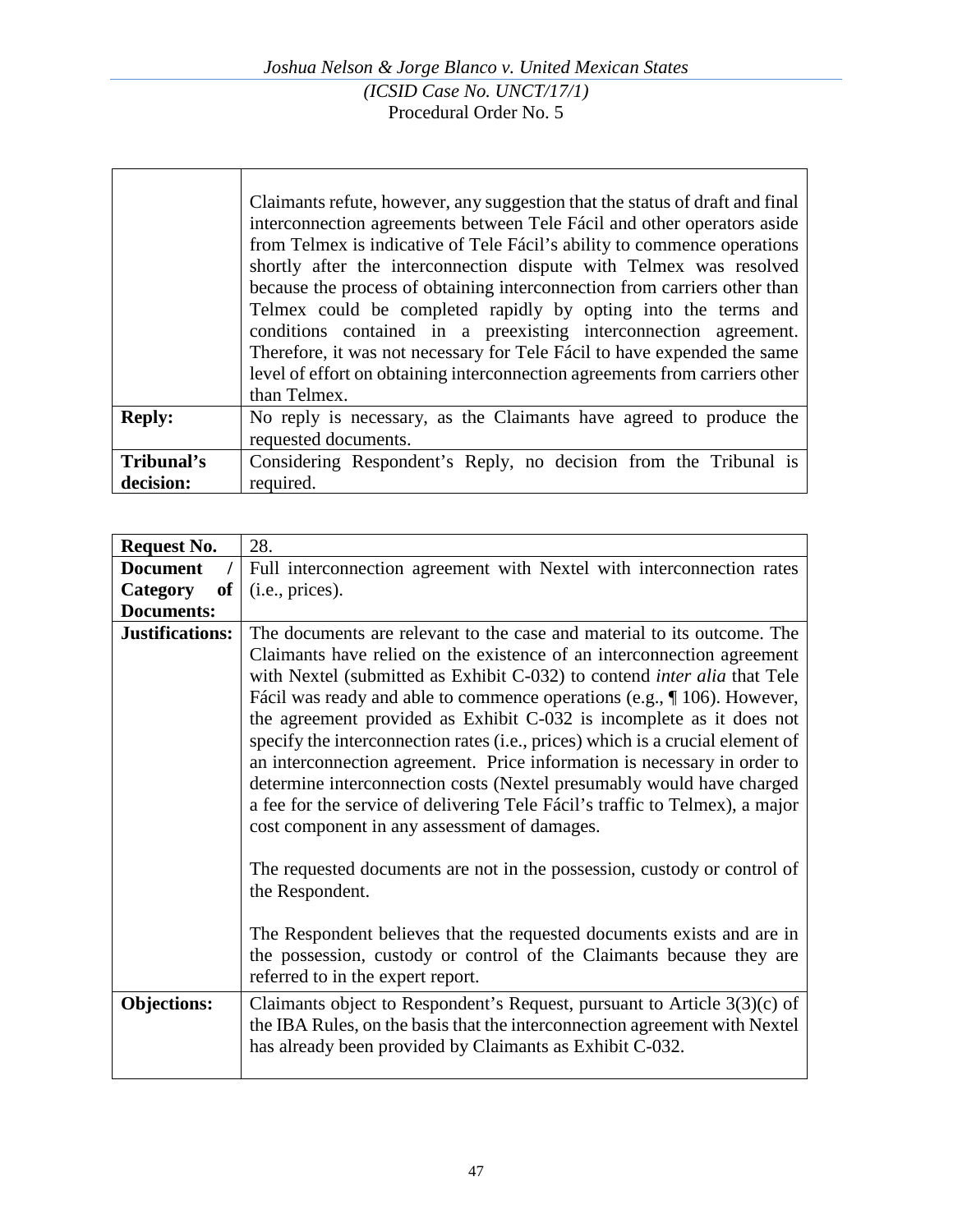|               | Claimants do not object to the balance of Respondent's request and will                                                                                                                                                                                                                                                                                                                                                                                                                                                                                                                                             |
|---------------|---------------------------------------------------------------------------------------------------------------------------------------------------------------------------------------------------------------------------------------------------------------------------------------------------------------------------------------------------------------------------------------------------------------------------------------------------------------------------------------------------------------------------------------------------------------------------------------------------------------------|
|               | produce the additional documents containing the rates.                                                                                                                                                                                                                                                                                                                                                                                                                                                                                                                                                              |
| <b>Reply:</b> | As noted in the justification, no interconnection agreement is complete<br>without an agreement on rates. Exhibit C-032 does not include<br>interconnection rates. Instead, it states that "NEXTEL and TELE FACIL<br>agree that the corresponding rates will be negotiated and agreed upon at a<br>later time." (See Annex A on p. 35). This additional agreement on rates is<br>an integral part of the interconnection agreement (i.e., Exhibit C-032).<br>To be clear, the Respondent is requesting the full agreement with Nextel,<br><i>including</i> any subsequent agreement on interconnection rates struck |
|               | between Nextel and Tele Fácil.                                                                                                                                                                                                                                                                                                                                                                                                                                                                                                                                                                                      |
| Tribunal's    | Granted.                                                                                                                                                                                                                                                                                                                                                                                                                                                                                                                                                                                                            |
| decision:     |                                                                                                                                                                                                                                                                                                                                                                                                                                                                                                                                                                                                                     |
|               | The Tribunal takes note that the interconnection agreement with Nextel<br>has already been provided by Claimants as Exhibit C-032. Claimant shall<br>provide Respondent with the interconnection rates of Exhibit 0-032 as<br>well as any subsequent agreement on interconnection rates struck between<br>Nextel and Tele Fácil.                                                                                                                                                                                                                                                                                    |

| <b>Request No.</b>     | 29.                                                                                                                                                                                                                                                                      |
|------------------------|--------------------------------------------------------------------------------------------------------------------------------------------------------------------------------------------------------------------------------------------------------------------------|
| <b>Document</b>        | Long-term contracts with "various vendors" related to Tele Fácil's                                                                                                                                                                                                       |
| Category<br><b>of</b>  | divestiture/exit/salvage efforts referred to at $\P$ 25 of Mr. Dippon's report.                                                                                                                                                                                          |
| Documents:             |                                                                                                                                                                                                                                                                          |
| <b>Justifications:</b> | The requested documents are relevant to the case and material to its<br>outcome as they are necessary to determine the amount of revenue arising<br>from the divestiture.<br>The requested documents are not in the possession, custody or control of<br>the Respondent. |
|                        | The Respondent believes that the requested documents exists and are in<br>the possession, custody or control of the Claimants because they are<br>referred to in the expert report.                                                                                      |
| <b>Objections:</b>     | Claimants do not object to Respondent's Request and will produce<br>responsive documents in their possession.                                                                                                                                                            |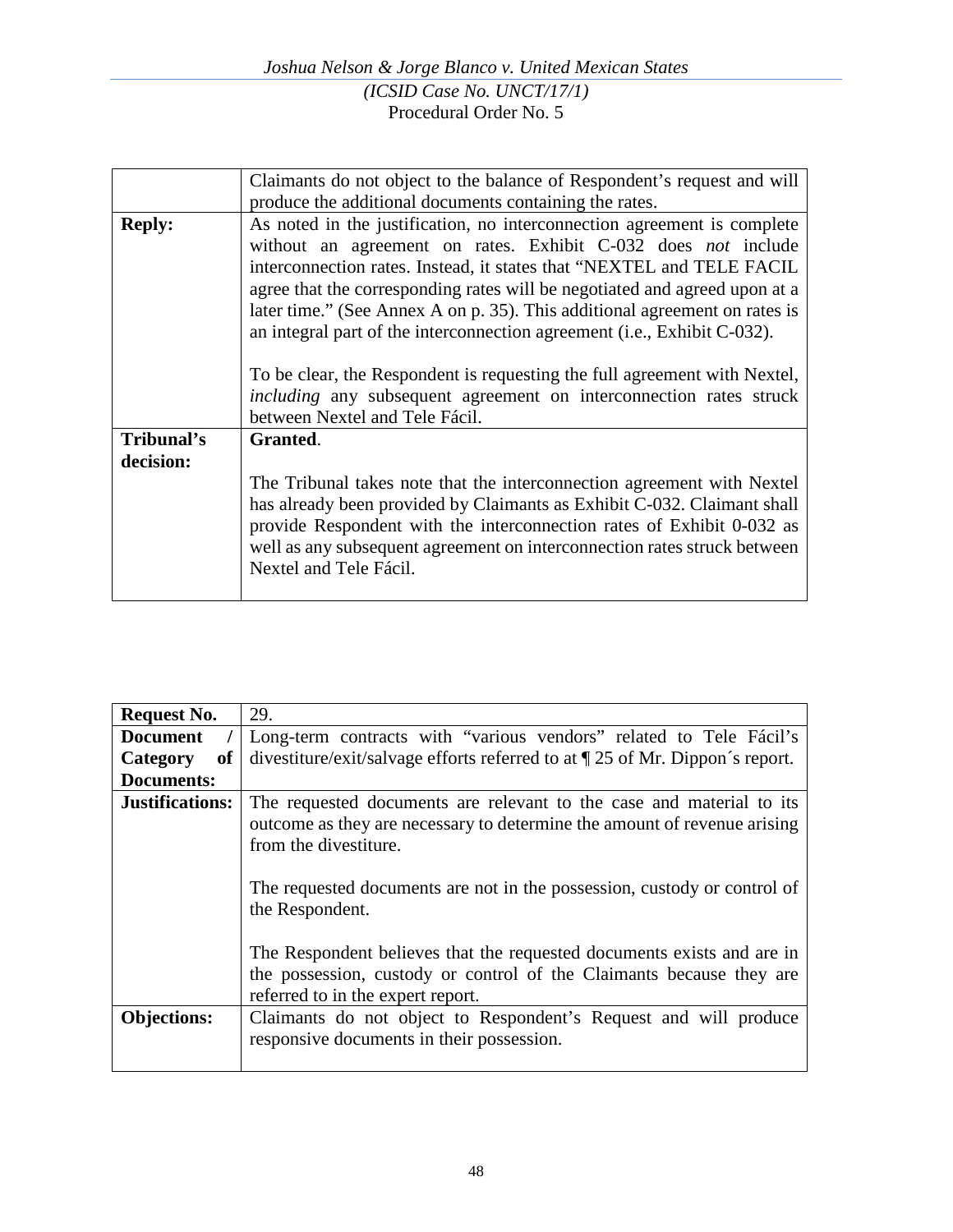|               | Additionally, Claimants observe that the request for contracts with                                                                                                                                                                                                                                                                                                                                                                                 |
|---------------|-----------------------------------------------------------------------------------------------------------------------------------------------------------------------------------------------------------------------------------------------------------------------------------------------------------------------------------------------------------------------------------------------------------------------------------------------------|
|               | vendors referred to in Request No. 29 is subsumed within those requested                                                                                                                                                                                                                                                                                                                                                                            |
|               | in Request No. 31.                                                                                                                                                                                                                                                                                                                                                                                                                                  |
| <b>Reply:</b> | No reply is necessary, as the Claimants have agreed to produce the<br>requested documents.                                                                                                                                                                                                                                                                                                                                                          |
|               | The Respondent will observe, however, that request 29 is <i>not</i> necessarily<br>subsumed in request 31. Request 29 is for contracts related to Tele Facil's<br>divestiture efforts, whereas Request 31 is concerned with invoices and<br>contracts related to the installation of equipment, rent of facilities, payroll<br>and any other incurred costs related to the commencement of operations<br>in Mexico City, Guadalajara and Monterrey. |
|               | If there are any documents that are responsive to Request 29 and Request                                                                                                                                                                                                                                                                                                                                                                            |
|               | 31, the Respondent respectfully requests that those documents be                                                                                                                                                                                                                                                                                                                                                                                    |
|               | identified and included in the response to Request 29.                                                                                                                                                                                                                                                                                                                                                                                              |
| Tribunal's    | Considering Respondent's Reply, no decision from the Tribunal is                                                                                                                                                                                                                                                                                                                                                                                    |
| decision:     | required.                                                                                                                                                                                                                                                                                                                                                                                                                                           |

| <b>Request No.</b>      | 30.                                                                                                                                                                   |
|-------------------------|-----------------------------------------------------------------------------------------------------------------------------------------------------------------------|
| <b>Document</b>         | Records of communications between the "various vendors" referred to at                                                                                                |
| Category<br>of          | If 25 of Mr. Dippon's report with which Tele Fácil had allegedly entered                                                                                              |
| Documents:              | into long-term contracts.                                                                                                                                             |
| Justifications:         | Same justification as previous request.                                                                                                                               |
|                         | The requested documents are not in the possession, custody or control of<br>the Respondent.<br>The Respondent believes that the requested documents exists and are in |
|                         | the possession, custody or control of the Claimants because they are<br>referred to in the expert report.                                                             |
| <b>Objections:</b>      | Claimants do not object to Respondent's Request and will produce<br>responsive documents in their possession.                                                         |
| <b>Reply:</b>           | No reply is necessary, as the Claimants have agreed to produce the<br>requested documents.                                                                            |
| Tribunal's<br>decision: | Considering Respondent's Reply, no decision from the Tribunal is<br>required.                                                                                         |

| Request No. $\vert$ 31. |                                                                                            |
|-------------------------|--------------------------------------------------------------------------------------------|
|                         | <b>Document</b> / Invoices and contracts related to the installation of equipment, rent of |
|                         | <b>Category</b> of facilities, payroll and any other incurred costs related to the         |
| Documents:              |                                                                                            |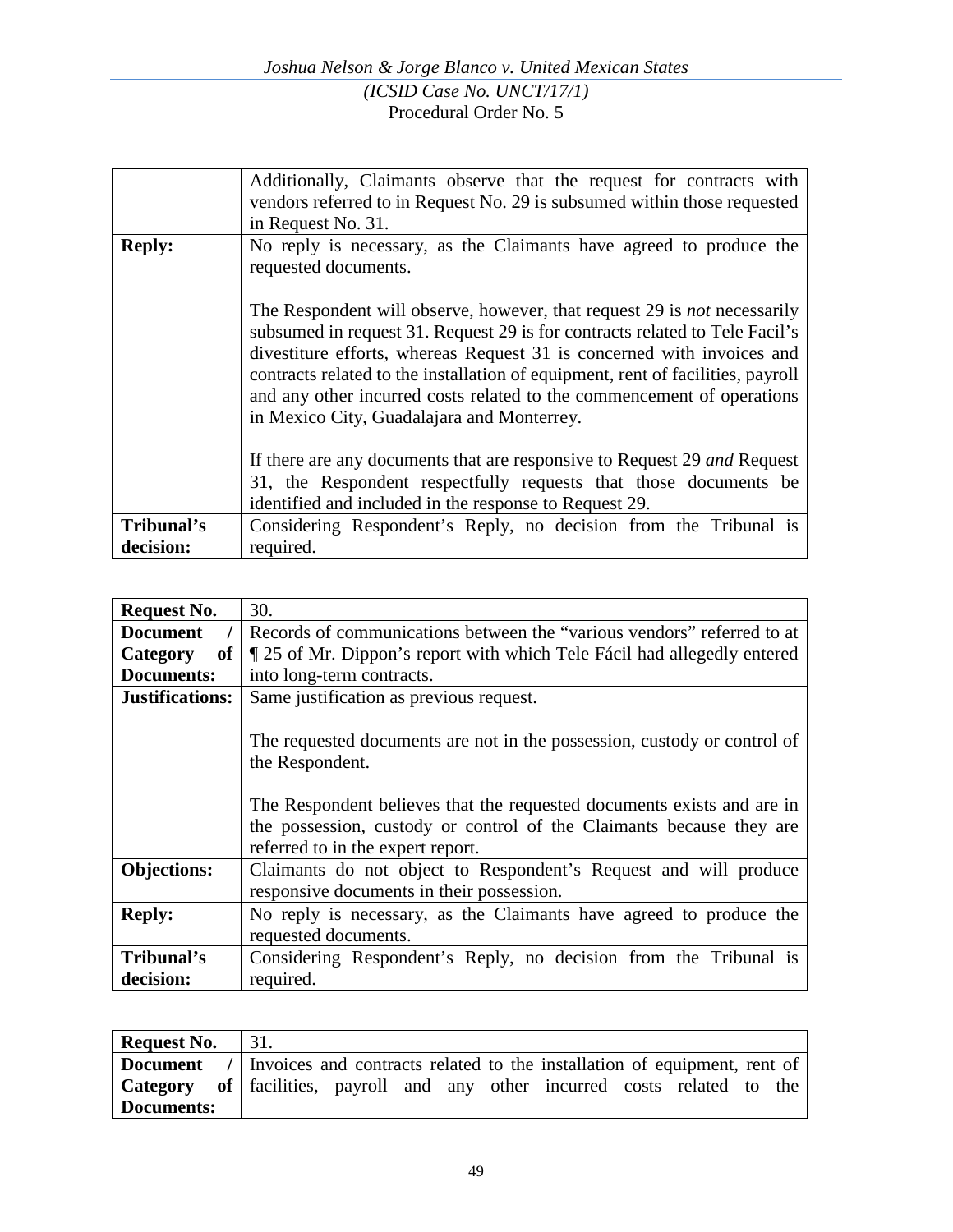|                        | commencement of operations in Mexico City, Guadalajara and Monterrey,    |
|------------------------|--------------------------------------------------------------------------|
|                        | between the 17 May 2013 and 15 January 2015.                             |
| <b>Justifications:</b> | The requested documents are relevant to the case and material to its     |
|                        | outcome as they will be used by Mexico's damages expert to estimate      |
|                        | costs for its alternative valuation.                                     |
|                        |                                                                          |
|                        | The requested documents are not in the possession, custody or control of |
|                        | the Respondent.                                                          |
|                        |                                                                          |
|                        | The Respondent believes that the requested documents exists and are in   |
|                        | the possession, custody or control of the Claimants because they are     |
|                        | referred to in the expert report.                                        |
| <b>Objections:</b>     | Claimants do not object to Respondent's Request and will produce         |
|                        | responsive documents in their possession.                                |
| <b>Reply:</b>          | No reply is necessary, as the Claimants have agreed to produce the       |
|                        | requested documents.                                                     |
| Tribunal's             | Considering Respondent's Reply, no decision from the Tribunal is         |
| decision:              | required.                                                                |

| <b>Request No.</b>          | 32.                                                                       |
|-----------------------------|---------------------------------------------------------------------------|
| <b>Document</b>             | Records of communications between Tele Facil or any of its shareholders   |
| Category<br>of <sub>1</sub> | (or any person or entity on their behalf) and the following companies     |
| <b>Documents:</b>           | identified in Mr. Dippon's expert report regarding business opportunities |
|                             | with Tele Fácil in Mexico:                                                |
|                             | a) Zenofón;                                                               |
|                             | b) No Cost Conferencing;                                                  |
|                             | c) SIP Meeting;                                                           |
|                             | d) Alpine Audio Now;                                                      |
|                             | e) FreeConferenceCall                                                     |
|                             | redIt;<br>f                                                               |
|                             | g) Future Telecom.                                                        |
| Justifications:             | The requested documents are relevant to the case and material to its      |
|                             | outcome. The Claimant relies on alleged negotiations and planned          |
|                             | business dealings with the aforementioned companies to buttress their     |
|                             | claim for damages. Several statements as to the expectations and/or       |
|                             | intentions of those entities have been included in Dr. Dippon's expert    |
|                             | report (e.g., $\P$ 41-50). The requested documents are required to        |
|                             | corroborate/challenge these assertions.                                   |
|                             |                                                                           |
|                             | The requested documents are not in the possession, custody or control of  |
|                             | the Respondent.                                                           |
|                             |                                                                           |